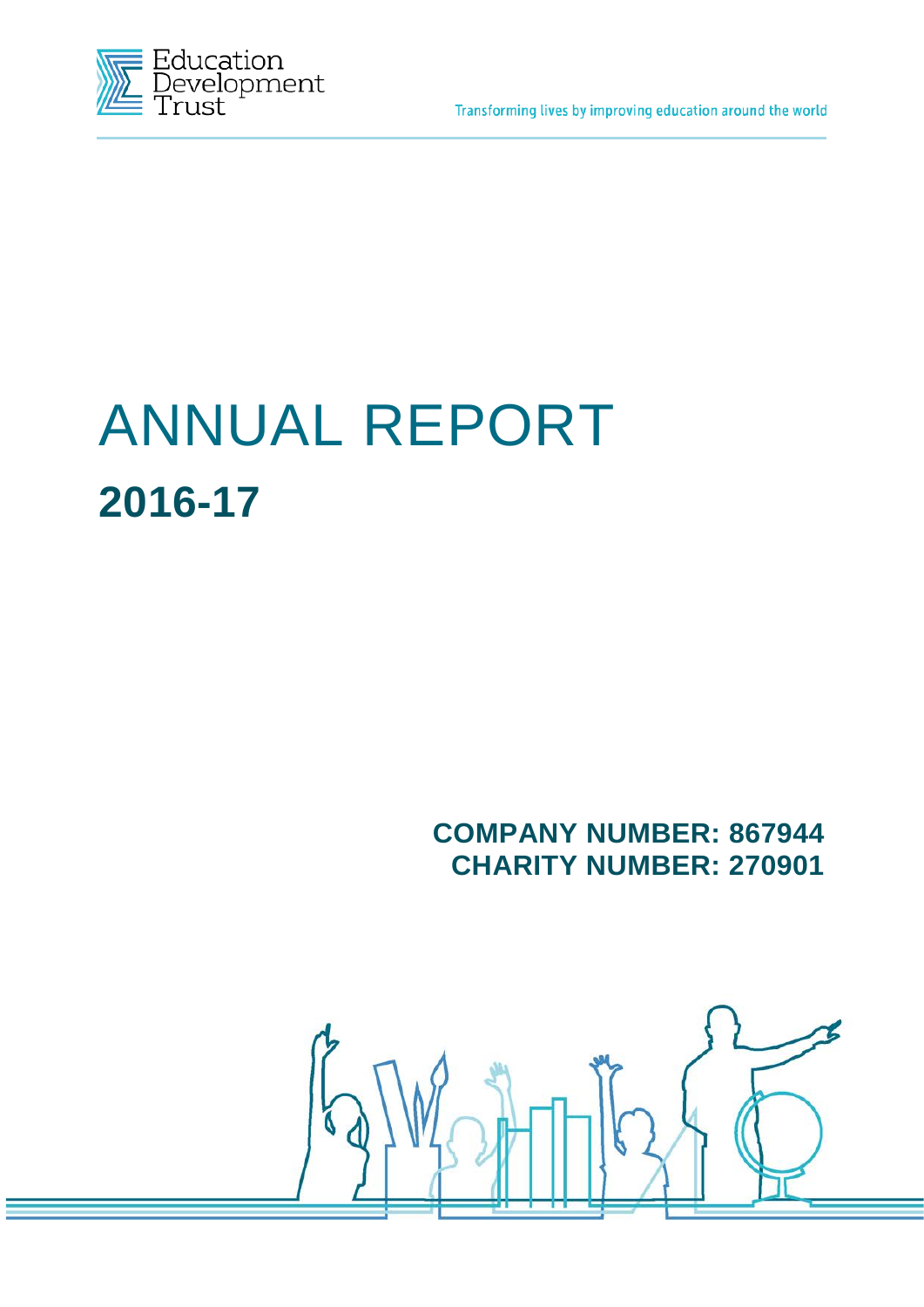

## **INTRODUCTION**

The report and accounts for the 12 months ended 31 August 2017 have been prepared in accordance with the Statement of Recommended Practice 'Accounting and Reporting by Charities', published by the Charity Commission in 2015.

# **CONTENTS**

| 1            | <b>OBJECTIVES AND ACTIVITIES IN 2016/17</b><br>Mission, vision and values<br><b>Public Benefit</b><br>Organisational objectives 2016/17                                                                                                                                                                                                                   | 3<br>3<br>3<br>3                                                                  |
|--------------|-----------------------------------------------------------------------------------------------------------------------------------------------------------------------------------------------------------------------------------------------------------------------------------------------------------------------------------------------------------|-----------------------------------------------------------------------------------|
| $\mathbf{2}$ | <b>STRATEGIC REPORT</b><br>Who we are and the services we provide<br>Research<br>How we work<br>Educational impact and key performance indicators<br>Organisational achievements<br><b>Financial overview</b><br>Reserves policy<br>Investment policy and returns<br>Fundraising<br>Principal risks<br><b>Financial risks</b><br>Operational plan 2017/18 | 5<br>5<br>5<br>5<br>6<br>$6\phantom{1}$<br>19<br>20<br>20<br>20<br>21<br>22<br>22 |
| 3            | STRUCTURE, GOVERNANCE AND MANAGEMENT<br><b>Structure</b><br>Governance<br>Responsibilities of the Board of Trustees<br>Management<br>Staff<br>Risk management and internal control                                                                                                                                                                        | 24<br>24<br>24<br>25<br>26<br>26<br>26                                            |
| 4            | REFERENCE AND ADMINISTRATIVE DETAILS<br>Charity details<br><b>Trustees</b><br><b>Members</b><br><b>President and Vice President</b><br>Executive<br>Bankers and professional advisers                                                                                                                                                                     | 28<br>28<br>28<br>28<br>28<br>29<br>29                                            |
| 5            | <b>INDEPENDENT AUDITOR'S REPORT</b>                                                                                                                                                                                                                                                                                                                       | 30                                                                                |
| 6            | <b>CONSOLIDATED FINANCIAL STATEMENTS AND NOTES</b>                                                                                                                                                                                                                                                                                                        | 33                                                                                |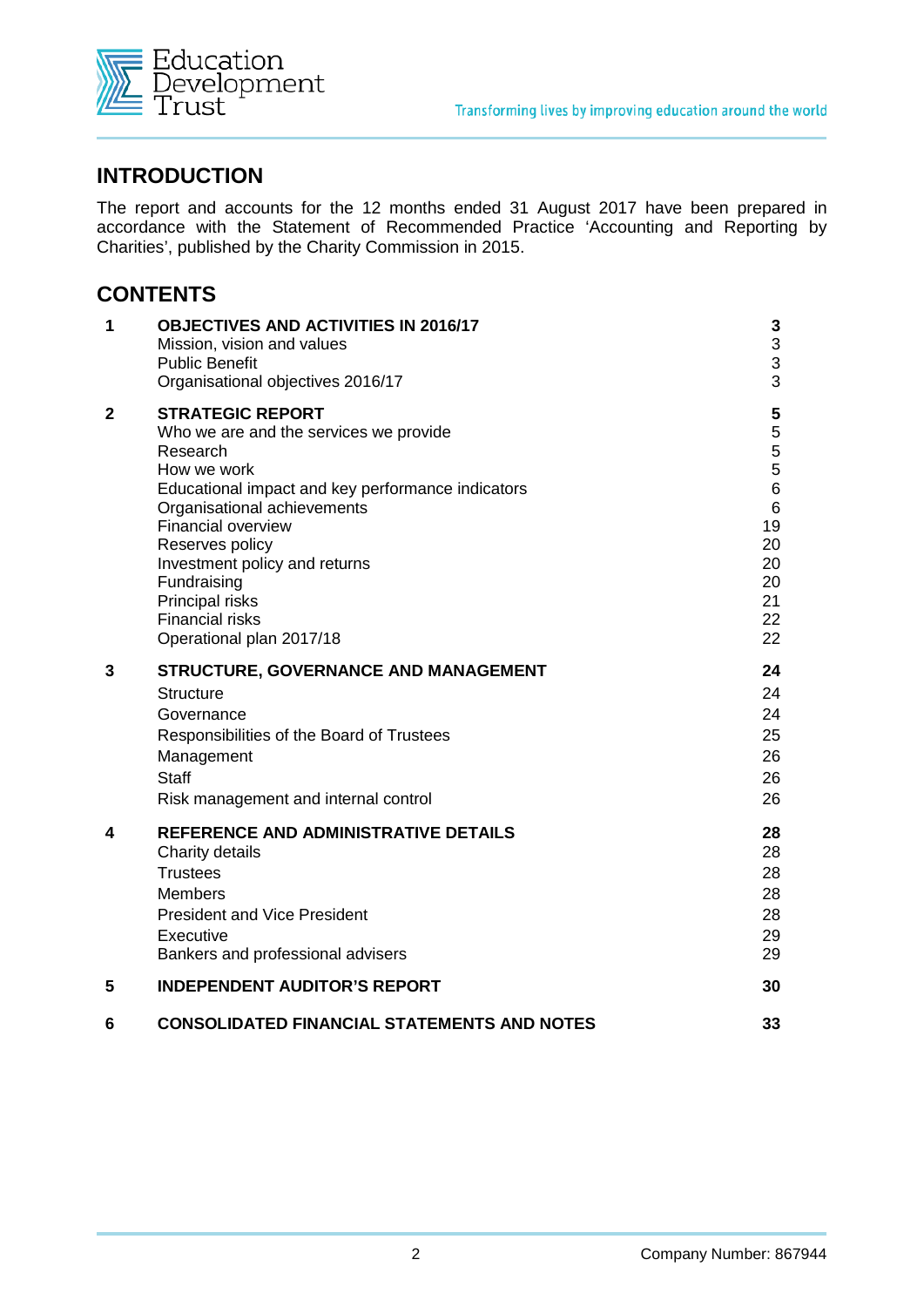

# **1 OBJECTIVES AND ACTIVITIES IN 2016/17**

#### **MISSION, VISION AND VALUES**

The principal object of Education Development Trust, as defined in its Articles of Association, is *to advance education for the public benefit*. Our **mission** is to provide evidence-based sustainable solutions that transform lives through education. The priorities are to:

- carry out or commission educational *research*;
- advise and deliver on *system reform* and provide education *consultancy* services to governments and others;
- provide training and other *support for educators*, which enable them to improve the quality of teaching and learning;
- promote and assist *teaching* in educational or training establishments or other organisations throughout the world; and
- provide *counselling and guidance* to young people and adults.

Our organisational achievements set out in Section 2 are categorised using these five priorities as are the accounts that follow. Our educational performance is summarised in the Strategic Report.

Our **vision** is a world where everyone's life is transformed through excellent education.

We believe in the power of education to help individuals fulfil their potential and benefit society. In conducting our work, we seek to embody the following **values**:

- **excellence** in learning outcomes, our people and our solutions;
- integrity in the way we build trust and bring purpose to our work as an education charity;
- **accountability** through rigorous and transparent assessment of our performance;
- **collaboration** by working together across teams and in partnership with clients and customers to build capacity.

We seek to apply these values to all of our activities, to our interaction with our clients and to our relationship with our beneficiaries.

#### **PUBLIC BENEFIT**

Trustees have also given careful consideration to the Charity Commission's general guidance on public benefit and are satisfied that all the Trust's work is for the public benefit. The Strategic Report sets out our activity in more detail.

#### **ORGANISATIONAL OBJECTIVES 2016/17**

To maximise opportunities and our competitive advantage in 2016/17, we aimed to:

#### **Education Services Group**

- Complete the initial Girls Education Challenge programme in Kenya;
- Deliver the final 12 months of the Core Maths Support Programme in England;
- Achieve target Year 2 recruitment to the Future Teaching Scholars programme in England;
- Continue to improve outcomes on the National Careers Service contracts in England;
- Successfully deliver school inspections contracts in the United Arab Emirates;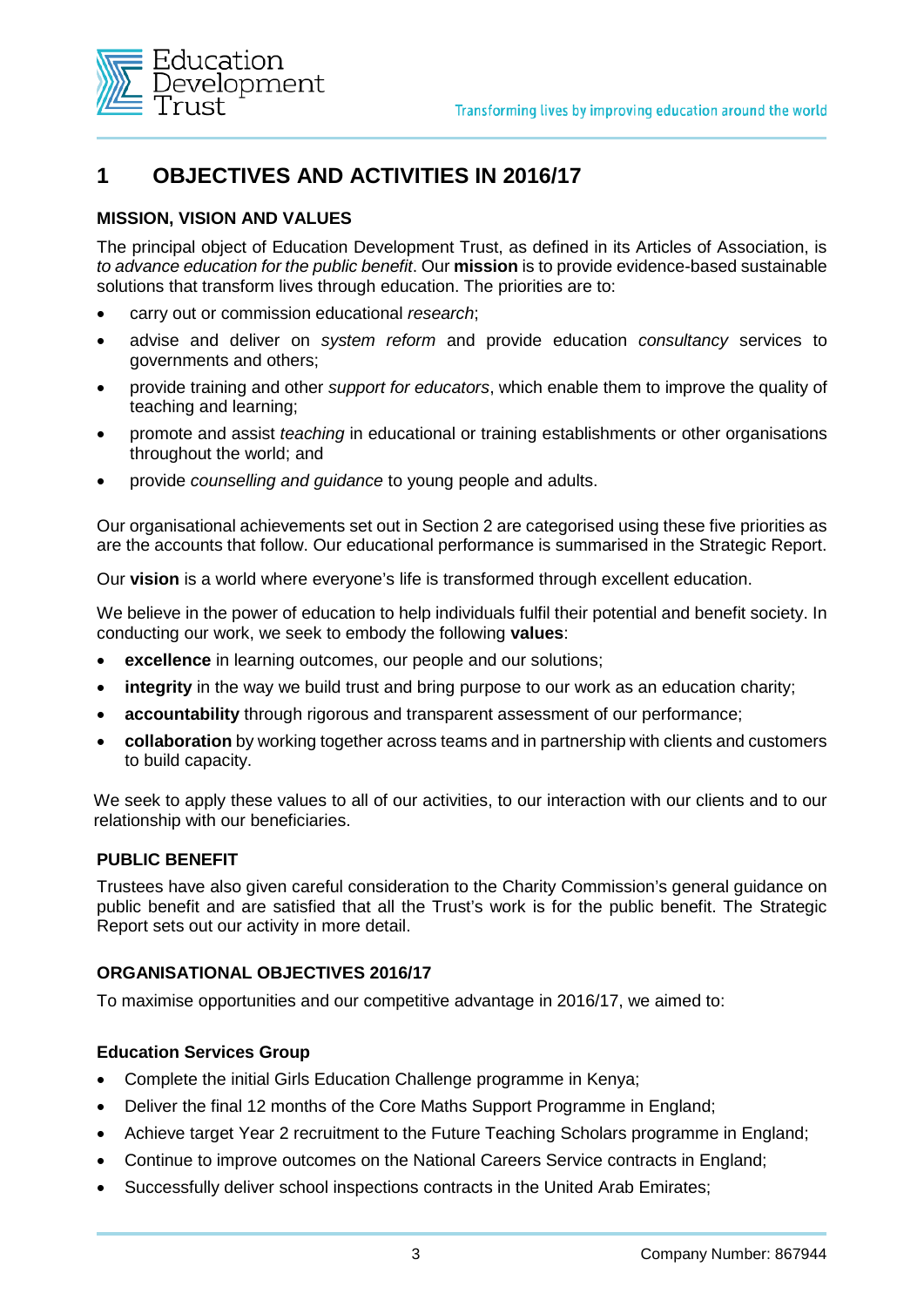

- Complete inception and launch delivery of the Brunei Literacy and Numeracy programme;
- Ensure the Brunei English Language Teaching contract is fully resourced from April 2017.

#### **Research and Consultancy Group**

- Deliver all consultancy projects to a high standard;
- Deliver and publish a diverse portfolio of impactful research projects;
- Manage the Alexandria Schools Trust's high-impact English language work in the Middle East.

#### **Independent Schools Group**

- Further develop support for our existing portfolio of four independent schools;
- Explore opportunities to extend this portfolio internationally.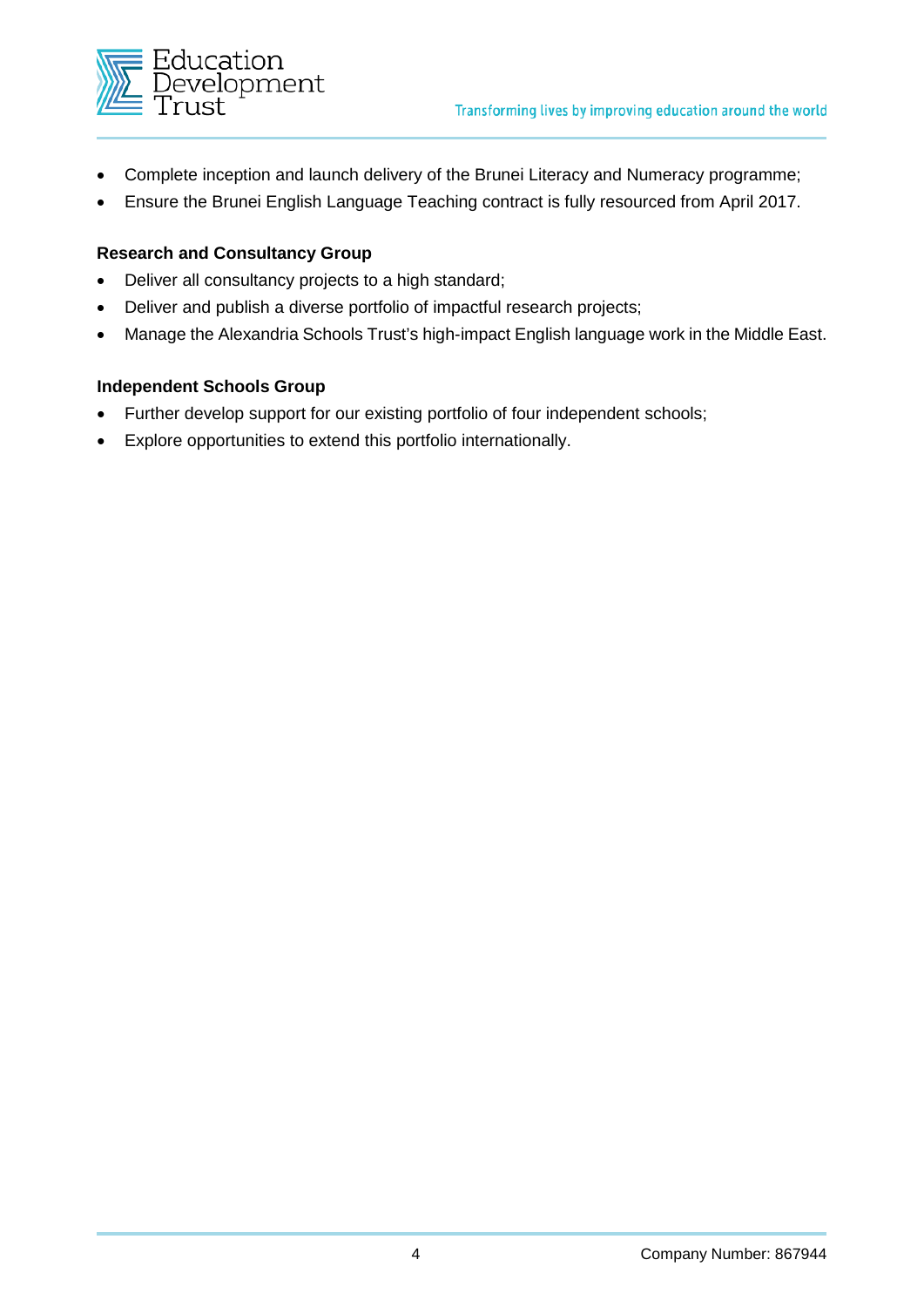

# **2 STRATEGIC REPORT**

#### **WHO WE ARE AND THE SERVICES WE PROVIDE**

At Education Development Trust, we improve education. We work collaboratively with governments, groups of schools and other education partners, combining specialist education know-how with operational expertise to deliver at scale around the world – we design and manage systems and programmes that work effectively right across countries. As a values-driven organisation, we transfer our knowledge to local educationalists allowing us to embed lasting change wherever we work.

We are a not-for-profit organisation and invest annually in our programme of education research to help to improve education in low- to high-income countries. Our research underpins our work and it informs policymaking and supports practitioners around the world; it is all freely available on our website.

Established in 1968, we are a charity registered in England and Wales with international trading subsidiaries; all of our income is generated by selling our services.

#### **RESEARCH**

Education Development Trust seeks to be a knowledge-led organisation recognised for our capacity to design and deliver high quality solutions that are evidence-informed. In addition to providing services to clients based on the best available evidence, we also fund a programme of public domain education research. We typically produce research reports in partnership with likeminded organisations. Through the programme, we aim to increase public benefit and to contribute positively to the public profile of the Charity. The success of our research programme is measured by the following criteria:

- the technical quality of our research reports;
- the visibility and impact of our research publications;
- the extent to which we are seen as 'thought leaders' as a result of our research;
- the contribution of the research programme to the development of CfBT Schools Trust (CST), our family of independent schools and our operational delivery around the world.

All the research published in 2016/17 is available for free download along with the entire research portfolio at [www.educationdevelopmenttrust.com/ourresearch.](http://www.educationdevelopmenttrust.com/ourresearch)

#### **HOW WE WORK**

Education Development Trust does not raise funds via the public. Our revenue is generated by winning education-related contracts from governments and public or private bodies. What sets us apart is that any surpluses are reinvested into educational research and development. Our research programme is freely available and aims to improve educational practice on the ground while widening access to research in the UK and overseas.

We have continued to refine the robust and consistent financial model that underpins our operations, enabling us to:

- **invest in the future:** generate funds for research and development, innovation and business development, brand building, enabling infrastructure and maintaining appropriate reserves;
- **focus on quality:** maximise quality of resource to deliver impactful solutions;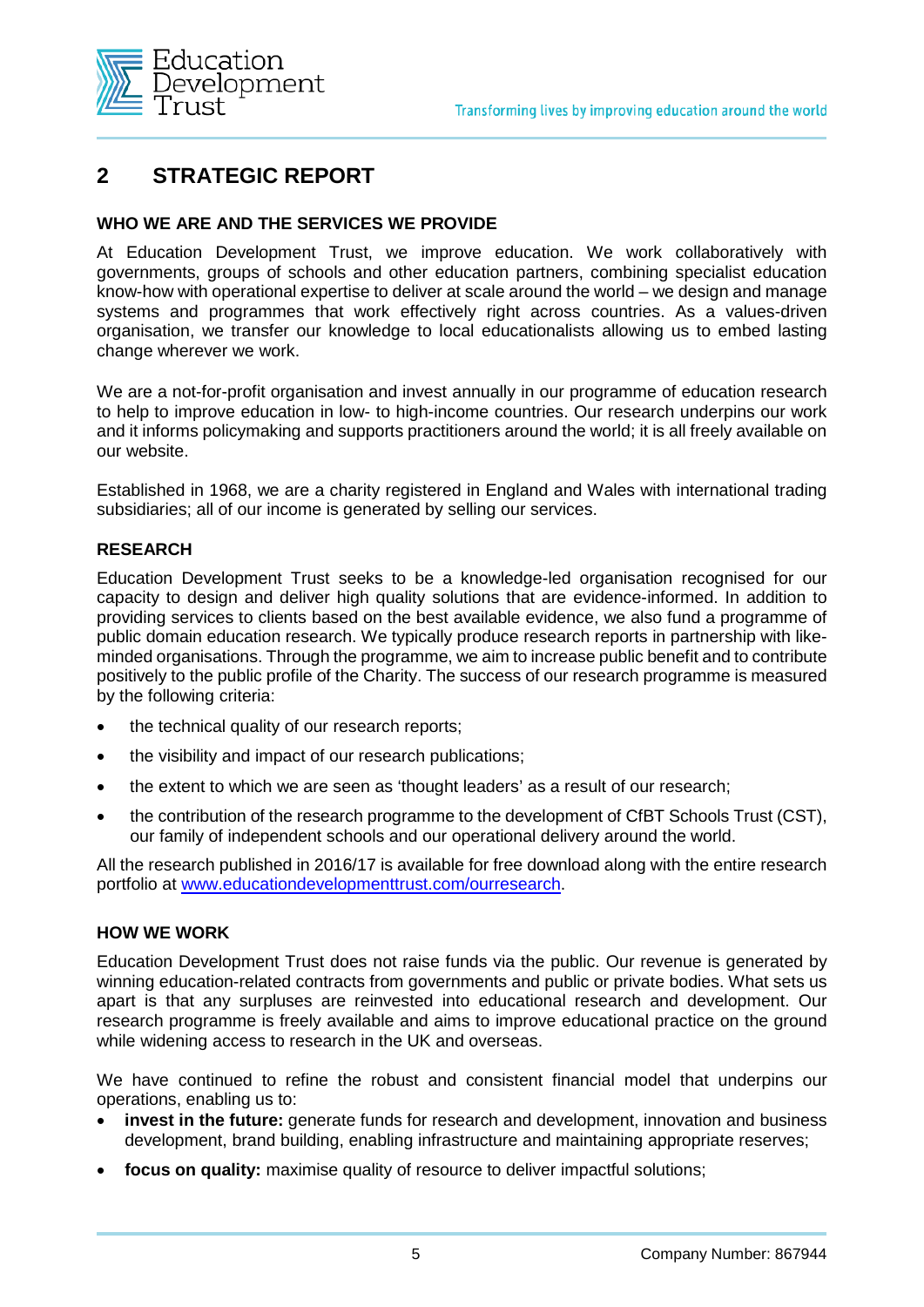

- **be lean and flexible:** support activity in an efficient and effective way for the sole purpose of enabling delivery on the front line but with the ability to scale up and down as contracts begin and end;
- **have appropriate corporate overheads:** ensure our overheads are structured to deliver our legal obligations as well as essential core support capability that is vital to the successful running of a complex international charity.

#### **EDUCATIONAL IMPACT AND KEY PERFORMANCE INDICATORS**

In line with our mission to transform lives around the world by improving education we systematically evaluate the impact of our work to establish our effectiveness across our diverse portfolio of charitable activity. Whether we measure KPIs set by the client or establish our own measures, all of our programmes and the work we do has tailored metrics to establish that our work is having a positive impact on individuals and school systems. The next section provides an overview of our achievements and impact during the financial year.

#### **ORGANISATIONAL ACHIEVEMENTS**

#### **1. RESEARCH**

We invest annually in our programme of education research, all publicly available on our website. Our research supports both policymakers and practitioners alike and it underpins our work. From September 2016 to August 2017, we published 10 research reports:

#### **Multilingual classrooms: opportunities and challenges for English medium instruction in low- and middle-income contexts**

This research report considers the complex field of English medium instruction (EMI) policies in low- and middle-income countries. Its purpose is to provide insight and support to those responsible for setting policy or enacting it in complex language environments around the world.

#### **The rapid improvement of government schools in England**

This report looks at the experience of a group of schools in England who underwent dramatic improvement over a short period of time, tailored to an international audience. The headteachers who participated in the study clearly articulated the approach they had taken to improve their schools, with each having a theory about how to bring about change. The key messages from headteachers are that teaching quality is key and requires immediate action, strong leadership in making quick decisions is essential and two core responsibilities of headteachers should be monitoring and motivation.

#### **Constructing schools in a recurrent armed conflict in Democratic Republic of Congo**

This report is by the winner of our Tim Morris Award 2016, Cyril Brandt, investigating construction of schools in conflicted affected regions in the Democratic Republic of Congo

#### **Language, literacy and learning in Tanzanian secondary schools**

This report is by the winner of our Tim Morris Award 2015, Laela Adamson, investigating the teaching of English in Tanzanian secondary schools.

#### **Disadvantaged girls in Kenyan schools**

This report explores aspects of school and schooling that affect the participation and learning of marginalised girls in the arid and semi-arid lands (ASALs) of Turkana and the slums of Nairobi.

#### **Research, report, review**

This report showcases nine research studies conducted by two CfBT Education Trust academies: St Marks Church of England Academy and Oxford Spires Academy

#### **Eastern and Southern Africa regional study on the fulfilment of the right to education of children with disabilities**

This research investigates the fulfilment of the right to education of children with disabilities across 21 countries in Eastern and Southern Africa. This study adopted a mixed methods approach combining analysis of data derived from a desk study and that from a small-scale survey.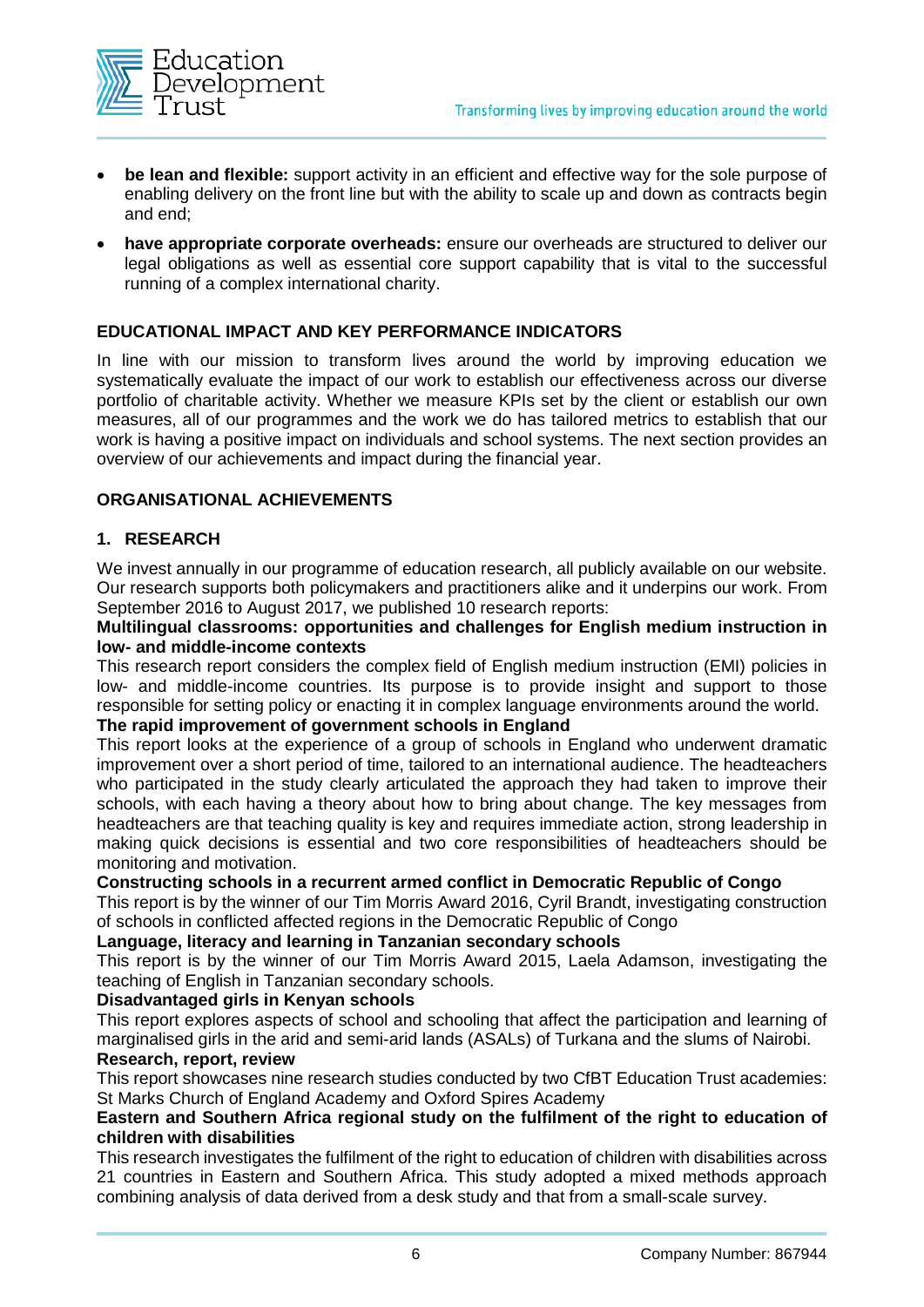

It also incorporated findings and analysis from the country studies conducted in the Comoros, Madagascar and Rwanda where three different research groups, consisting of international researchers and a national researcher, undertook fieldwork, including interviews and school visits **A study on children with disabilities and their right to education: The Union of Comoros**: One of a series of three case studies conducted in Madagascar, Comoros and Rwanda into the right to education of children with disabilities

**A study on children with disabilities and their right to education: Rwanda**

The second in a series of three case studies conducted in Madagascar, Comoros and Rwanda into the right to education of children with disabilities

#### **A study on children with disabilities and their right to education: Madagascar**

The third in a series of three case studies conducted in Madagascar, Comoros and Rwanda into the right to education of children with disabilities.

#### **Contract research**

As well as investing our surplus into our own programme of education research, we also conduct research on behalf of others as commissions.

**Teaching and Learning International Survey (TALIS) Video Study**: Education Development Trust has continued to work with the Department for Education, the International Study Consortium and contractors from other participating countries to achieve the main aims of the OECD's TALIS 2018 Video Study for England. These are to observe and document the variety of mathematics teaching practices in secondary schools within and between countries; identify aspects of effective teaching, as identified in TALIS and other studies and examine the relationships between teaching practices, learning outcomes and other measures of teaching. The main activity was a large-scale pilot study that took place from 1 February to 31 May 2017 as well as getting recruitment of schools underway for the main study which will begin in the next financial year.

#### **Key achievements:**

In partnership with Oxford University, with support from London CLC, Education Development Trust has:

Worked with 12 secondary schools in England to film 12 different mathematics lessons

Collected classroom artefacts from 10 of the 12 participating teachers

Distributed and collected 15 pre- and/or post-lesson teacher surveys

Distributed and collected 200 pre- and 200 post-lesson student surveys

**Pan-regional think tank partner for the Welsh consortia**: Education Development Trust was named pan-regional educational think-tank partner for Wales following a successful bid by the research team. The team have been working with the four Welsh education consortia to support them in the development and coordination of research activities across the country.

#### **Key achievements:**

We held two strategy workshops to develop the consortium-wide research strategy Developed a draft strategy paper that is to be finalised by the consortia Developed research policy bulletins to be disseminated to schools during 2017/18 Conducted a bright-spots analysis of education in Wales

**VVOB Rwanda**: the Flemish Association for Development Cooperation and Technical Assistance commissioned Education Development Trust to carry out in-country research on the impact of VVOB's headteacher professional learning networks on teacher motivation in Rwanda. This fieldwork was carried out in July with the report submitted to VVOB Rwanda in August.

#### **Key achievements:**

Report published in August 2017

Findings presented by the head of VVOB at the UKFIET conference September 2017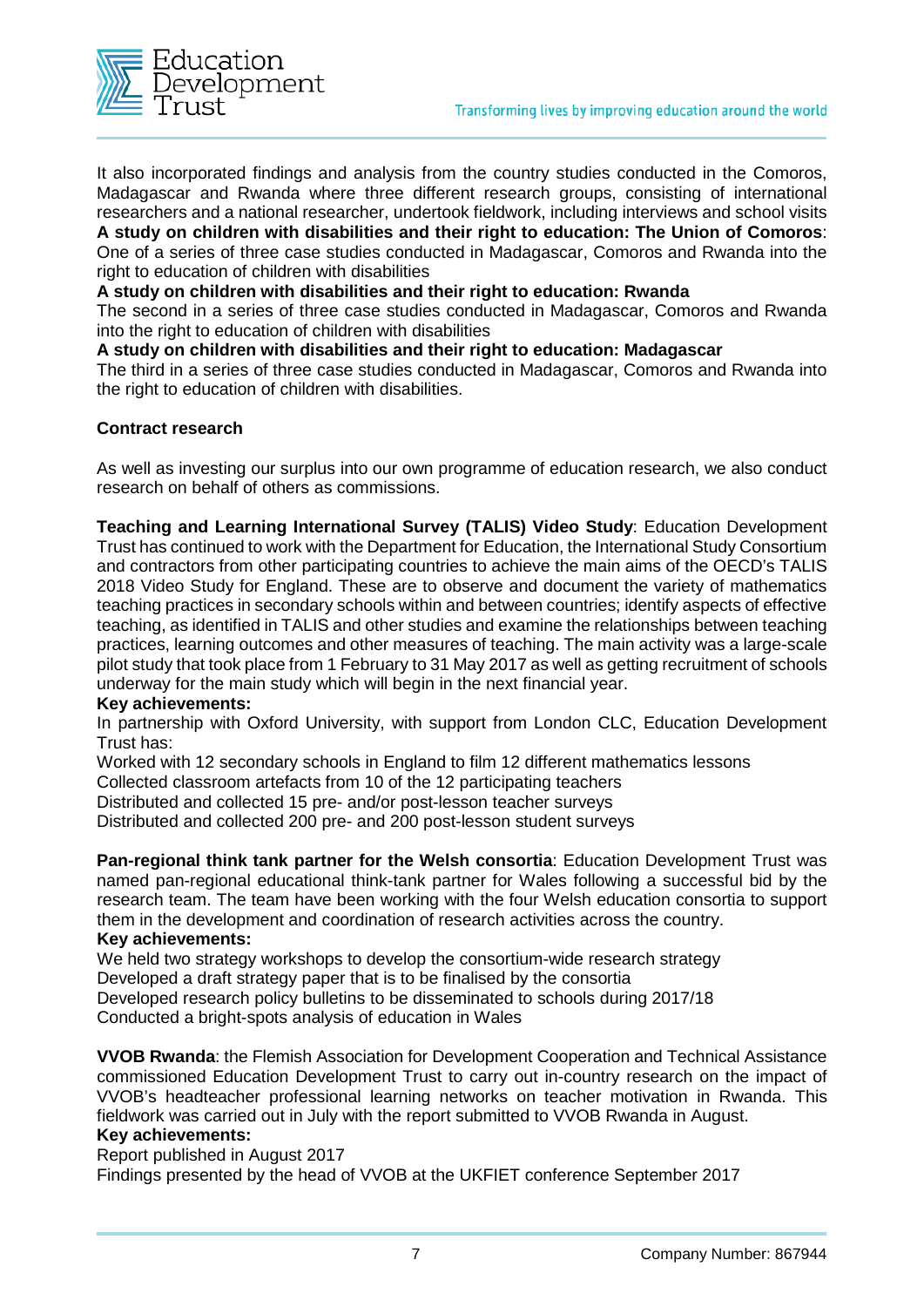

#### **2. SYSTEM REFORM AND CONSULTANCY**

We work with governments and partners around the world to improve education on a national scale; we also provide immediate short-term technical assistance and specialist expertise through our consultancy division. Here is a flavour of our work during the financial year 2016/17:

#### **Consultancy**

Our dedicated consultancy team provides high level advice, research and consultancy to education systems in high- and middle-income country markets. We strengthened our consultancy offering by capturing and codifying some of our core methodologies including:

- **•** Test and learn: teacher-led randomised control trials (RCTs) in the classroom helping teachers take ownership of the research on "what works" in improving learning outcomes.
- **•** Tools and approaches to help schools in the UK improve collaborative working and strengthen local systems (at school, cluster and locality level) to deliver high quality education for all pupils;
- **•** High impact approaches to teacher coaching to improve maths and English pedagogy, that address some of the major challenges of traditional approaches to teacher professional development;
- **•** An approach to school system leadership, that enables school leaders to learn from each other and consistently improve their practice.

We built and delivered a portfolio of around 15 consultancy contracts in the UK and internationally, including:

- **•** Strategic support to Liverpool, Haringey, Cumbria and Essex to conceptualise, establish or strengthen locally-led education improvement systems, drawing from our in-house tools and approaches;
- **•** Beginning a neuroscience-informed teacher-led RCT to test the validity of learnings from neuroscience to inform teacher practice in the classroom

#### **Key achievements:**

More than 200 schools are now using our cluster accountability tool and more than 70 schools provisionally signed up to the Haringey Education Partnership

Working with the Khyber Pakhtunkhwa provincial government in Pakistan to design a new school inspection agency to measure teaching and learning quality for the first time across 28,000 schools

#### **Literacy and Numeracy Coaching Programme, Brunei Darussalam**

We designed the Literacy and Numeracy Coaching Programme (LNCP) in Brunei to achieve high quality English and mathematics teaching; ensure all students are highly numerate and literate in English and as a system empowered to deliver sustained improvements in literacy and numeracy. The programme is designed to reform pedagogical practice and ensure that all Brunei schools have high quality teachers to drive increases in student learning outcomes.

The programme has three phases: inception from September 2016 to 31 December 2016; implementation from January 2017 until June 2019 and a sustainable phase which will commence in July 2019.

The programme recruits, trains and deploys international coaches in every government and Ministry of Religious Affairs (MoRA) school as well as identifies, trains and accredits local teaches as coaches. Working closely with ministry staff, cluster headteachers and the Brunei Darussalam Teacher Academy, we are constantly transferring knowledge to ensure the sustainability of our work.

#### **Key achievements:**

Developing and implementing the Teaching for English Literacy Mastery framework Developing and implementing the Teaching for Mathematics Mastery framework.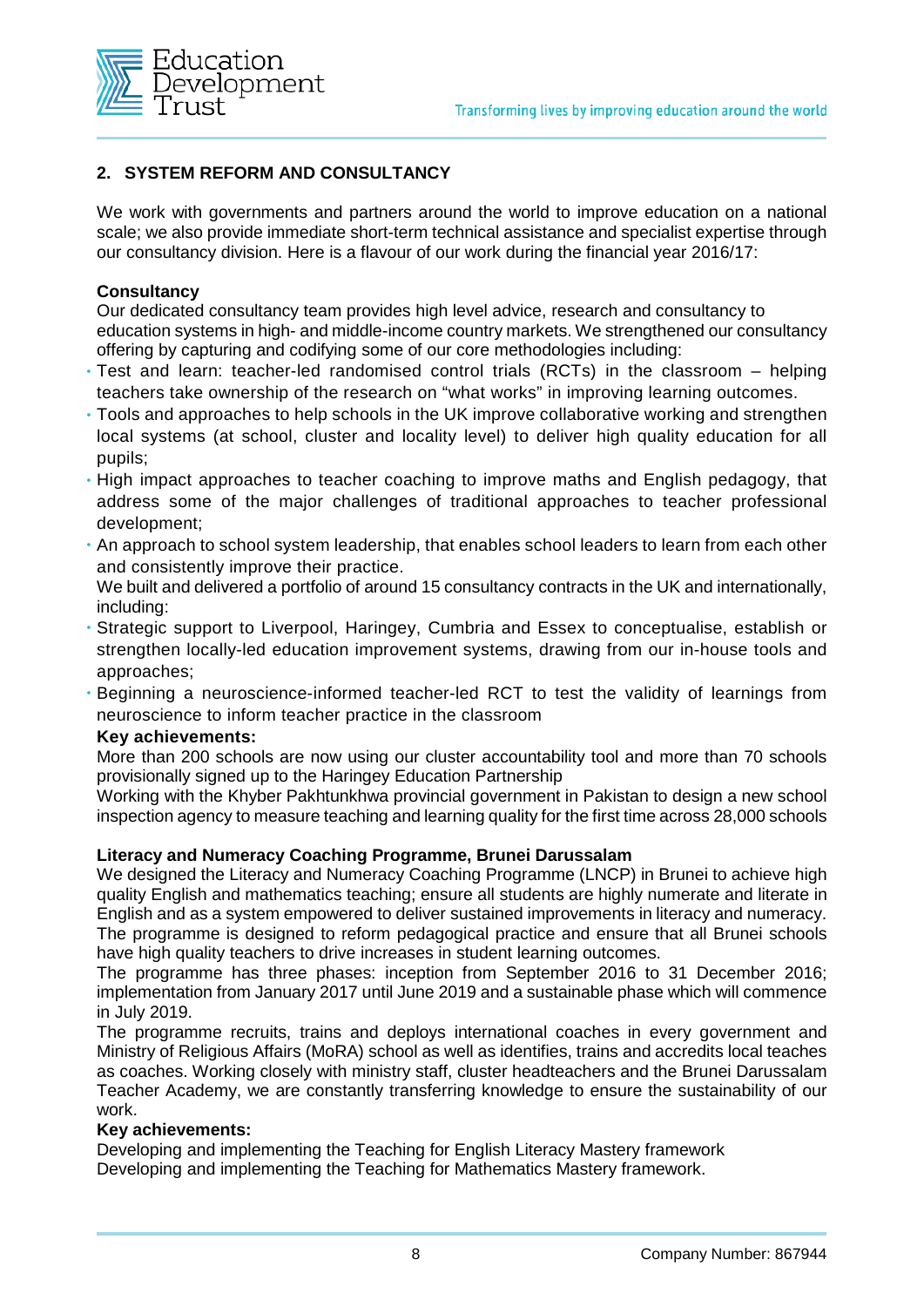

Measuring teacher performance: interim results show significant progress made from April 2017 to July 2017 with an average improvement of 31.9 percentage points

Measuring student performance: interim results over the same period saw a 13.8 percentage point increase in those gaining grades A-C in English and 12.6 percentage point increase those gaining grades A-C in maths in government schools; in MoRA schools this was a 27.9 percentage point increase in English and a 33.1 percentage point increase in maths.

#### **Building learning foundations, Rwanda**

Our UK-government-funded Building Learning Foundations (BLF) programme aims to improve the quality of teaching and leadership in Rwanda's primary schools. Focussing on improving English literacy and numeracy, the programme will ensure that children have the required foundational skills to make successful progress through the system; this will contribute to reducing the repetition and dropout of boys and girls in upper primary grades.

The programme is anchored on three pillars: building the capacity of teachers, enhancing school leadership and strengthening the country's education system. A further key element of the programme is the reinforcement of inclusive education practices for children with special educational needs (SEN) including those with disabilities.

Designed by Education Development Trust, we are delivering the programme in partnership with the British Council and VSO.

#### **Key achievements:**

Managing a period of rapid and intensive mobilisation including finalising programme design and recruiting and training programme staff

#### **Wasichana Wote Wasome, Girls Education Challenge Project, Kenya**

Our first programme as part of the DFID-funded Girls' Education Challenge came to an end in March 2017. The programme, Wasichana Wote Wasome ('let all girls learn' in Swahili) successfully increased the access, retention and learning outcomes of marginalised girls in arid and semi-arid lands (ASALs) and the urbans slums of Kenya. In the programme's concluding 7 months, there was a strong focus on collating, evaluating and disseminating the impact of the programme. We launched our research report, *Disadvantaged girls in Kenyan schools*; the report provides a detailed, qualitative analysis of the practices and experience of education of 128 girls and offers recommendations for policymakers in reaching marginalised girls.

Findings from the programme's end line evaluation were disseminated to key government and NGO stakeholders at a workshop in Nairobi on 6 March 2017.

#### **Key achievements:**

89,000 girls in communities supported by the programme enrolled in primary schools

9.426 girls supported to enrol/re-enter primary school

15,770 back-to-school kits deployed (113%)

6,723 families have benefitted from cash transfers

5,430 teachers trained in pedagogy

7% improvement of the mean score from baseline values in intervention schools

3% additional improvement in mean score in intervention schools against comparison schools

#### **Wasichana Wetu Wafaulu, Girls Education Challenge Project, Kenya**

We mobilised our follow-on programme, Wasichana Wetu Wafaulu ('let all girls succeed' in Swahili) in April 2017. This programme is a holistic 6-year project specifically designed to remove cultural and social-economic barriers that have prevented or made it extremely difficult for primary school girls in ASALs and urban slums to transition to secondary school.

#### **Key achievements:**

Project staff and partners trained on child protection and safeguarding as well as on our monitoring and evaluation framework

Project field officers trained on community engagement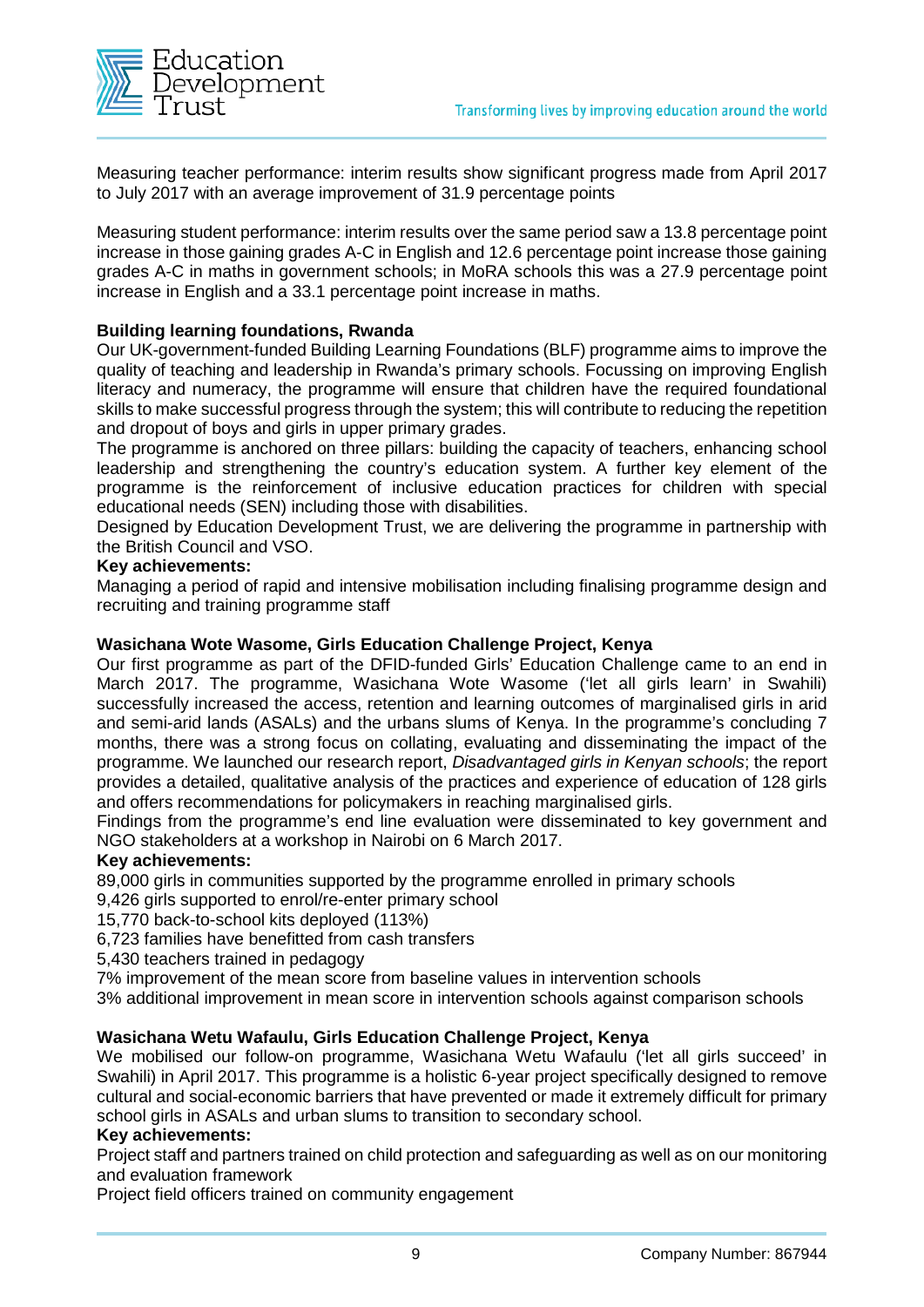

#### **Elmidoon Enhanced Action (ELENA), Somalia**

We worked with the Somali Ministry of Education, Culture and Higher Education on essential system strengthening. Elmidoon ('seeking knowledge' in Somali) Enhanced Action programme is funded by the European Commission and our work means that the ministry can deliver on its promise of quality, equitable and affordable education for all Somali children, youth and adults that will lead to continuing education or employable skills. Concluding in August 2017, we worked with the ministry to build capacity and strengthen structural systems, specifically on strategic planning and policy implementation; standards-based quality assurance and regulation of education providers; education management information systems (EMIS) planning and delivery; institutional strengthening through better human resource management; organisational development and financial management systems.

#### **Key achievements**:

We supported negotiations, development and signing of Memorandum of Understanding (MoU) between the federal and five state ministries of education on harmonisation and coordination of education planning and governance between the levels

Trained 12 Ministry of Education officials on EMIS data collection

Trained 70 state-level Ministry of Education officials on education management and leadership; Trained 34 education providers on observation of education standards, curriculum delivery, evaluation and certification

Trained 52 higher education ministry officials on education governance and administration Trained ten faculty of education staff at Somali National University on pedagogy and education management.

#### **System leadership, Kenya and India**

Our pioneering system leadership model has transformed outcomes in schools in two pilots in Nairobi and Mumbai. Based on international best practice, our model harnesses the expertise of successful school principals to increase the leadership and teaching capacity of all schools in order to raise standards across the board. Our system leadership model identifies 'system leaders' and works with them to teach them how to bring about rapid and sustainable improvement in other schools. High- and low-performing schools of similar profiles are paired together and the two school leaders agree a measurable target for improvement, based on the theme of 'instructional leadership' and improved quality of teaching and learning. The leaders meet regularly for coaching, support and challenge against the school improvement target. We funded and carried out a pilot, pairing 80 low-cost private schools with a mentor school in Nairobi, Kenya and Mumbai, India.

#### **Key achievements:**

Both the mentors and mentees showed great progress in use of data and evidence as well as monitoring teaching and giving feedback

Better record keeping among the mentees also stood out portraying value for evidence

Improvements were made in physical infrastructure (e.g. classrooms, fence) resulting in an improved learning environment

Greater and improved use by teachers of schemes of work, lesson plans and timetables resulting in higher quality teaching and improved student outcomes.

#### **Abu Dhabi Educational Council (ADEC) inspections, Abu Dhabi**

We completed our 2-year contract with the Abu Dhabi Educational Council (ADEC) to inspect both private and government schools in August 2017. Alongside the inspections work itself, a key deliverable was the completion of thematic research reports in line with the UAE 2021 vision. Between April and June 2017, the team completed two thematic research reports for ADEC across both private and government schools: *An evaluation of student support systems to raise students' achievement in Abu Dhabi schools, especially in mathematics and science* and *Should English taught in Abu Dhabi government schools be taught as a first or second language?* Following the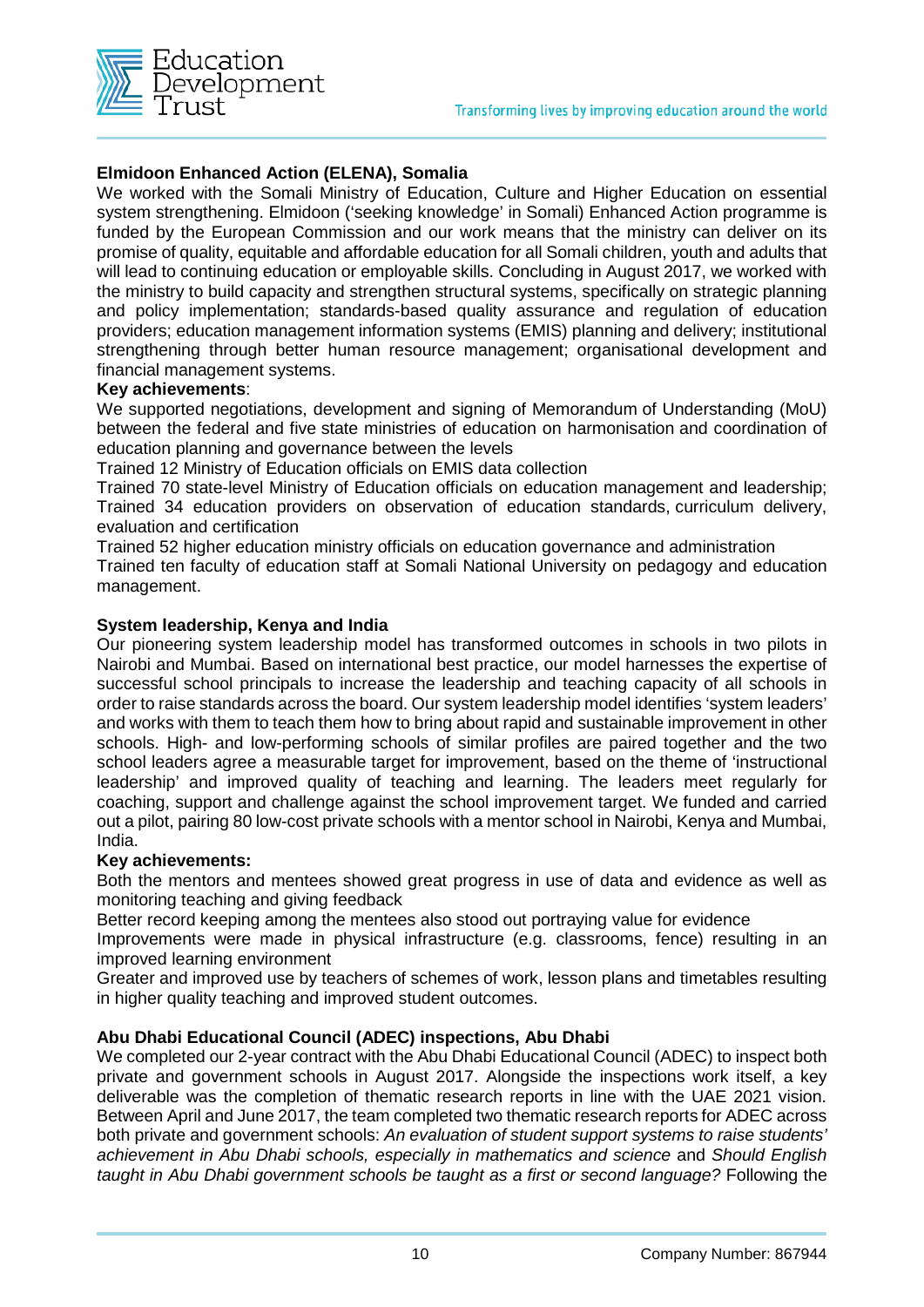

presentation of the research findings, ADEC will now teach English in government schools as a second language with the provision of additional support.

Another key deliverable was the delivery of training and accreditation for the Inspector Emiratisation programme. Our team trained four cohorts of local Emirati inspectors totalling 87 people.

#### **Key achievements:**

231 school inspections The deployment and mentoring for 60 ADEC inspector trainees Training for 9 ADEC co-lead inspectors 170 thematic research days Two research reports

#### **Knowledge and Human Development Authority (KHDA) associate inspections, Dubai**

KHDA's primary focus is on education across the private sector, given the increasing percentage of UAE nationals entering private education. Through this work, we actively support school improvement through inspection, and we are further supporting the development of a locally based inspection force. For the period from October 2016 to March 2017, we provided KHDA with qualified inspectors for the inspection of private schools in Dubai in the academic year 2017/18.

#### **Key achievements:**

3,137 inspections throughout the year

#### **Evaluating government schools, Dubai and the Northern Emirates**

We began our programme to evaluate government schools on behalf of the Ministry of Education in April 2017. The programme's remit is to collect evidence which provides the Ministry of Education with a base line regarding the effectiveness of their schools. Equally, we were tasked with helping schools to understand how they can apply the UAE Unified Framework for school improvement and we supported them in understanding and meeting given targets.

#### **Key achievements:**

Recruiting and training consultants with the required skills and expertise Evaluating 79 schools during the first 6-week block

#### **Accreditation of international schools**

Our own accreditation process for international schools, the International School Quality Mark, offers a partnership model for schools. We offer continued advice and support post inspection and accreditation while the accreditation itself demonstrates to parents and pupils that the school has been judged by independent evaluators as meeting rigorous quality standards.

British schools overseas can volunteer to be inspected according to standards determined by the UK Department for Education that are monitored and quality assured by Ofsted. Education Development Trust has been approved by the Department for Education as an inspectorate to carry out inspections of British schools overseas.

#### **Key achievements**:

We carried out 5 ISQM inspections and 19 ISQM school improvement visits We carried out 10 BSO inspections

#### **Strengthening and decentralising Education Management Information System (EMIS), Libya**

We developed an education management information system (EMIS) application for both pretertiary education and technical and vocational education and training (TVET) in Libya for UNICEF. The project has two main objectives: to develop awareness, capacity building and best practices for the use of data, indicators and analytical analysis in education policy development, planning and operation in Libya; to equip the Libyan Ministry of Education and TVET authorities with a basic EMIS application along with a 3-5 years plan for further development that can be used as a tool for education data collection and indicators provision. The initial population of the EMIS application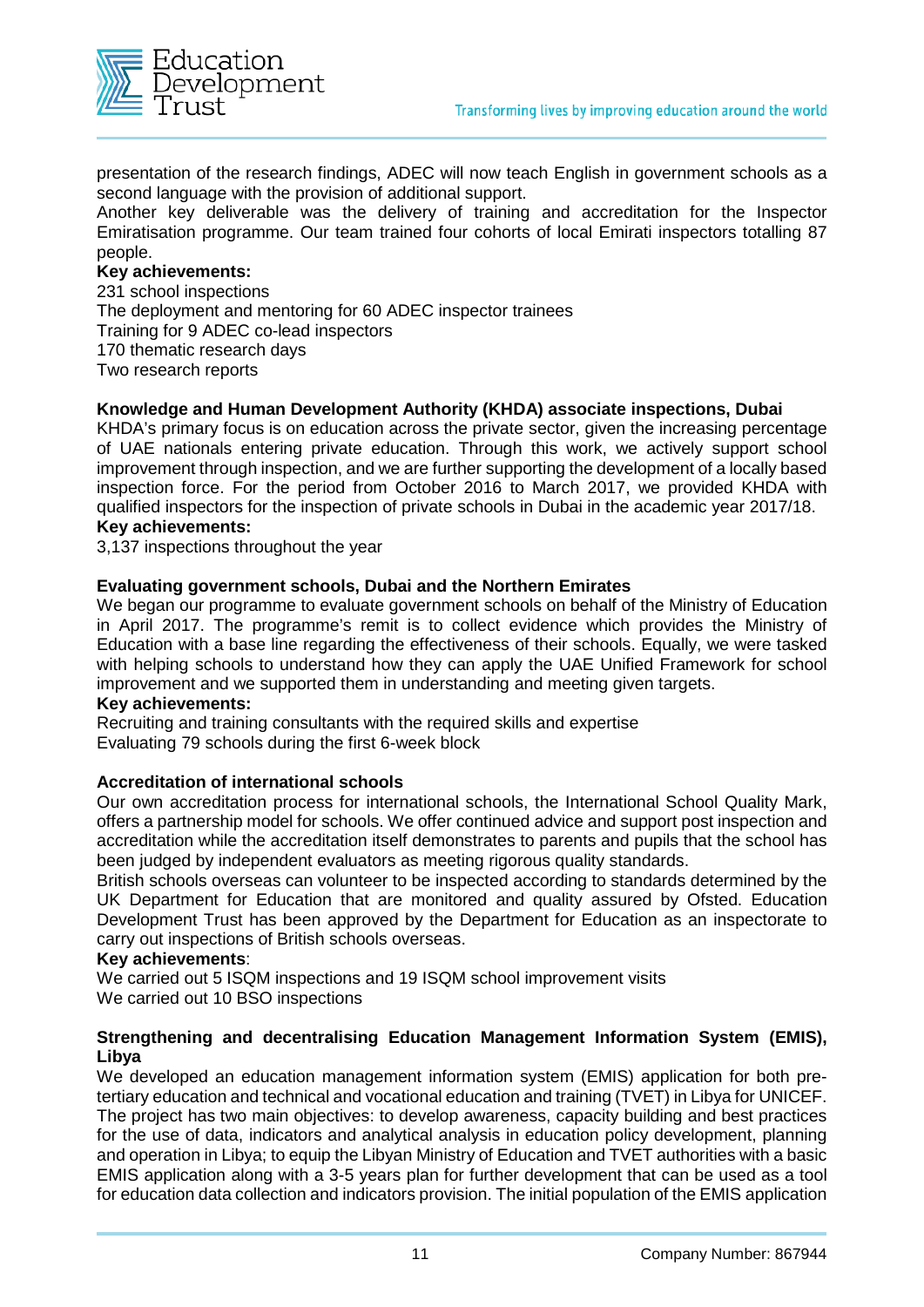

will initially target data collection and indication calculation for schools and TVET institutes in the Greater Tripoli area; rollout across Libya in phase two is projected for 2018.

#### **Key achievements:**

A review of the teachers' development project 2014 was concluded bringing the data and recommendations of the project up to date following the changes that have taken place in Libya between 2014 and 2017

A comprehensive situation analysis on the use of data and indicators by ministry and TVET authorities was performed

28 officials trained in October 2017

#### **Framework contracts**

We continued to deliver expert and immediate short-term technical assistance through our key role as partner on four framework contracts for DFID, the European Commission, the Norwegian aid agency (Norad) and UNICEF. As education experts, we deploy key consultants and personnel, often at very short notice, to anywhere in the world. Our work can be at any stage of the project lifecycle from design and implementation to monitoring and evaluation.

#### **Key achievements:**

A global study for UNICEF to scope out areas for future support and provide guidance for country offices on evidence-based interventions to provide education for secondary age adolescents looking at equity, gender and skills

An education sector analysis for the government of Rwanda, reviewing progress in the sector over the last five years and challenges remaining and then the development of the education sector strategic plan of the next 7 years

Analysing data and drafting with Norad their Education Results Report 2013-16 which looked at the impact of Norwegian aid to education over the last 3 years.

#### **3. SUPPORT FOR EDUCATORS**

#### **Schools Partnership Programme (SPP), UK**

With more than 800 schools engaged with our model, the Schools Partnership Programme is the market leader in peer review and collaborative school improvement in the UK. Our influential presence in the education system and emerging positive evidence-base for the programme led to Education Endowment Foundation awarding us a grant to support a further 300 schools to participate in an evaluated SPP project from early 2018. In June 2017, we authored and published an impact report which demonstrated that SPP schools are improving faster than the national average (based on a comparison between their current and baseline Ofsted grade). Additionally, we have built a powerful collection of impact studies at cluster and school level, illustrating the impact on pupil outcomes, leadership development and culture for collaboration as a result of SPP. We have continued to raise our credibility as thought leaders in collaborative improvement by engaging with internationally recognised thinkers – such as Michael Fullan and Vivianne Robinson – by hosting our second Global Dialogue debate in November 2016 which brought together more than 400 leaders from across three continents through an online debate. **Key achievements:**

More than 300 new schools joined

#### More than 350 leaders trained

Impact report launched in June 2017 presenting findings to date on the impact of peer review Education Endowment Foundation awarding a grant to support a further 300 schools to participate an evaluated SPP project

#### **London Connected Learning Centre, England**

Our tech hub in London is all about learning with technology. London Connected Learning Centre's aims are to improve the quality of teaching of computing in primary schools; to help senior leadership teams make effective decisions on the strategic planning of ICT; to support schools in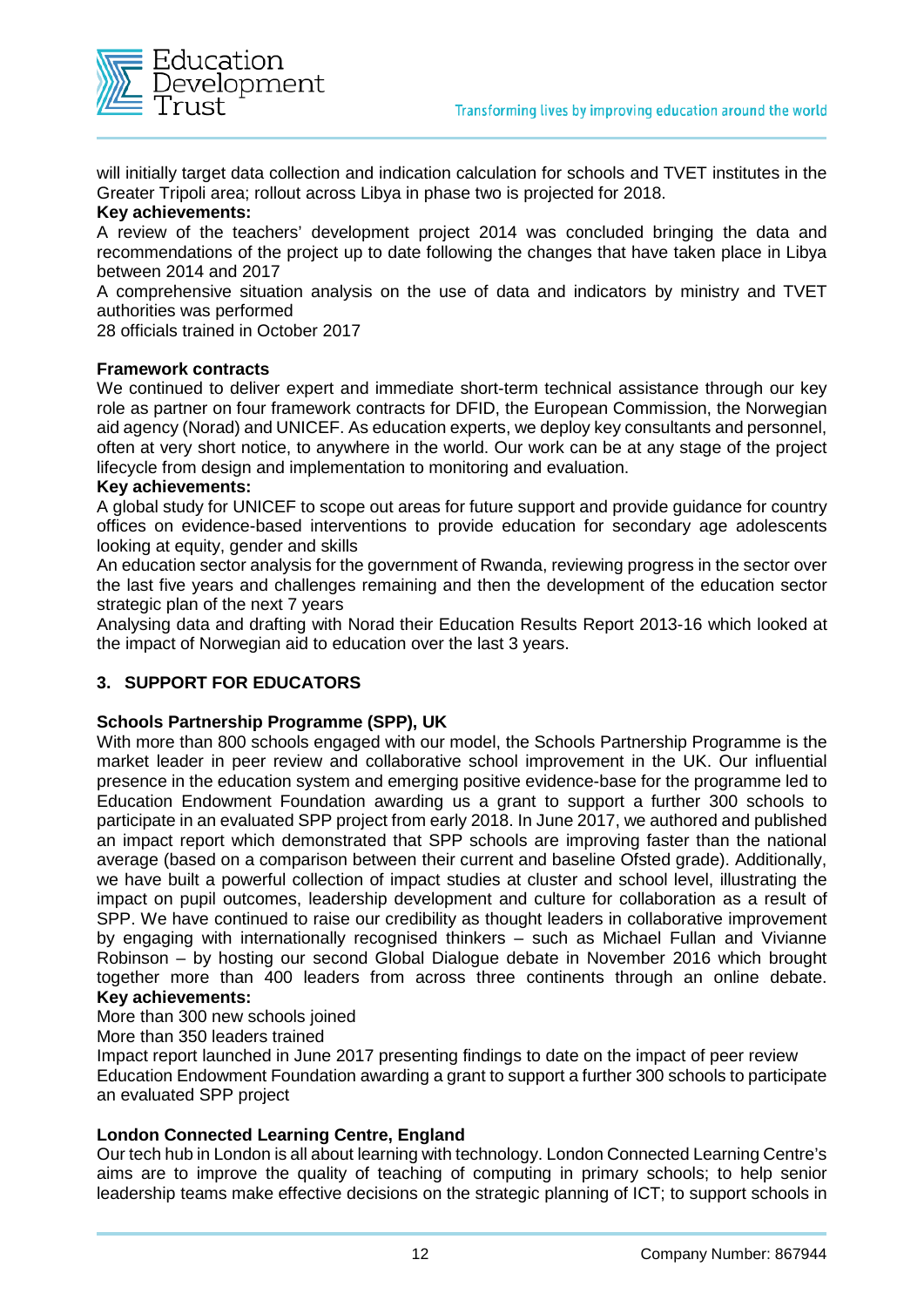

their responsibilities around online safety; and to raise awareness across all staff of the potential impact technology can have in improving both teaching and learning when used well.

In addition to ongoing services and support to schools and other organisations, London CLC has increased its reputation in the field of educational technology during the academic year 2016-17 through public speaking, research, and corporate social responsibility projects. The publication of the Education Endowment Foundation (EEF) ReflectEd metacognition research demonstrated a positive effect size and has resulted in the EEF providing funding for a more extensive second phase trial. We have developed a robust business growth plan to be implemented in 2017-18.

#### **Key achievements:**

Provided services to more than 100 different clients including 44 schools with partnership service level agreements for curriculum support, 12 schools purchasing technical support services, 64 other schools purchasing one-off services, two London local authorities, one Danish University, Southbank University, Into Film, Tower Bridge education department, three Dutch municipalities, IBM, the Royal Opera House and Education Development Trust internal commissions.

100% of school partner clients reported being satisfied with our service

99.25% of teachers worked with reported that our professional development activities were good or excellent and improved their quality of teaching practice

99.5% of pupils rated our activities as good or excellent and reported that their skills and understanding had improved as a result

100% of adult learners taking part in our digital skills programmes reported that they had improved their digital skills competency

Public speaking engagements included MozFest, Dutch and Danish education conferences, the Lambeth headteacher conference and a keynote to East of England schools conference about digital and culture for Arts Council England.

London CLC was an official associate partner with Tate Modern Tate Exchange project and continued its partnership with IBM delivering the 10th IBM Robo Challenge for pupils and the IBM computing teachers' summer schools.

#### **Future Teaching Scholars, England**

We continued to deliver the Future Teaching Scholars programme, funded by the National College for Teaching and Leadership. The programme successfully attracts the highest quality A-level students to select a maths and physics degree and pursue a teaching career in those subjects. The programme offers a unique completely new school-led route into teaching complete with Masters-level accreditation via Durham University. Delivery is undertaken to a large extent by a recently expanded group of regional training centres, a network of 13 outstanding teaching schools linked to SCITTs.

#### **Key achievements:**

106 scholars recruited to the programme to commence in September 2017 bringing the total number on the programme to 171

Gender balance of scholars is 56% female to 44% male

10% of scholars in the second cohort are drawn from the 12 Opportunity Areas in England, areas identified by the DfE as being social mobility 'coldspots'

96% of scholars are satisfied or more than satisfied with the training and support the programme offers them

138 expressions of interest have been received in relation to cohort three recruitment for academic year 2018/19

#### **Core Maths Support Programme, England**

Our work delivering the Core Maths Support Programme (CMSP), funded by the Department for Education, concluded in July 2017. The programme focussed on the introduction of a new suite of post-16 qualifications, Core Maths, as part of the UK government's plan to increase the number of students who continue to study maths after GCSE. Core Maths qualifications place real-life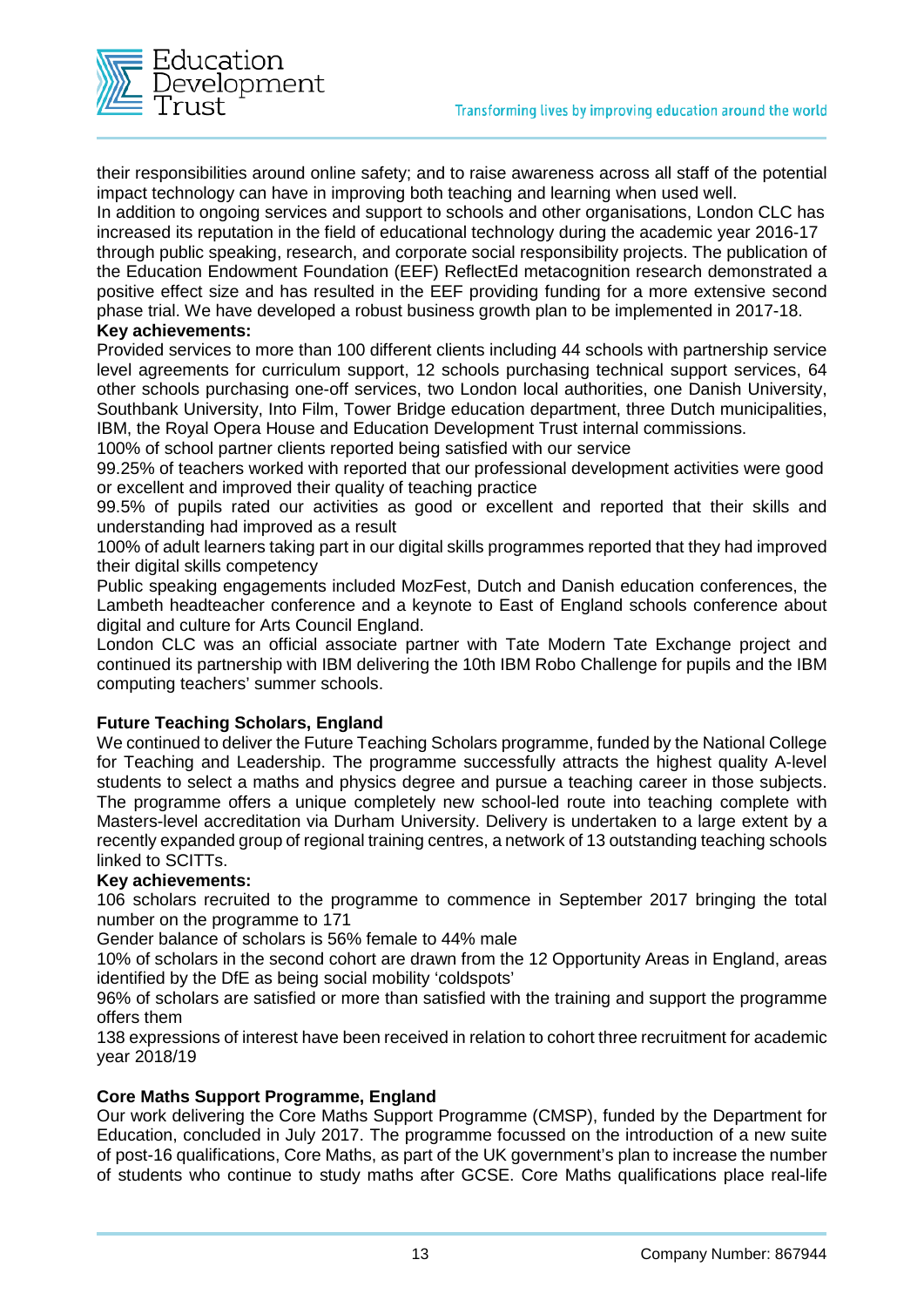

problem solving at their heart and the Core Maths Support Programme ensured that schools and teachers knew about the new qualifications and how to teach them.

#### **Key achievements:**

2,163 teachers have benefitted from professional development support

95.3% of teachers trained believed that there had been a positive impact on their skills and knowledge with regards to Core Maths

5,354 students sat the Core Maths examination in 2017 with a pass rate of 84%

677 centres are known to be offering or planning to offer Core Maths

45 UK universities have now endorsed Core Maths, with 23 of the 24 Russell Group universities providing individual statements of support

#### **Inspiring Leadership conference 2017, England**

Education Development Trust co-hosted Inspiring Leadership in June 2017 bringing together some 1,300 school leaders and aspiring leaders from the UK and beyond. The conference gave delegates the opportunity to hear from a range of inspirational speakers – from educationalists to business leaders and including our own CEO, Steve Munby – as well as to join specialist masterclasses and workshops tailored to their own needs. We organise the conference in partnership with the Association of School and College Leaders (ASCL) and the National Association of Head Teachers (NAHT).

#### **Global Learning Programme (GLP), Wales**

We continued to deliver this DFID-funded programme helping teachers to integrate development and global issues into effective teaching and learning at Key Stages 2 and 3 ensuring that pupils are equipped to make a positive contribution to a globalised world. We give expert training to the schools to deliver the global learning curriculum; schools use this context to develop the numeracy and literacy skills of the pupils, while also running an effective network and improving leadership skills. Such was the success of the programme's work this year that it has been extended to July 2018. This year, Welsh Government officials and the Estyn Inspectorate participated actively in the GLP-W summer conference while the GLP-W team provided training for Welsh Government Pioneer schools. Welsh Government now requests key statistics from GLP-W to report on progress towards the Well-being of Future Generations (Wales) Act.

#### **Key achievements:**

666 schools are engaged with the programme (49 GLP-W lead schools; 445 network schools and 172 schools participating in other ways

A total of 246,326 – 53% of all pupils on roll in Wales – are involved with GLP-W

GLP-W is now more inclusive and representative of schools in Wales with 50% of lead schools and 49% of network schools are located in rural areas, 33% of lead schools and 27% of network schools in areas of high social deprivation, and 23% of lead schools and 31% of network schools are Welsh–medium; a successful special schools network was also established this year.

#### **English language teaching, India**

We worked with corporate social responsibility funding to deliver a series of English language teaching programmes in India:

#### **English Language Enhancement Programme (ELEP), India**

Funded by Tata Trusts, we worked to improve proficiency in English for primary pupils and from grades 8 to 10. The programme beneficiaries include 150 para teachers and 6,348 students across 113 schools in Khunti district of Jharkhand.

#### **Key achievements:**

An overall improvement in the performance of students and para teachers in listening, speaking, reading, writing skills and grammar.

An increase in the performance percentage of beneficiaries scoring above 60% across these skills.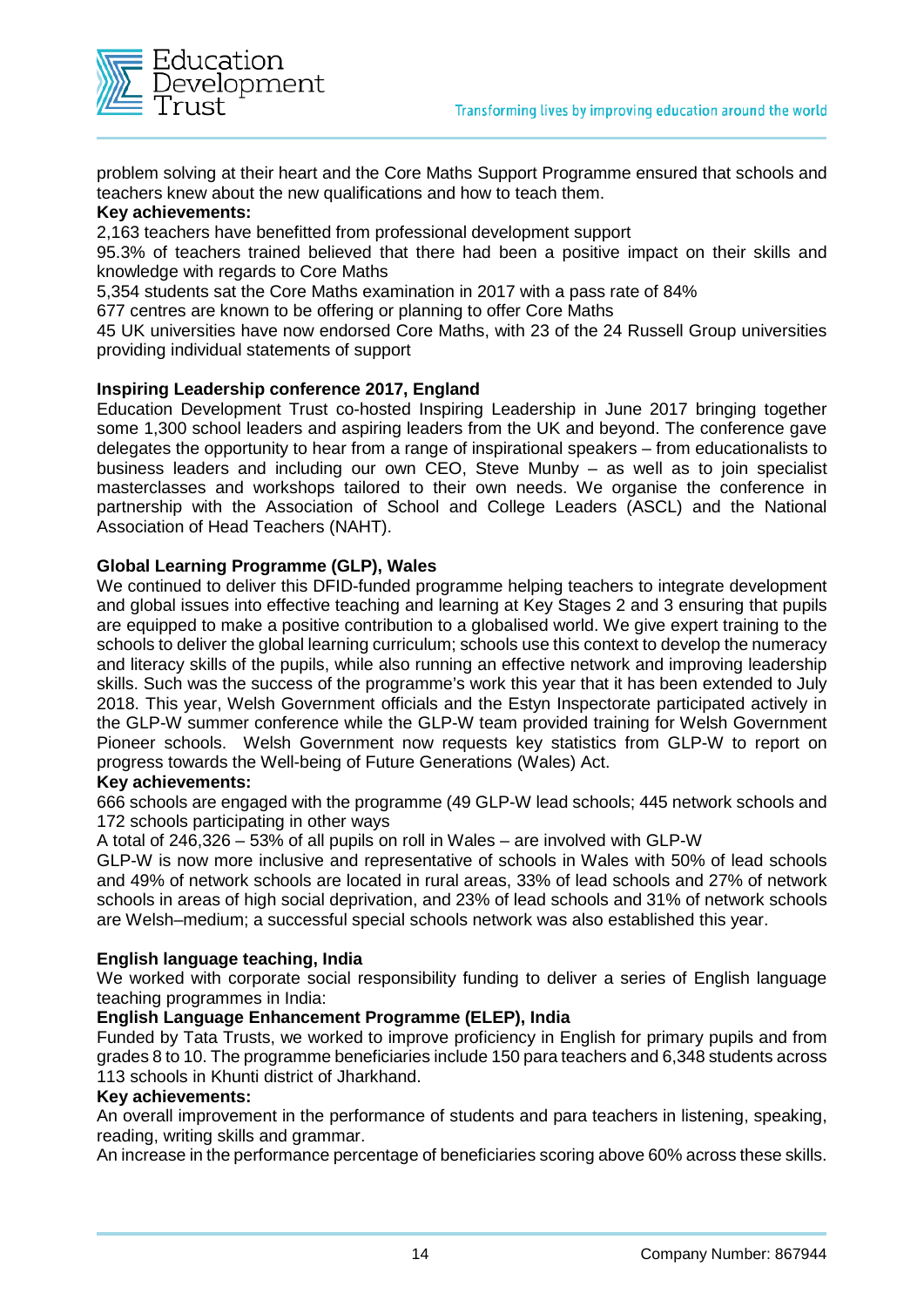

#### **Enhancing Proficiency in English Language (EPEL), India**

Our EPEL programme focuses on teacher professional development and support with educational materials to improve English language proficiency. Again funded by Tata Trusts, EPEL works with some 127 teachers and 17,498 students across 100 schools in the Yadgir district of Karnataka.

#### **Key achievements:**

Overall gains in mean scores: listening 57%; speaking 47%; reading 44% and writing 39% as compared to the baseline assessment

Overall, gains in mean scores were as follows: listening 57%; speaking 47%; reading 44%; and writing 39% more as compared to the baseline assessment

Teacher assessment showed an improvement of teacher performance following the adoption of various teaching methods and resources

#### **Enhancing Proficiency in English Program (EPEP), India**

Our EPEP programme is funded by HSBC Software Development India and aims to improve the quality of English language teaching and learning in the project schools. The programme provides a systematic approach to help around 5,000 students from 20 low-fee private schools in Hyderabad.

#### **Key achievements:**

Learning outcomes saw the following increases in performance: listening skills overall growth of 16%; speaking skills overall growth of 30%; reading skills overall growth of 23%; writing skills overall growth of 22%; grammar skills overall growth of 19%

#### **English language teaching, Middle East**

Following the merger with Alexandria Schools Trust in 2014, Education Development Trust uses the restricted fund to fulfil the former charity's mission: to promote and maintain teaching of the English language and culture in the Middle East. We work to enhance the existing skillsets of local teachers and school leaders in the teaching of English and subjects taught in the medium of English using these charitable funds.

During the period from 1 September 2016 to 31 August 2017, we delivered two new pilot projects in Egypt: the Cambridge Certificate in English Language Teaching – Primary (CELT-P) which runs from October 2016 to December 2017 as a pilot to teachers of English from National Institute schools and a pilot middle leadership development project in partnership with UCL Institute of Education. In April 2017, following the introduction of a new NGO law that would make it difficult to operate without a local office, the decision was made to pause our operations in Egypt.

Our current focus is on using the ringfenced funds in countries hosting large numbers of Syrian refugees. Since January 2017, we have been working with the Queen Rania Teacher Academy to strengthen the capacity of English language teachers working with Syrian refugee children in Jordanian public schools.

#### **Key achievements:**

In Egypt, we trained 4 Egyptian teachers to deliver the CELT-P programme; they in turn trained 21 of their peers. We upskilled and trained eight middle leaders in Alexandria who set up and facilitated teacher learning communities. Overall, some 30 teachers of English benefited from the pilot.

In Jordan, we worked with 10 supervisors of English from the Ministry of Education to reach 131 teachers from 62 schools. Around 15,000 refugee students were impacted by this programme.

#### **Oman**

Education Development Trust's work in Oman is carried out through CfBT Education Services and Partners and this year, we have been consolidating our position in Oman. We are also currently in the process of diversifying our client base, and in addition to the Ministry of Education, we now have a number of proposals under consideration with the Ministry of Manpower, Ministry of Higher Education as well as a number of key corporate employers within the Sultanate. Since July 2017, the ownership of the limited liability company has been adjusted so that Education Development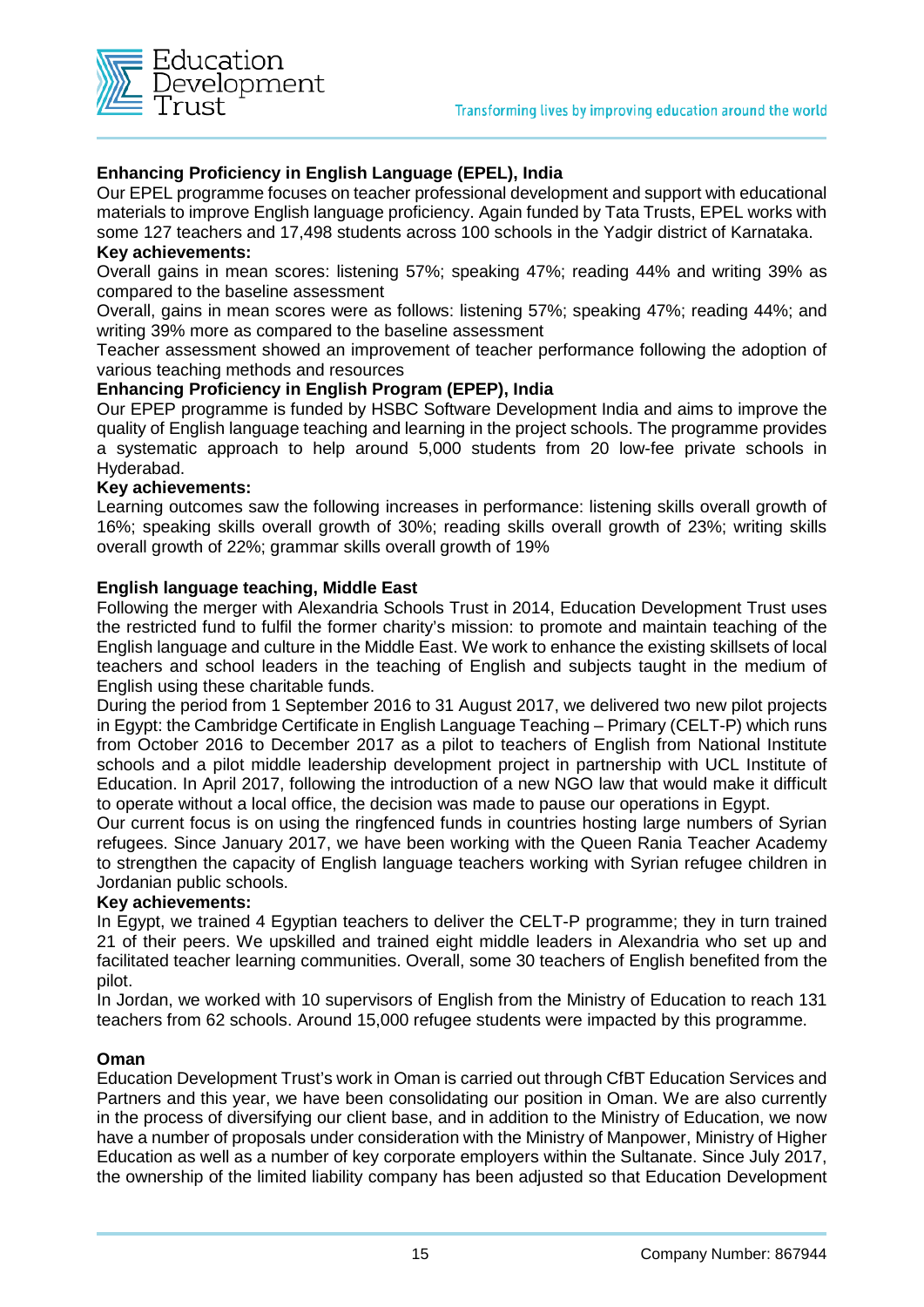

Trust now holds 20% of the shares; we will continue to provide relevant services in line with our mission of transforming lives by improving education.

#### **Key achievements**:

Re-established the British Training Institute as a provider of English language teaching (ELT) programmes and soft skills training in Muscat

Provided educational expertise to the Curriculum, Training and Supervision departments of the Ministry of Education

Provided leadership support to the Specialized Centre for Professional Teacher Training

#### **4. TEACHING**

#### **English language teaching, Brunei Darussalam**

Our English language teaching (ELT) contract with the Ministry of Education of Brunei was awarded in 1985 with 15 teachers and has expanded since. In the financial year 2016/17, we recruited and managed 200 qualified and experienced expatriate English teachers and provided ongoing quality support and assurance. Our teachers work with more than 20,000 students across Brunei, and are stationed in more than 80% of Brunei government schools, working directly or indirectly with more than 90% of Brunei's school-age learners.

Our teachers are managed by CfBT Brunei while reporting to their heads of department and school principals. We operate a comprehensive and total performance management system with ongoing and rigorous quality assurance measures and we work in alignment with MoE clusters to support teachers in all schools throughout the academic year.

#### **Key achievements:**

Achieved 94% recruitment average against contract KPI of 80%

Achieved 97% of teachers performing at levels 4-5 on Brunei Teaching Standards (BTS) against contract KPI of 85%

200 performance evaluations and annual performance reviews undertaken Approximately 800 school visits to teachers

#### **St Andrew's School**

This year has been a year of successes and firsts for St. Andrew's School. We introduced new curriculum experiences including forest school sessions for our Year 3 classes, an international day to celebrate all of the nationalities at St. Andrew's and the opportunity to sing at Bluewater for our junior choir. We had a great year for sport: our cross-country team won the county competition for the second year running and we were also placed second in the Medway Mini Youth Games Series, a county-wide competition involving 10 different sports tournaments with over 50 schools competing. Also, our netball team were named the best team in the whole of Kent, after winning the Kent School Games.

#### **Key achievements:**

Our best 11+ results to date: the whole of Year 6 entered the exam (40 pupils) and 39 passed.

KS2 SATs results: 95% for reading and writing; 98% maths; 100% spelling, punctuation and grammar

Ranked 33rd in *The Times* list of the top 100 preparatory schools – our highest ever ranking

#### **Danesfield Manor School**

Danesfield Manor had another good year, with all pupils gaining a place at the senior school of their choosing and in terms of school roll this year we welcomed the most pupils we have ever had, with waiting lists for Early Years, Years 1, 2 and 3. For the second year running we had swimmers representing the school at the ISA national swimming gala at the Olympic pool in London, returning with a bronze and a gold medal.

#### **Key achievements:**

70% of pupils achieve at or above expected level across all three subjects (reading, writing, mathematics) in SATs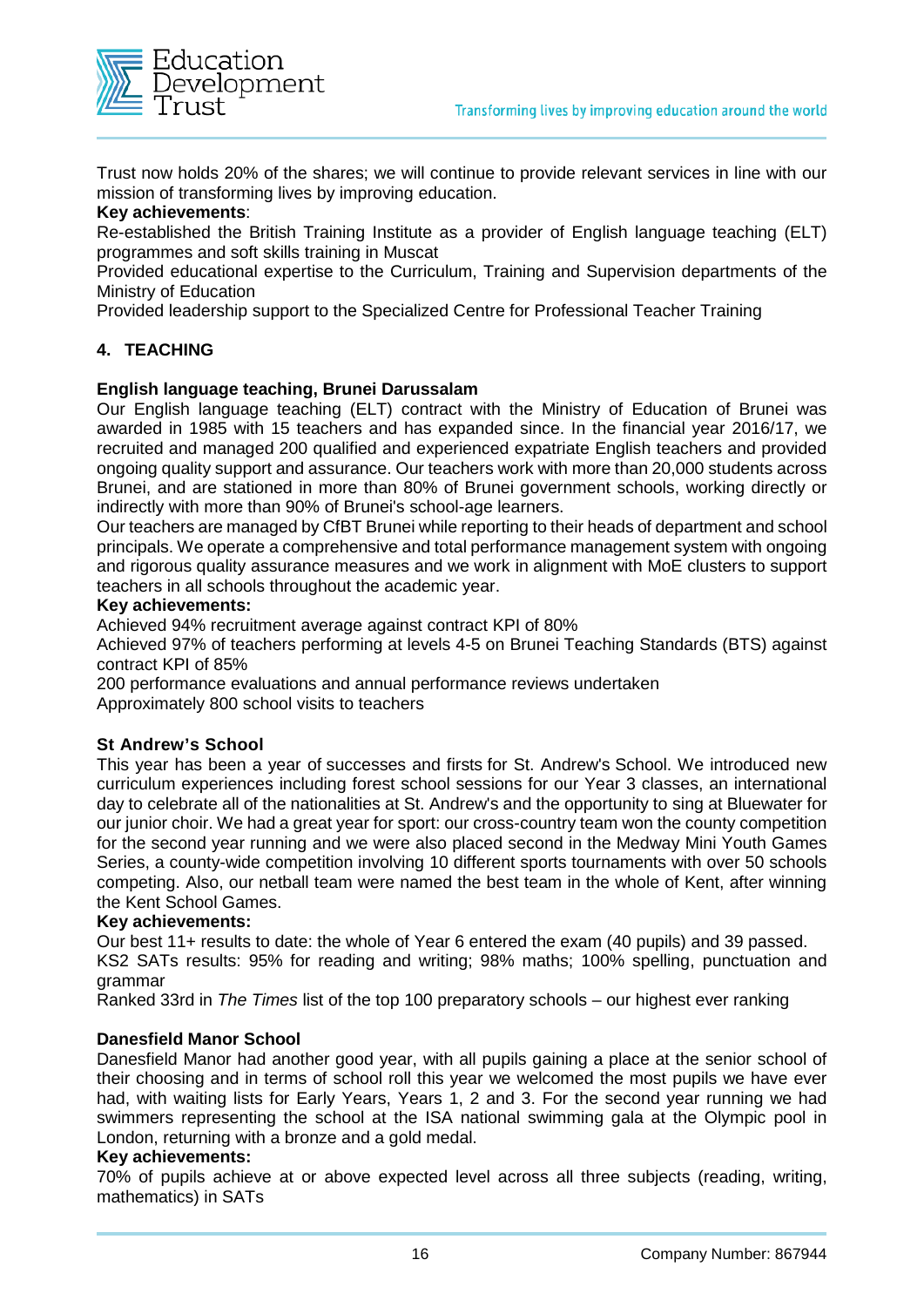

Ranked 25th in *The Times* list of the top 100 preparatory schools – the highest placed nonselective preparatory school in Surrey.

#### **Oakfield Preparatory School**

Oakfield performed well both academically and otherwise this year. Musically, awards were secured in the Beckenham and Croydon Festivals in the first year of entering formal competitions; the jazz band were awarded honours certificate and won their class and both choirs achieved honours certificates in the Croydon Festival. Similarly, against seasoned opposition in the Bromley Festival, the jazz band again achieved honours certificate and came first. The guitar ensemble came second with honours certificate and both senior and junior orchestras won their classes and achieved honours and cups. For music and drama, this was our most successful year ever: 100% passed their exams at various levels and in a variety of disciplines; a high proportion of children achieved distinction in their London Academy of Music and Dramatic Art (LAMDA) exams and one Year 6 pupil scored 100% in his Level 2 exam. When it came to sport, Oakfield's football competes at the highest level winning all our matches to reach the final at the National Finals. In hockey, both the boys' and girls' teams enjoyed success at a national level and we have some brilliant cross-country runners who compete and achieve top placings.

#### **Key achievements:**

At KS1, 85% of pupils were above national average for reading and 79% for maths At KS2, 89% of pupils were above national average for reading and 79% for maths

#### **International School of Cape Town**

Our school, at the foot of Table Mountain in South Africa, had another very good year with excellent academic results and myriad cultural and sporting achievements. Two students were selected to represent Cape Town at the International Science Fair in Johannesburg where they won a special award and silver medal while ISCT representation at the Institute of IT Professionals' computer Olympiads resulted in gold, silver and bronze medals. Another two students were selected to represent Western Province at the South African Mathematics Team – both in the A team. For Early Years and Key Stage 1, the focus has been on embedding IT into the curriculum as well as creating a well-rounded programme of activities at this foundation stage balancing physical, musical, scientific and artistic development

#### **Key achievements:**

55% A\* and A grades at A level 98% A-D grades at AS level – our best ever 39% A\* and A grades at IGCSE 88% A\*-C grades at IGCSE

#### **CfBT Schools Trust**

Education Development Trust is the principal sponsor of CfBT Schools Trust, a multi-academy trust, which is a group of 16 academies in England. CfBT Schools Trust's annual report can be found here: [www.cfbtschoolstrust.com/information](http://www.cfbtschoolstrust.com/information)

#### **5. COUNSELLING AND GUIDANCE**

#### **National Careers Service, North East, England**

In February 2017, our delivery of the National Careers Service in the north east of England was judged by Ofsted to be 'outstanding'. Under our management, this government service provides access to independent, professional advice on careers, skills and training in north-east England. We support adults by providing career guidance to raise aspirations, improve self-awareness and gain skills to progress their career and support their social mobility. This service is delivered by a network of more than 70 qualified careers advisers in around 200 locations. In addition, the service is delivered in seven prisons across the region to support rehabilitation and provide careers advice to move individuals into positive outcomes on release; more than 10,000 one-to-one customer interviews within those custody establishments were delivered.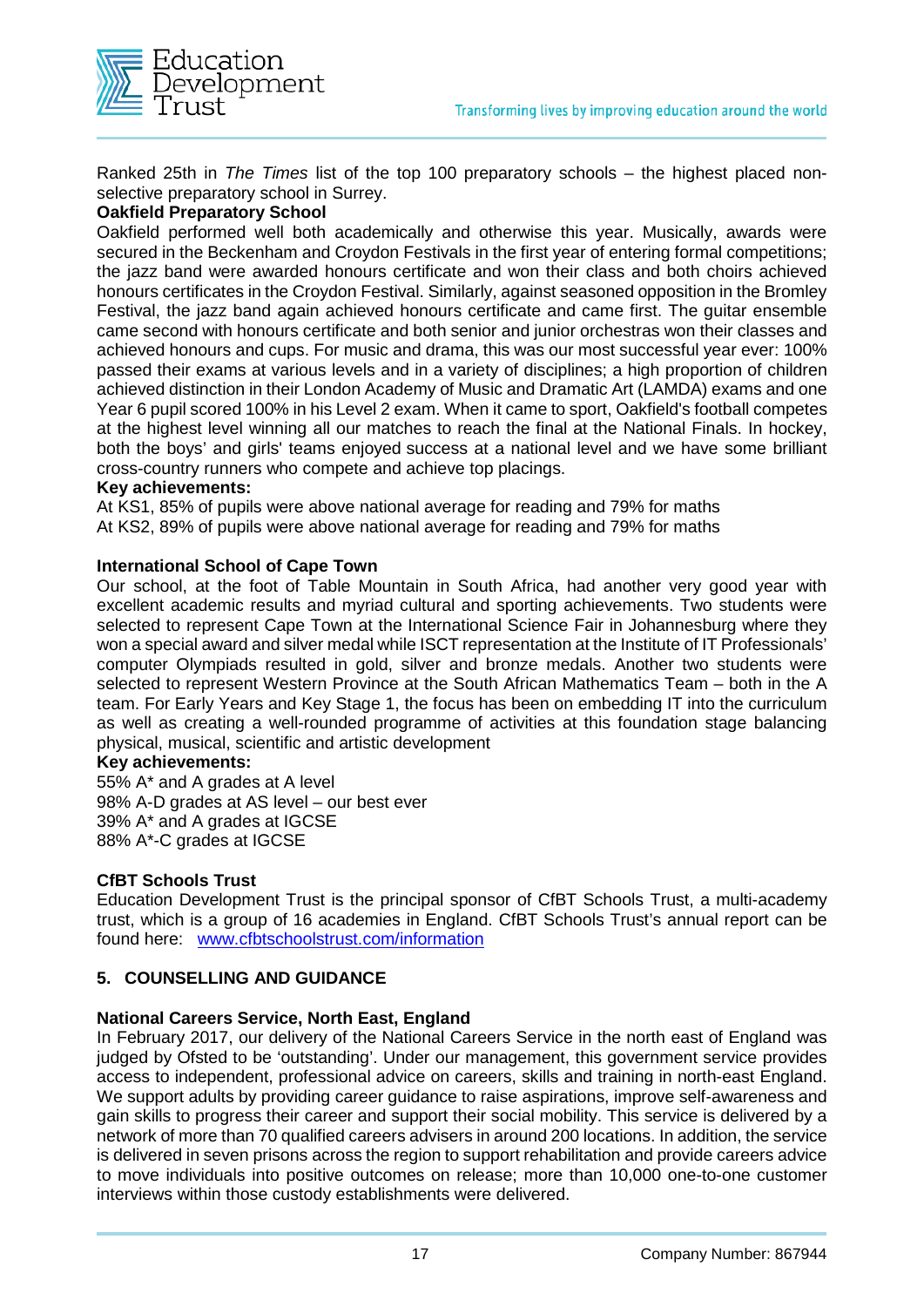

#### **Key achievements:**

Delivery judged to be 'outstanding' by Ofsted

More than 40,000 adult customers supported which resulted in more than 13,000 of them entering sustainable employment or into further learning

94% of customers said they would recommend the service to a friend

90% of customers strongly agreed that they got information about the jobs market that was helpful and relevant after seeing a careers adviser

2,000 customers supported through our rapid response service for those facing threat of redundancy or newly redundant with 759 of those securing employment or entering into further learning

95% of schools in the north east engaged in work-related learning work, Supporting Inspiration, and more than 3,000 employers on our database

#### **National Careers Service, South Central, England**

We continued to deliver the National Careers Service in the south-central region of England. Our network of more than 80 qualified careers advisers work in around 200 locations and in addition, the service is delivered in nine prisons across the region to support rehabilitation and provide careers advice to move individuals into positive outcomes on release.

In January 2017, our service was judged by Ofsted to be 'good'; this was the first time this new contract and new area had been inspected.

#### **Key achievements:**

More than 29,000 customers seen across the south-central region, supported into more than 10,000 job or learning outcomes

58% of responding customers moved into employment (including voluntary) and 60% into a learning opportunity (latest Ipsos Mori customer satisfaction data)

9,500 customers supported in a custody setting with over 600 job and learning outcomes gained 90% of our customers rated the service as helpful and useful; 88% felt clearer about their next steps and 86% were satisfied with the service overall

#### **Youth careers guidance, England**

Education Development Trust provided careers services direct to more than 60 schools in London and surrounds, providing expert careers advice and guidance to young people aged predominantly 13-19. We also provided additional support to schools to work towards careers quality kite marks and support with curriculum design to ensure the curriculum links to the wider world of work and students gain skills that support their career plans.

#### **Key achievements:**

More than 11,000 students supported by Education Development Trust in the academic year 2016-2017

96.7% rated our services as good or excellent

99.4% reported they felt clearer about their future plans after an intervention from one of our careers advisers

#### **Work-related learning, England**

We work directly with schools in London to set up work placements and other work-related learning activity. We set up work placements, careers fairs and provide linkages between young people, schools and the business community and we currently have 3,500 employers on our database. We achieved the Fair Train Gold standard for our work-related activities in May 2017 and started offering the HND adult contract as a first of its kind this year.

#### **Key achievements:**

1,784 student placements provided We worked with 788 employers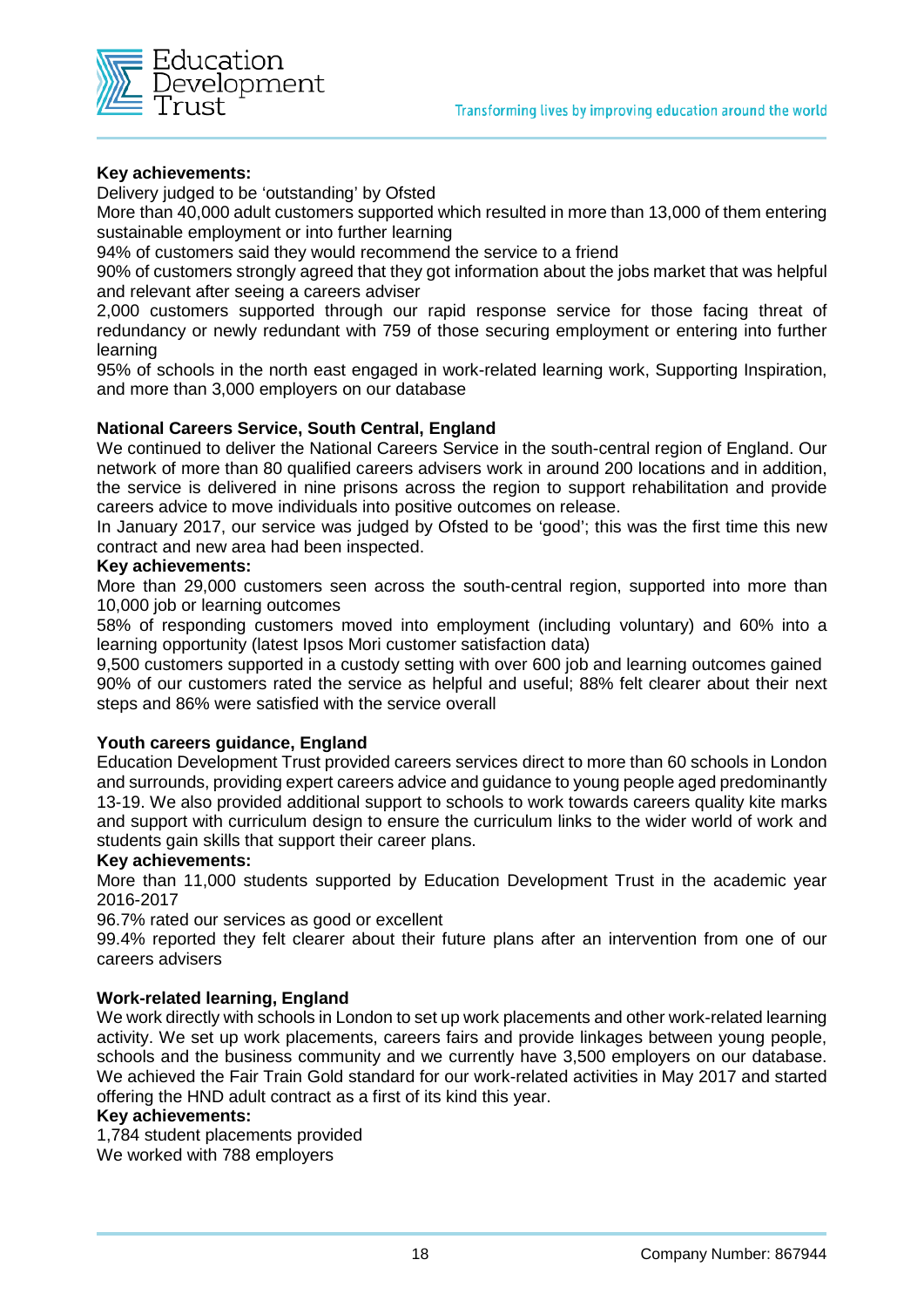

#### **Destination tracking services, England**

We have successfully provided tracking services to the London boroughs of Hounslow as well as Hammersmith and Fulham. We have tracked the destinations of more than 24,000 young people over the last 12 months and, for Hammersmith and Fulham, we have provided tracking services to reduce the number of people Not in Education, Employment or Training (NEET).

#### **Key achievements:**

Reducing NEET in Hammersmith and Fulham year on year reducing it to 1.7% below the London and national average

Reducing the number of young people without a known destination year on year to below the London and national average while increasing participation rates in education or training

#### **Services, education and training (Dorset), England**

Successfully gained a new contract in Dorset to work with adults who are economically inactive to support and mentor them through careers advice and support into work or learning outcomes. The contract started at the end of July 2017 and we will be working with 400 adults over the next year to help them progress.

#### **Key achievements:**

We have supported more than 60 schools and 8,700 young people in total.

Until 30 June 2017, counselling and guidance activity was primarily conducted by a subsidiary charity, CfBT Advice and Guidance Ltd. On that date, the subsidiary entered administration and the Trust bought its trade and assets from the Administrators. The National Careers Service, which comprises over 95% of this activity, is being restructured and retendered by the Education and Skills Funding Agency; and the Trust is considering its approach to seeking continued involvement through the bid process.

#### **FINANCIAL OVERVIEW**

Almost all of the Charity's income and that of its subsidiary companies is derived from contracts, which it manages on behalf of its clients, or services it provides directly to learners. The Charity and its subsidiaries are not dependent on the services of unpaid volunteers or on donations in kind or any other intangible income not evaluated or explained in the accounts.

The results of Education Development Trust's subsidiary companies are incorporated on a lineby-line basis in the Consolidated Statement of Financial Activities and in the Group Balance Sheet. The results and net assets/liabilities of the subsidiary companies are set out in Note 10.

The results for the 12-month period show net income, before disposals and gains on investments, of £1.1 million (2015/16: £1.2m). Total income is £68 million, a reduction of £0.8 million from 2015/16. After other recognised gains of £2.9 million (2015/16: £9.2m losses) and after deducting minority interests of £0.8 million (2015/16: £0.8m) the net increase in funds for the year is £24.2 million (2015/16: £7.7m decrease).

The reported net surplus includes £21 million arising from the administration of the Trust's former subsidiary charity, CfBT Advice and Guidance Ltd, being the book value of the net liabilities deconsolidated from the Group accounts as at the date of the administration.

After accounting for actuarial gains of £2.6 million, the defined benefit pension scheme accounting liabilities have reduced to £0.4 million, following the deconsolidation of CfBT Advice and Guidance Ltd and its pension liabilities.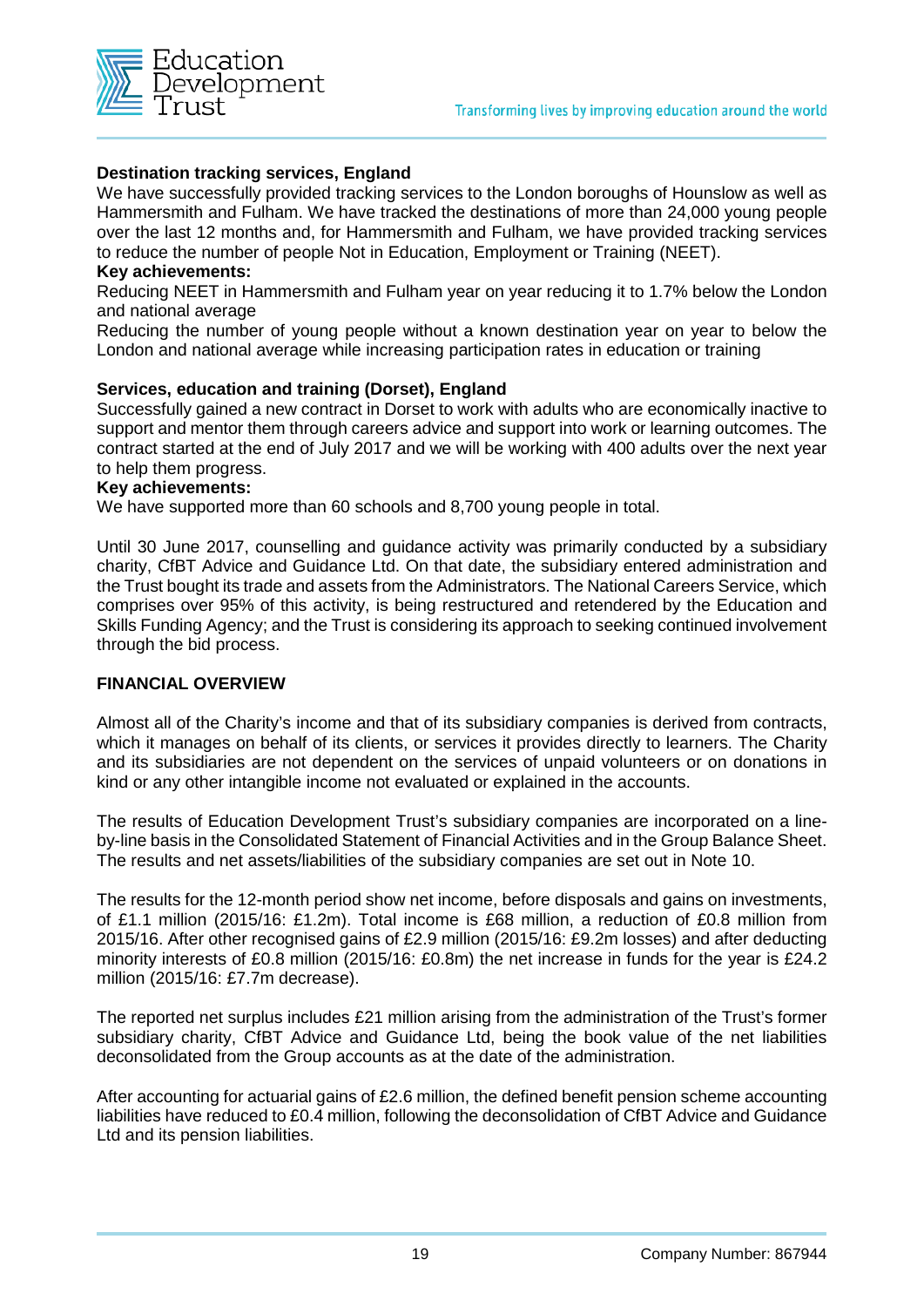

The total assets less current liabilities of the Group amount to £32.1 million (2015/16: £31.9m). The net assets of the Group are £30.9 million (2015/16: £6.2m). For the Charity, net assets of £18.3 million are reported (2015/16: £15.4m).

#### **RESERVES POLICY**

The Board of Trustees reviews the reserves of the Charity each year to determine the level of funds required to invest in future developments, to be distributed by way of educational research, and to be retained to manage volatility and risk. The Board has determined that the Group should maintain free reserves of 3 months minimum of salary costs. Free reserves are the unrestricted, undesignated funds not tied up in fixed assets, i.e. the working capital of the Group supported by the investment portfolio. Free reserves exclude the defined benefit pension scheme accounting liabilities but include minority interests.

On 31August 2017 free reserves were £4.8 million for the Charity and £16.6 million for the Group. These reserves represent 3½ months' salary costs of the Charity and 5½ months' salary costs of the Group, which is compliant with the current policy During 2017/18, the Trustees are reviewing the approach to reserves planning and management.

The restricted funds of the Group relate to Kings Monkton School, the League for the Exchange of Commonwealth Teachers and Alexandria Schools Trust.

#### **INVESTMENT POLICY AND RETURNS**

Education Development Trust's policy is for its investments to provide growth in income and capital prudently over the long term. It invests its reserves through selected investment managers, and operates an ethical investment policy. Under the terms of that policy and having regard to the requirements of charity law to maximise returns, Education Development Trust seeks to avoid investments in activities that the Trustees consider to be contradictory to its aims and objectives. Trustees periodically review implementation of this policy through consultation with the investment managers.

As permitted in the Charity's Memorandum of Association, the Board of Trustees has wide investment powers and has delegated responsibility for the management of its investment portfolio, within an agreed risk profile, to investment managers. To assess whether its policy is being successfully pursued, the Board of Trustees sets the investment managers the task of achieving a total rate of return each year that exceeds benchmark weighted indices. In the 12 months to 31 August 2017, the portfolio showed a total return of 10.5% (20/15/16: 14.9%). Historic performance against benchmarks is shown in the table below.

|                              | 1 Year |                  | 3 Years |           | 5 Years |                  |
|------------------------------|--------|------------------|---------|-----------|---------|------------------|
|                              | Actual | <b>Benchmark</b> | Actual  | Benchmark | Actual  | <b>Benchmark</b> |
| Newton (to 31/12/17)   11.5% |        | 10.2%            | 9.5%    | 10.5%     | 10.8%   | 10.8%            |
| HSBC (to 31/12/17)           | 8.7%   | 10.4%            | 9.2%    | 10.3%     | 10.0%   | 9.6%             |

#### **FUNDRAISING**

All the Charity's income is derived from providing services. The Charity does not solicit donations from the public.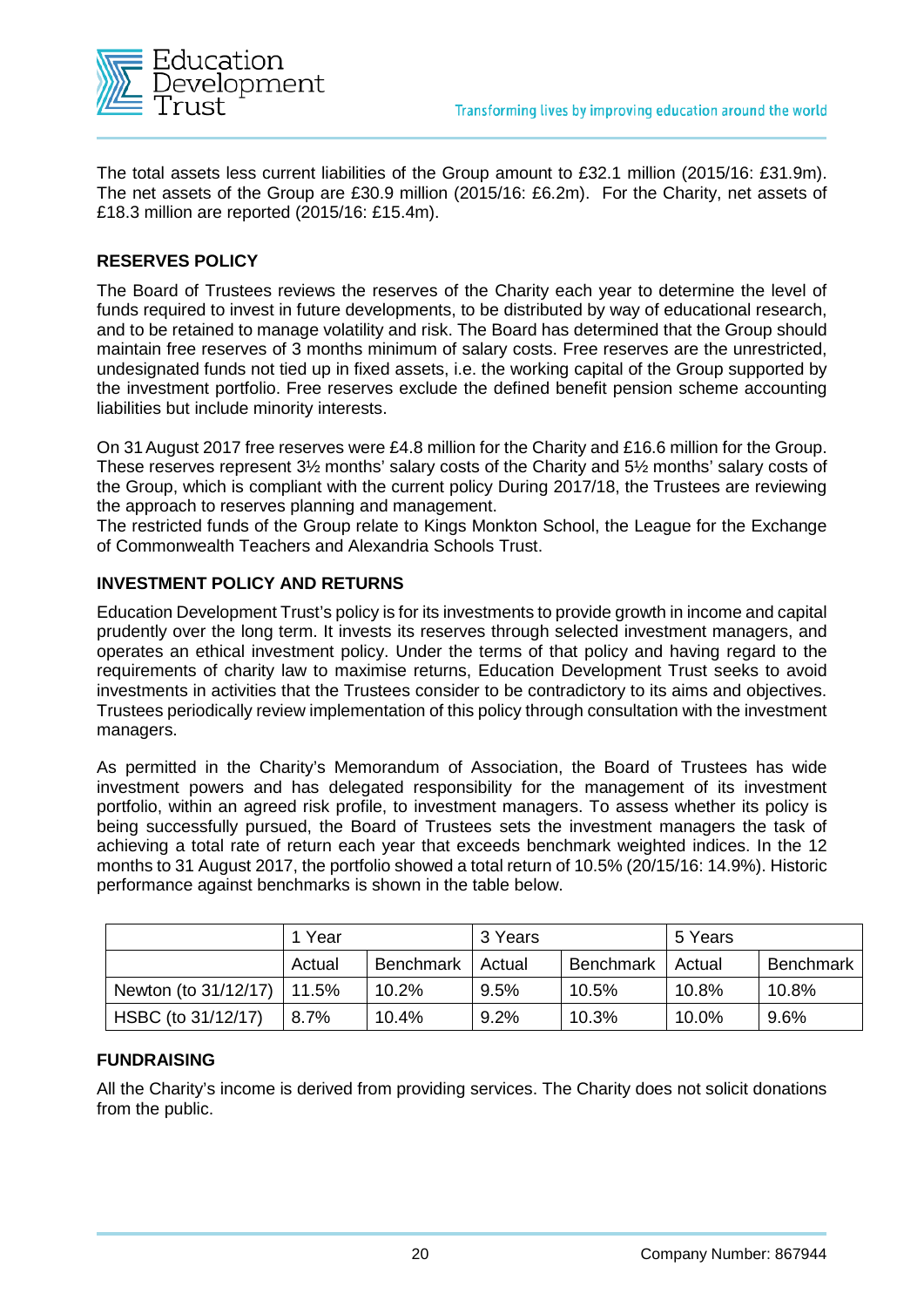

#### **PRINCIPAL RISKS**

In 2016/17 the top corporate risks identified and associated managing actions were:

| <b>Risk identified</b>                                                                                                                                                                                                                    | <b>Managing actions</b>                                                                                                                                                                                                                                                                                               |
|-------------------------------------------------------------------------------------------------------------------------------------------------------------------------------------------------------------------------------------------|-----------------------------------------------------------------------------------------------------------------------------------------------------------------------------------------------------------------------------------------------------------------------------------------------------------------------|
| Occurrence of a serious child<br>safeguarding incident through failure to<br>implement appropriate checks and<br>measures and follow clear procedures                                                                                     | Implementation and review of safeguarding<br>$\bullet$<br>policies and procedures (overseen by the<br><b>Corporate Safeguarding Committee)</b><br>Annual safeguarding audit, report and action<br>$\bullet$<br>plan                                                                                                   |
| Safety and security of staff working in<br>unstable or volatile environments is<br>compromised due to lack of appropriate<br>processes being in place to safeguard our<br>people                                                          | Local duty of care policies and procedures<br>$\bullet$<br>Review of corporate policy<br>$\bullet$                                                                                                                                                                                                                    |
| Failure to manage the retention and<br>motivation of key people, particularly<br>during periods of change                                                                                                                                 | Talent management process<br>$\bullet$<br>Staff reward and recognition strategy<br>$\bullet$                                                                                                                                                                                                                          |
| The difficult economic climate and/or<br>changes in client strategic direction<br>impacts Education Development Trust's<br>ability to retain or secure long-term<br>sustainable contracts and/or achieve a<br>sustainable financial model | Active client relationship management with<br>$\bullet$<br>dedicated account managers and account<br>plans<br>Investment in business development team<br>$\bullet$<br>and new business growth processes<br>Review of reserves policy<br>$\bullet$                                                                     |
| Failure to develop new products and<br>business opportunities impacts Education<br>Development Trust's ability to gain<br>significant market presence in key<br>propositions and markets and deliver to<br>new business targets           | Development of intellectual property and<br>$\bullet$<br>consultancy offer<br>New business growth processes<br>$\bullet$<br>Regular updates to business plans<br>$\bullet$                                                                                                                                            |
| Poor financial or educational performance<br>damages Education Development Trust's<br>reputation and ability to secure new work                                                                                                           | Rigorous review and sign-off on bids and<br>$\bullet$<br>new business<br>Continued focus on the effective delivery of<br>$\bullet$<br>current contracts<br>Annual budget process and regular forecasts<br>$\bullet$<br>Cash flow forecasting and management<br>$\bullet$<br>process<br>Monthly financial reviews<br>٠ |
| Defined benefit pension financing<br>requirements which might exceed financial<br>plans or threaten the viability of certain<br>operations                                                                                                | Project to restructure pension debts.<br>$\bullet$                                                                                                                                                                                                                                                                    |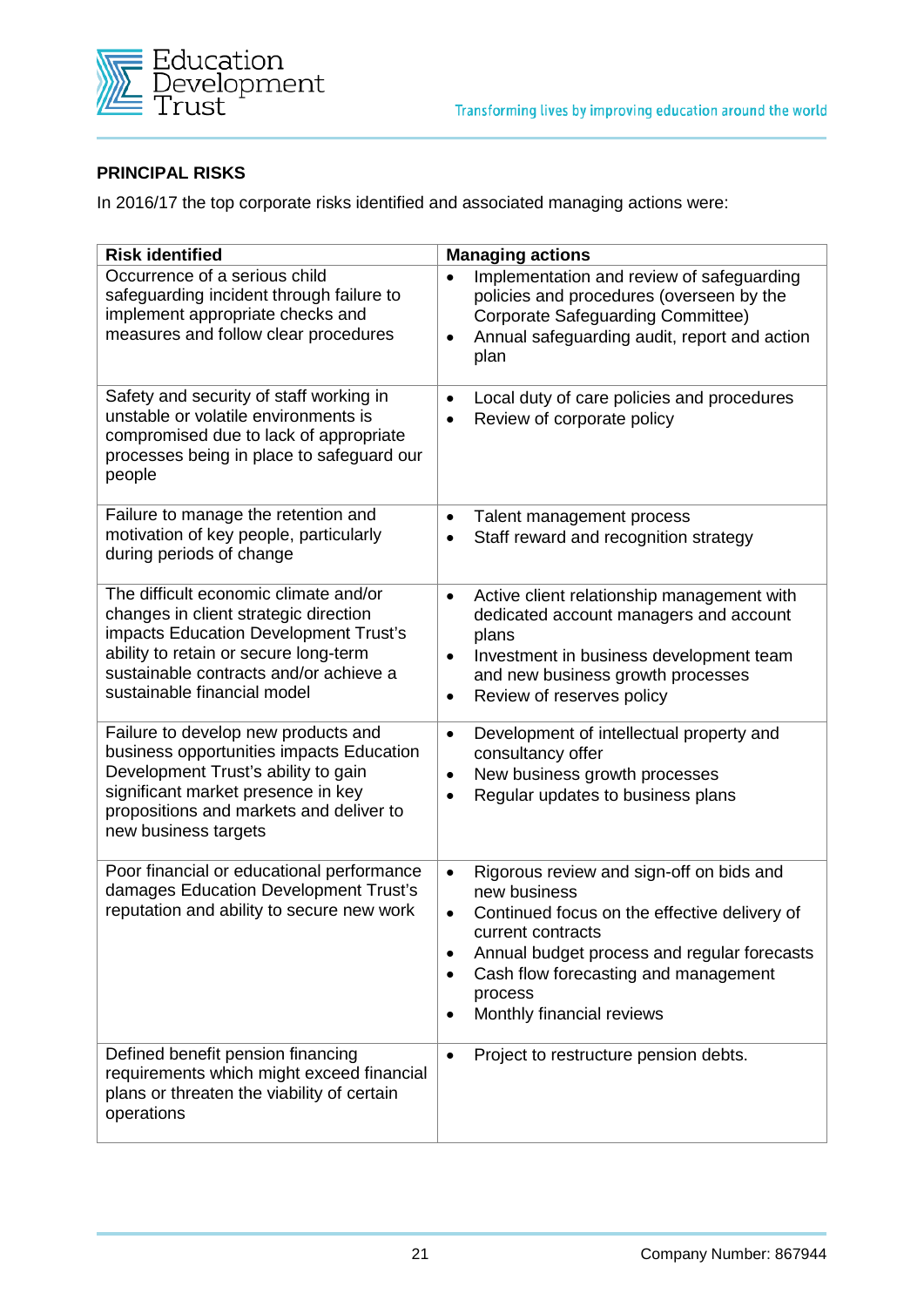

#### **FINANCIAL RISKS**

The following sets out the specific principles in relation to certain types of financial risks.

#### **Liquidity**

The Group retains sufficient cash funds to meet the day-to-day needs of the organisation, and invests its remaining reserves in longer-term investments to maximise returns.

#### **Financial market**

The Group's exposure to market risk arises primarily from the Group's fixed asset investments: an investment portfolio of stocks and shares managed by an asset management company and investment properties. The Group's policy for the investment portfolio is to limit the amount the investment managers can invest in any one company and to ensure the investment portfolio is spread between equities and bonds, both in the UK and overseas, and is invested ethically. There are no investments in unquoted stocks, derivatives or unregulated collective investment schemes. The investment managers are also limited on how much they can invest in any one foreign currency or country.

#### **Credit**

The Group is mainly exposed to credit risk from credit sales. A significant amount of income is derived from major institutional, government and donor funding agencies and so the associated credit risk is modest. However, where it works for private sector clients it assesses the credit risk of new customers and factors the information from these credit ratings into future dealings with the customers. At the balance sheet date there were no significant concentrations of credit risk. The maximum exposure to credit risk is represented by the carrying amount of each financial asset in the balance sheet.

#### **Foreign exchange**

Due to the international nature of its activities, the Group's reported reserves, net assets and gearing are all affected by foreign exchange movements. The day-to-day transactions of overseas subsidiaries are carried out in local currencies with, wherever possible, both income and expenditure being in the currency of that location. Net exposures are identified and appropriate management strategies put in place on a case-by-case basis. The Group does not currently have any currency derivative instruments in place.

#### **Procurement**

All third-party expenditure is governed by a procurement policy and any purchases over a defined amount are subject to a tender process and contracts are put in place.

#### **OPERATIONAL PLAN 2017/18**

The following sets out some of the key operational objectives for 2017/18.

#### **Education Services Group:**

- Continue to win large contracts in each region, and deliver high impact results.
- Diversify our client base in each region.
- Develop new education services based on research & development.
- Further enhance evidence-led, adaptive project and programme management capability, linked to our impact framework.
- Develop a clear approach to key strategic partnerships in each region.
- Develop an approach to new geographical markets.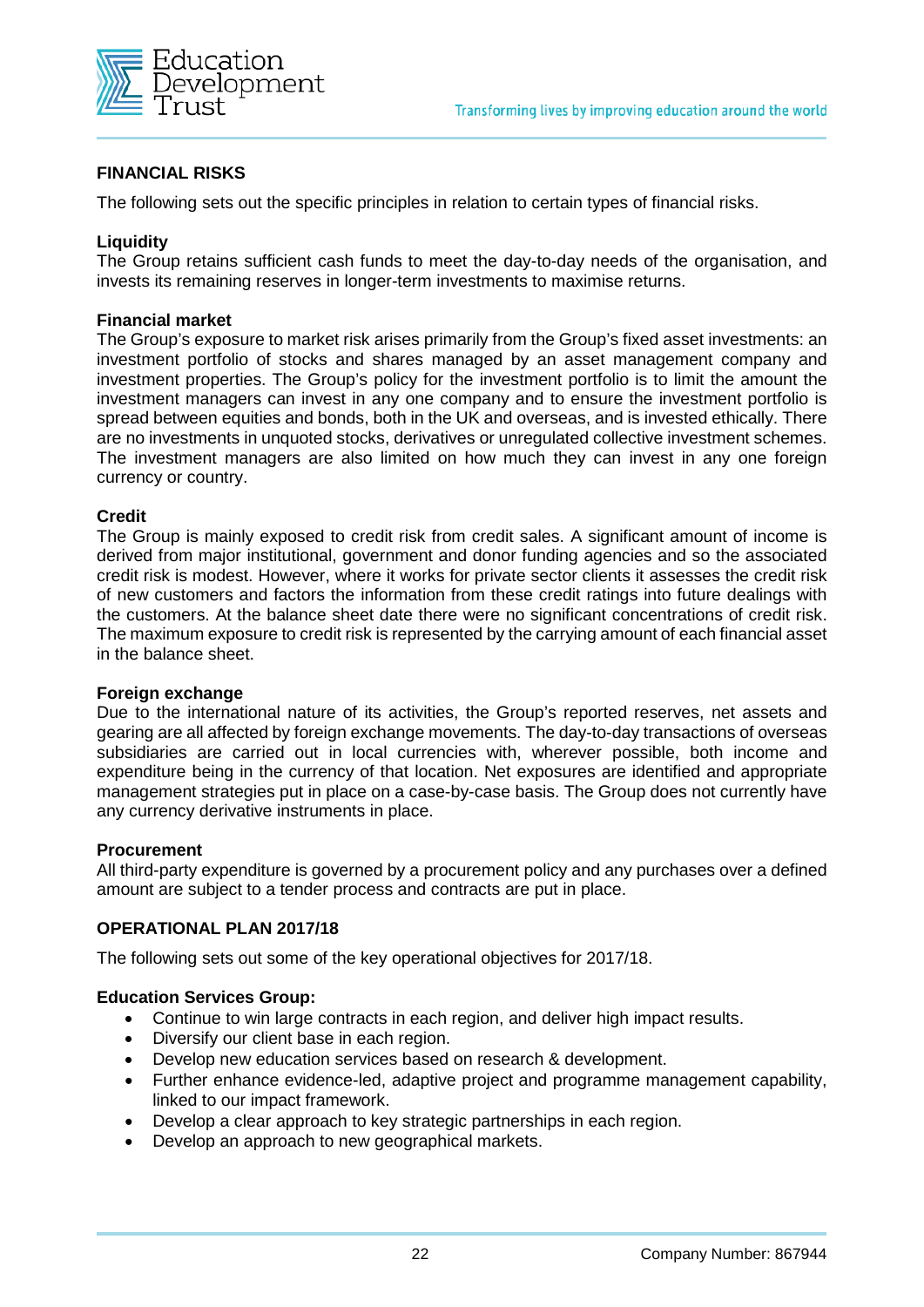

#### **Research and Consultancy Group:**

- Deliver high quality and proposition-led growth in our consultancy activities globally.
- Consolidate our positioning as providers of distinctive education reform consultancy.
- Broaden our client base.
- Test new geographical markets.
- Enhance collaboration with and support to Education Services Group.

#### . **Independent Schools Group:**

- Continue to support our schools with investment, high-quality local resource and responsive central services – to promote growth and outstanding outcomes for our students.
- Develop a pipeline of opportunities for new international school operations.

In addition, we will refresh our strategy and develop a 3-year plan for the period 2018-21.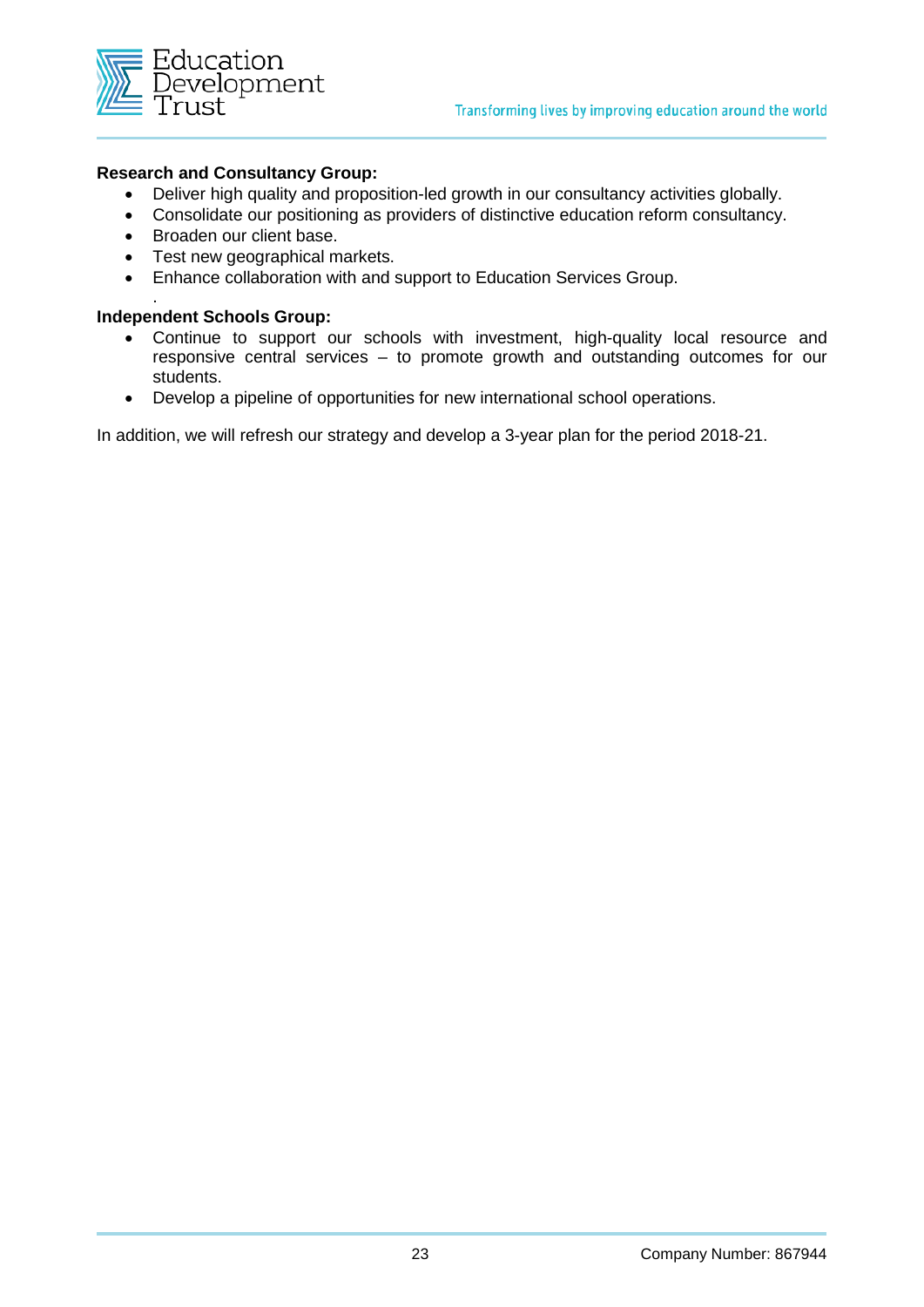

# **3 STRUCTURE, GOVERNANCE AND MANAGEMENT**

#### **STRUCTURE**

Education Development Trust is a charity registered in England and Wales and includes international and UK trading subsidiaries. We deliver education programmes to governments and donor agencies, provide education reform consultancy services, run a small group of independent schools and invest in a programme of education research.

In Brunei, CfBT Education Services (B) Sdn Bhd, a majority-owned subsidiary, is principally engaged in the supplying of English language teachers to the Sultanate's public schools. The principal activities of the EDT Middle East Educational Consultancy LLC, registered in Abu Dhabi, are to provide educational consultancy and support for schools. Active trading subsidiary companies also operate in India, Malaysia and South Africa.

#### **GOVERNANCE**

Education Development Trust was incorporated on 31 December 1965 and received charitable status on 20 February 1976. The Charity is governed by its Articles of Association, last amended in July 2017.

#### **Board structure**

The Board of Trustees meets every two months to determine strategy and policies and review performance. It is responsible for the approval of budgets, financial statements and new investments, delegating specific responsibilities to its committees. Details of the Trustees who served throughout the year (except as noted) are set out in Section 4.

There are three permanent committees of the Board of Trustees which report to the Board on their meetings and activities.

- The **Audit and Finance Committee** meets four times a year as a minimum. The committee provides an independent oversight of the Group's systems of internal control, risk management and compliance. It also monitors the Group's financial policies and financial management.
- The **Education Impact Committee** meets three times a year to review the educational impact of the organisation's activities. It also has the remit to commission educational research.
- The **Executive Remuneration Committee** meets twice a year. It has responsibility for benchmarking and determining the remuneration and benefits strategy for executive management and for overseeing the remuneration strategy for all employees in the Group. The committee is provided with Hay Group UK benchmarking data in order to review the salary and total reward packages for the executive including any new appointees in role. This comprehensive data covers both the public and industrial and service sectors and provides a useful indicator of salary progression within the diverse market in which Education Development Trust operates. The Hay Group Job Evaluation System is in operation across the organisation so that the relative 'worth' of all roles can be assessed and used to determine an appropriate level of total remuneration. This data is supplemented by other market intelligence drawn from specialist search consultants and sector specific sources.

Each of these committees is comprised of Trustees and is attended by executive directors and senior members of staff, as required.

There are two Membership Committees. The members of these committees, the majority of which must be Members who are not also Trustees, are appointed by the President: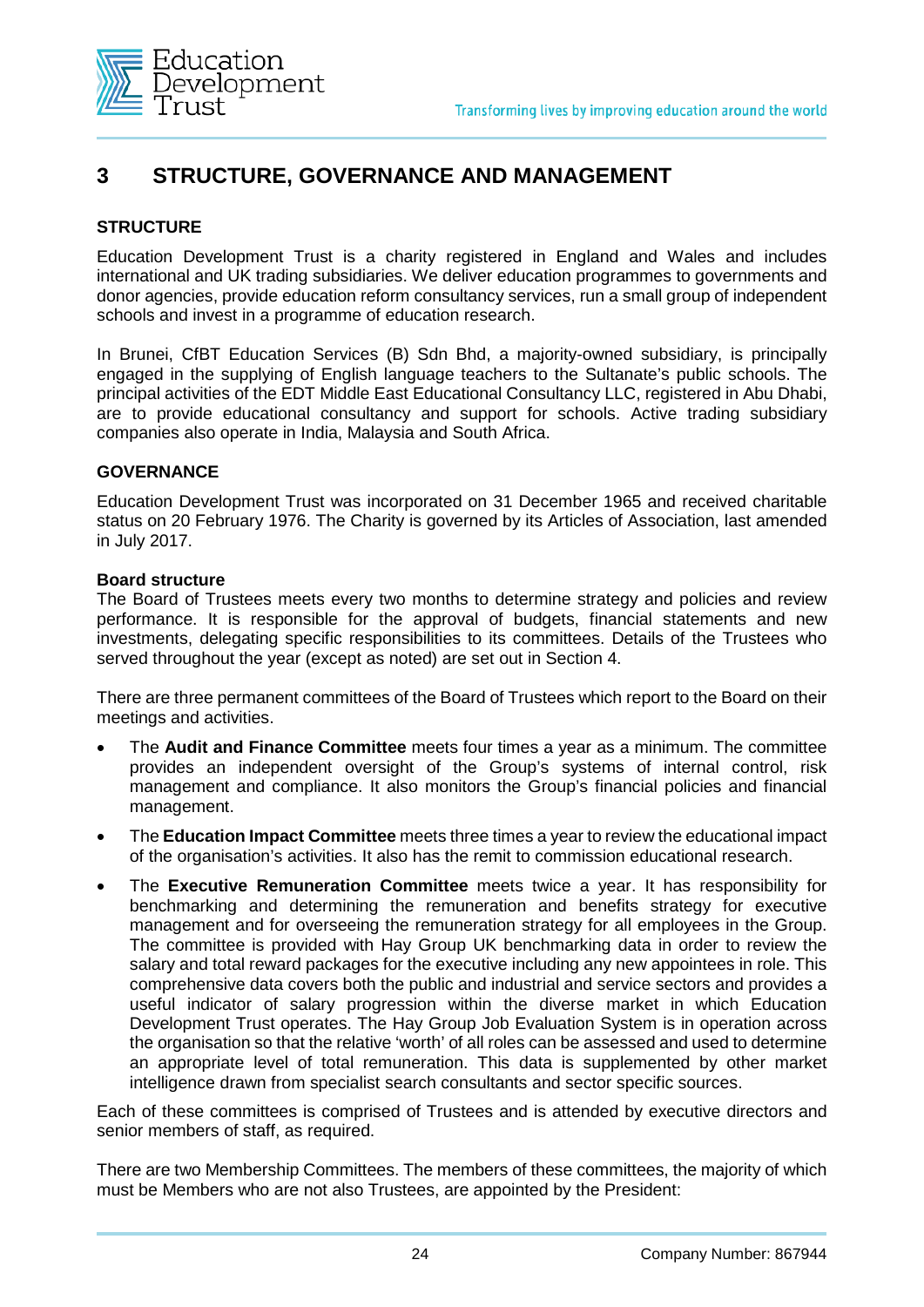

- The **Nominations Committee** meets twice a year to identify, nominate and make recommendations on the recruitment and appointment of Trustees and Members.
- The **Trustee Remuneration Committee**, meets as required (at least once a year) to review Board performance and provide independent oversight of the remuneration of the Board.

Current trustee membership of Board sub-committees is indicated against each Trustee's name, as listed in Section 4. Some trustee portfolio holders chair significant subsidiaries.

#### **Appointment and role of Trustees**

Applications for new Trustees are sought by public advertisement including the internet, through external advisers and through personal contact. The Nominations Committee interviews all potential trustees and successful applicants are put forward for election by the Membership of the company. Trustees serve up to two terms of four years.

All new Trustees are supported through an induction process, which includes meetings with the Chief Executive, Corporate Governance team and operational Directors as well as written induction materials and relevant training.

Trustees are subject to a performance management process where individual training needs are identified and the Board carries out a self-evaluation, periodically and in line with best practice. Trustees are also encouraged to engage with our operational activities through visits to programmes or knowledge-sharing events.

#### **Trustee Indemnity Insurance**

Trustee Indemnity Insurance provides insurance cover for charity trustees against claims which may arise from their legitimate actions as trustees. As a matter of law, charities require authority to purchase this type of insurance. In the case of Education Development Trust, that authority is obtained from the Trust's Articles of Association.

#### **RESPONSIBILITIES OF THE BOARD OF TRUSTEES**

The Board of Trustees is responsible for preparing the Annual Report and the financial statements in accordance with the Companies Act 2006 and for being satisfied that the financial statements give a true and fair view. The Board of Trustees is also responsible for preparing the financial statements in accordance with United Kingdom Accounting Standards (United Kingdom Generally Accepted Accounting Practice). In considering its responsibilities, the Board has had regard to the Charity Governance Code.

Charity and company law requires the Board of Trustees to prepare financial statements for each financial year which give a true and fair view of the state of affairs of the Charity and of the surplus or deficit of the Charity for that year. In preparing those financial statements, the Board of Trustees is required to:

- select suitable accounting policies and then apply them consistently;
- make judgements and estimates that are reasonable and prudent;
- state whether applicable accounting standards have been followed, subject to any material departures disclosed and explained in the financial statements; and
- prepare the financial statements on the going-concern basis unless it is inappropriate to presume that the Charity will continue in business.

The Board of Trustees has overall responsibility for keeping proper accounting records that show and explain the Charity's transactions, disclose with reasonable accuracy at any time the financial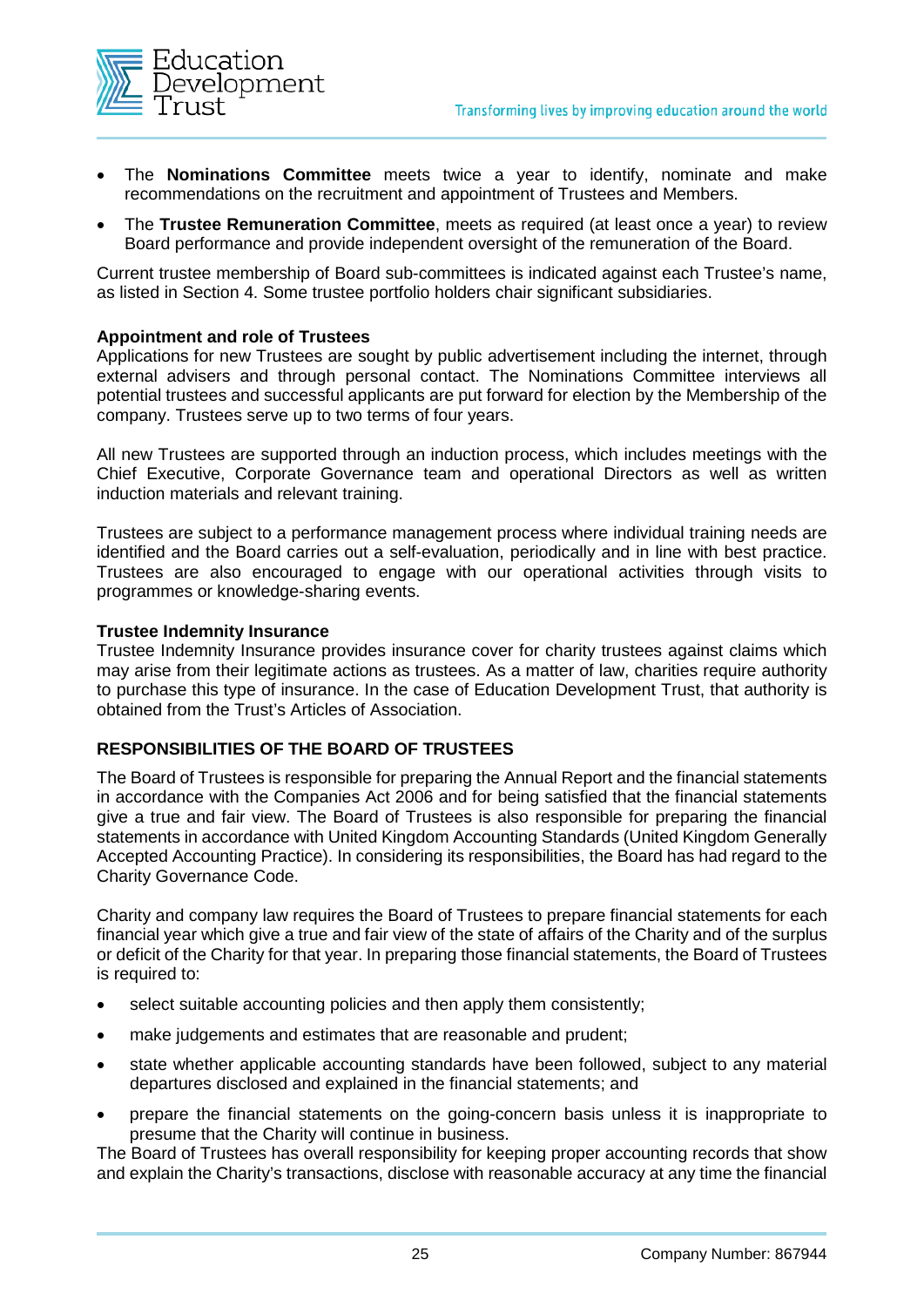

position of the Charity and enable them to ensure that the financial statements comply with the Companies Act 2006.

The Board of Trustees is also responsible for safeguarding the assets of the Charity and hence for taking reasonable steps for the prevention and detection of fraud and other irregularities.

All of the current Trustees have taken all the steps that they ought to have taken to make themselves aware of any information needed by the Charity's auditors for the purposes of their audit and to establish that the auditors are aware of that information. The Trustees are not aware of any relevant audit information of which the auditors are unaware.

#### **MANAGEMENT**

In 2016/17 the operational activity of the business was restructured into three groups.

- **Education Services –** this group brings together all of our large-scale international and UK programmes. The key components of this group are:
	- South-east Asia region
	- Middle East, North Africa and India region
	- Sub-Saharan Africa region
	- UK
- **Independent Schools –** the group includes our four independent schools: three in the UK and one in South Africa.
- **Research and Consultancy –** this group incorporates our consultancy business and our research activity, and also manages the Alexandria Schools Trust restricted fund.

#### **STAFF**

During the period under review, Education Development Trust employed more than 1,040 staff worldwide on average. They are responsible for teaching, research, counselling and guidance services, consultancy and supporting educators.

During the year, we have provided training for employees at all levels. We believe in providing training and development for educators and managers, and in extending opportunities impartially to all. All our employment decisions, policies and practices are made without regard to an individual's gender, race, colour, religion, creed, sexual preference or national origin. We support the employment of disabled people wherever possible and are an Equal Opportunities Employer.

Education Development Trust consults and informs staff through a variety of methods including: internal newsletters, intranet, individual and group meetings, CEO and other corporate communications and formal communications to areas of the business affected by organisational change.

#### **RISK MANAGEMENT AND INTERNAL CONTROL**

Education Development Trust's Board of Trustees has responsibility for ensuring the appropriate financial and non-financial controls are in place to provide reasonable, but not absolute assurance against inappropriate use of resources and against the risk of errors or fraud. It also supports the achievement of the organisation's policies, aims and objectives.

The Audit and Finance Committee provides independent oversight of the effectiveness of the systems of internal control and is responsible for reviewing and approving the annual internal audit programme, reviewing the key findings of the internal audit reports as well as monitoring the implementation of accepted recommendations. The committee also meets at least twice a year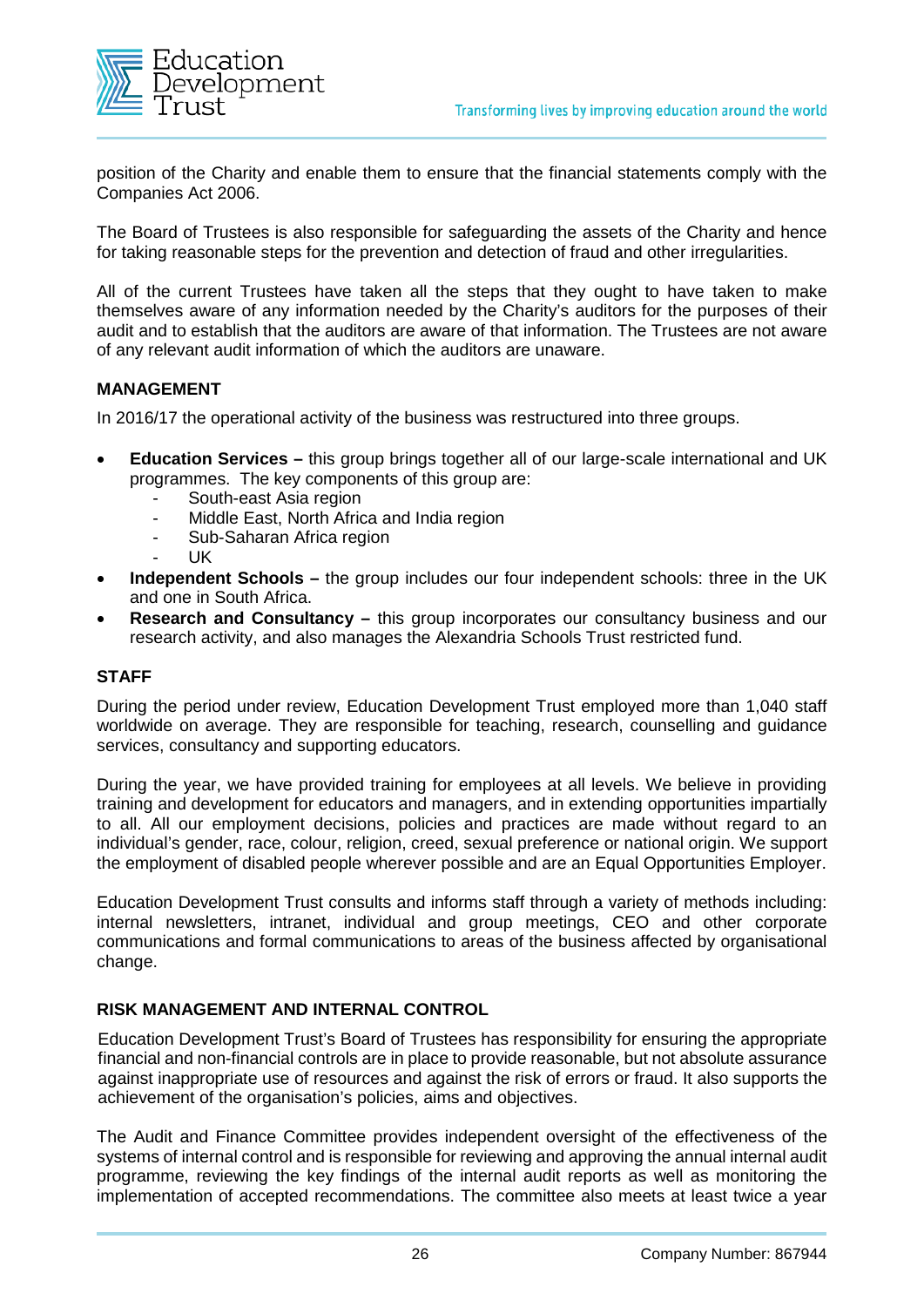

with the external auditors, both with and without management, to discuss the annual statutory audit and any internal control weaknesses identified in the management letter.

The key components of Education Development Trust's internal control and risk management environment include:

- a three-year strategic plan approved by the Board of Trustees against which performance is monitored;
- an annual plan and budget approved by the Board of Trustees;
- consideration of the financial results of the Group by the Board of Trustees and executive management, based on monthly management reports with variances to budget and/or forecast;
- regular consideration of organisational performance educational impact, contractual delivery, financial performance and risk management – through Quarterly Business Review meetings;
- delegation of authority and segregation of duties;
- processes for identifying and managing compliance with relevant legislation and with the requirements of requilatory bodies;
- operational policies and procedures for staff including policies on safeguarding, whistleblowing, health and safety, and serious incident reporting; and
- an outsourced internal audit function which is responsible for a rolling programme of risk-based audits designed to review the effectiveness of internal control processes across the Group and to provide recommendations to strengthen the control environment, the results of which are reported to management and the Audit and Finance Committee.

The Audit and Finance Committee oversees the Trust's risk management framework on behalf of the Trustees. Due to the complexity of the organisation the Board considers risk appetite in relation to specific areas of particular sensitivity, such as working in dangerous environments and safeguarding in international environments, rather than setting a generic risk appetite framework. Education Development Trust operates a formal risk management process which is incorporated within its system of internal control. This is integrated into the organisation, with clear risk ownership at every level to enable management of the risk profile. Operating at all levels of the organisation from individual programmes up to Group level, exposure to risk is regularly reviewed and escalated. Exposures are assessed before and after existing controls, and where these are regarded as inadequate further measures are devised and implemented. Risks are escalated to the appropriate organisational level based on their scope and significance. Risk management is a key agenda item at quarterly business review meetings, which are attended by all senior managers and the Leadership Team. Reports are made to the Audit and Finance Committee who review and provide further challenge. The Board receives reports on strategic risks on a quarterly basis.

The Trustees' Annual Report and Strategic Report was approved by the Board of Trustees on 8 March 2018 and signed on its behalf by:

Anh

Philip Graf Chairman 8 March 2018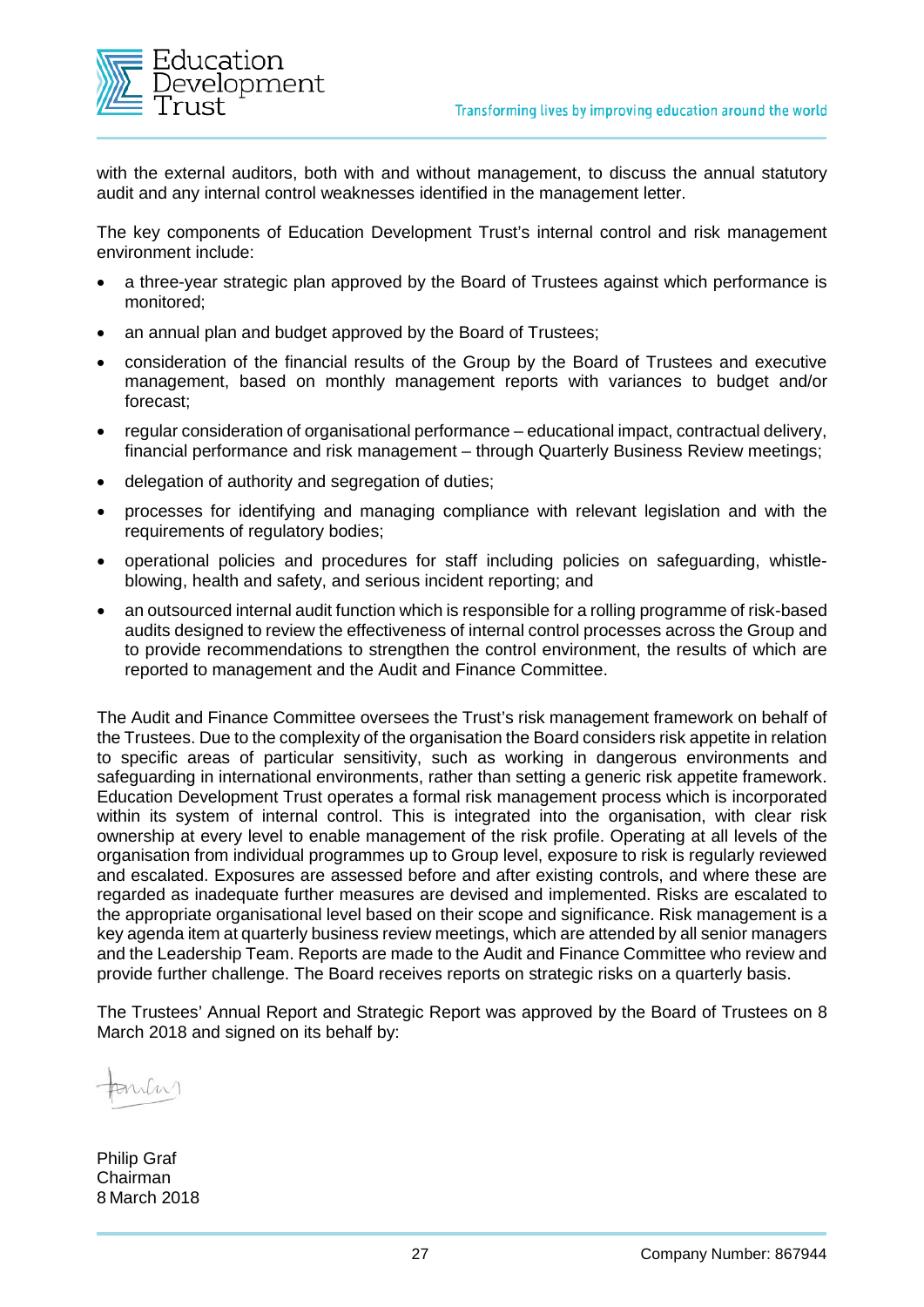

# **4 REFERENCE AND ADMINISTRATIVE DETAILS OF THE CHARITY, ITS TRUSTEES AND ADVISERS**

### **CHARITY DETAILS**

| Name                          | <b>Education Development Trust</b>                      |
|-------------------------------|---------------------------------------------------------|
| <b>Registered Charity</b>     | Charity Number 270901                                   |
| Company Limited by Guarantee  | Company Number 867944                                   |
| Registered & Principal Office | Highbridge House, 16-18 Duke Street,<br>Reading RG1 4RU |
| Website                       | www.educationdevelopmenttrust.com                       |
| Email                         | enquiries@educationdevelopmenttrust.com                 |
| Telephone                     | 0118 902 1000                                           |
| Fax                           | 0118 902 1410                                           |

#### **TRUSTEES**

#### **Service by Trustees**

The following Trustees served throughout the period to which this report relates unless otherwise indicated. (Current membership of Board sub-committees is also indicated).

Philip Graf CBE – (Chairman, Nominations Committee, Executive Remuneration Committee) Philip Wood – (Audit Committee, Executive Remuneration Committee, Education Impact Committee) until July 2017

Dr Tim Walsh – (Education Impact Committee, Executive Remuneration Committee, Audit Committee) until April 2017

Alison Macleod – (Nominations Committee, Chair of Executive Remuneration Committee)

David Hawker – (Chair of Education Impact Committee)

Dr Peter Rawlinson – (Audit and Finance Committee)

Christine Gilbert – (Education Impact Committee)

Robert Humphreys – (Chair of Audit and Finance Committee)

Jonathan Owen – (Audit and Finance Committee)

Julia Grant – (Audit and Finance Committee and Executive Remuneration Committee) from July 2017

Angela McFarlane – (Education Impact Committee) from July 2017

#### **MEMBERS**

As at 31 August 2017, Education Development Trust had 35 Members. The Members take an active role in Education Development Trust's work and share their educational experience and expertise for the benefit of the Trust. The Membership appoint the Trustees and is responsible for reviewing the work of the Trust, principally at the Annual General Meeting.

#### **PRESIDENT AND VICE PRESIDENT**

Throughout the period, Sir Jim Rose and Sara Hodson acted as President and Vice President respectively (both were appointed 30 April 2015).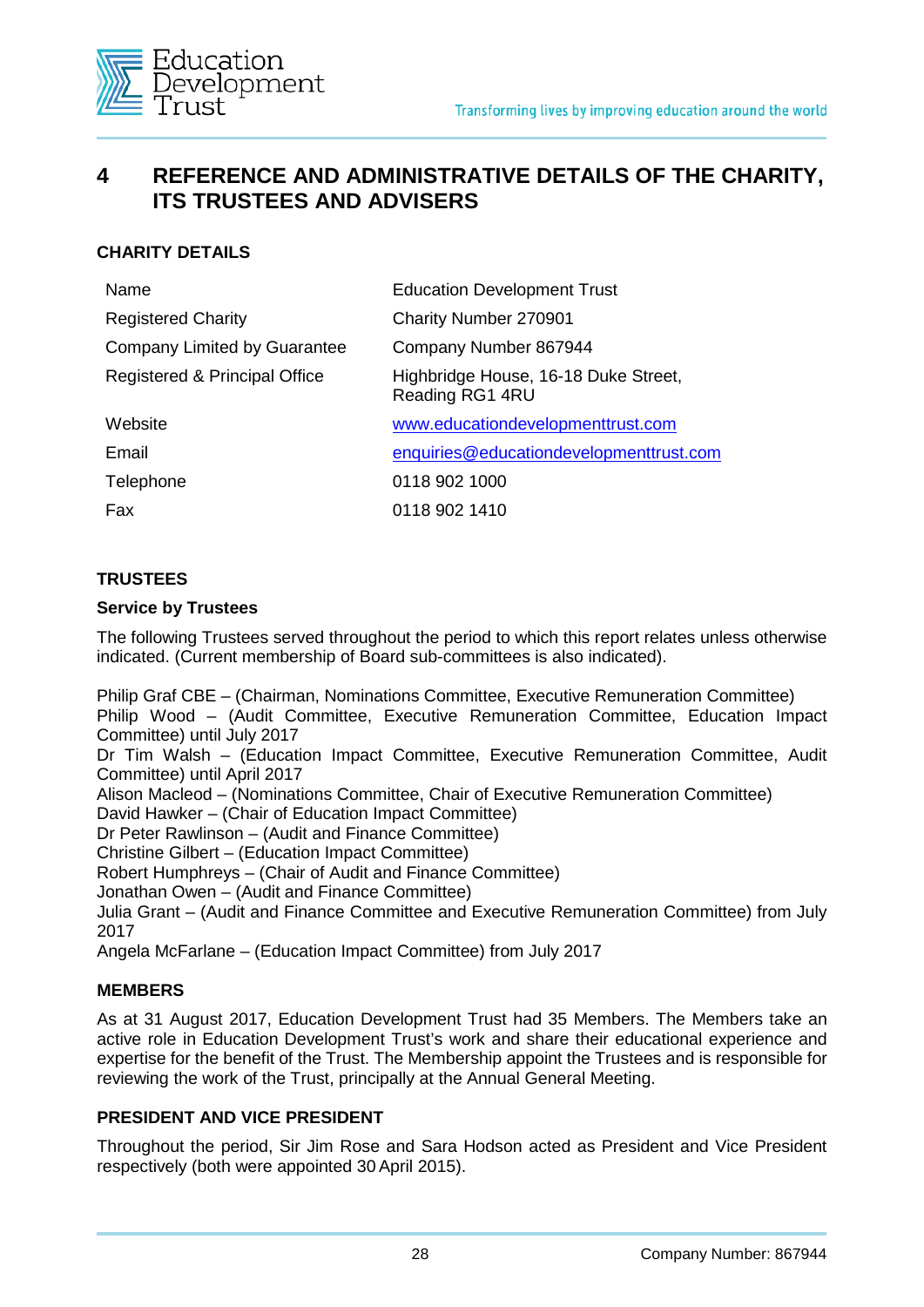

#### **EXECUTIVE**

The Executive is responsible for the operational management of the organisation and, through the Chief Executive, reports to the Board of Trustees or its committees:

Steve Munby (Chief Executive) until August 2017 Patrick Brazier (Chief Executive) from August 2017 Bob Miles (Finance and Corporate Services Director; Company Secretary) Tony McAleavy (Research and Consultancy Director) Patrick Brazier (Education Services Director) until August 2017 Darren Coxon (Independent Schools Director) from September 2016 Anna Searle (Education Services Director) from October 2017

#### **BANKERS AND PROFESSIONAL ADVISERS**

| <b>Bankers</b>                              | Lloyds Bank Plc<br>24 Broad Street<br>Reading<br>RG1 2BT                                        | <b>Auditors</b>                        | <b>BDO LLP</b><br>2 City Place<br><b>Beehive Ring Road</b><br><b>Gatwick, West Sussex</b><br>RH <sub>6</sub> OPA |
|---------------------------------------------|-------------------------------------------------------------------------------------------------|----------------------------------------|------------------------------------------------------------------------------------------------------------------|
| Investment<br>Managers                      | Newton Investment<br><b>Management Limited</b><br>160 Queen Victoria Street<br>London EC4V 4LA  |                                        | <b>HSBC Global Asset</b><br>Management<br>78 St James's Street<br>London<br>SW <sub>1</sub> A <sub>1HL</sub>     |
| Legal<br><b>Advisers</b>                    | Clarkslegal LLP<br>One Forbury Square<br>The Forbury<br>Reading<br>RG1 3EB                      |                                        | <b>Winckworth Sherwood</b><br><b>LLP</b><br>Minerva House<br>5 Montague Close<br>London<br>SE1 9BB               |
|                                             | Veale Wasbrough Vizards<br>Narrow Quay House<br>Narrow Quay<br><b>Bristol</b><br><b>BS1 4QA</b> |                                        |                                                                                                                  |
| Legal<br>Advisers<br>(International) London | <b>Trowers &amp; Hamlins LLP</b><br>3 Bunhill Row<br>EC1Y 8YZ<br>DX 774 Lon/City                | Legal<br><b>Advisers</b><br>(Pensions) | <b>Charles Russell</b><br>Speechlys LLP<br>5 Fleet Place,<br>London<br>EC4M 7RD                                  |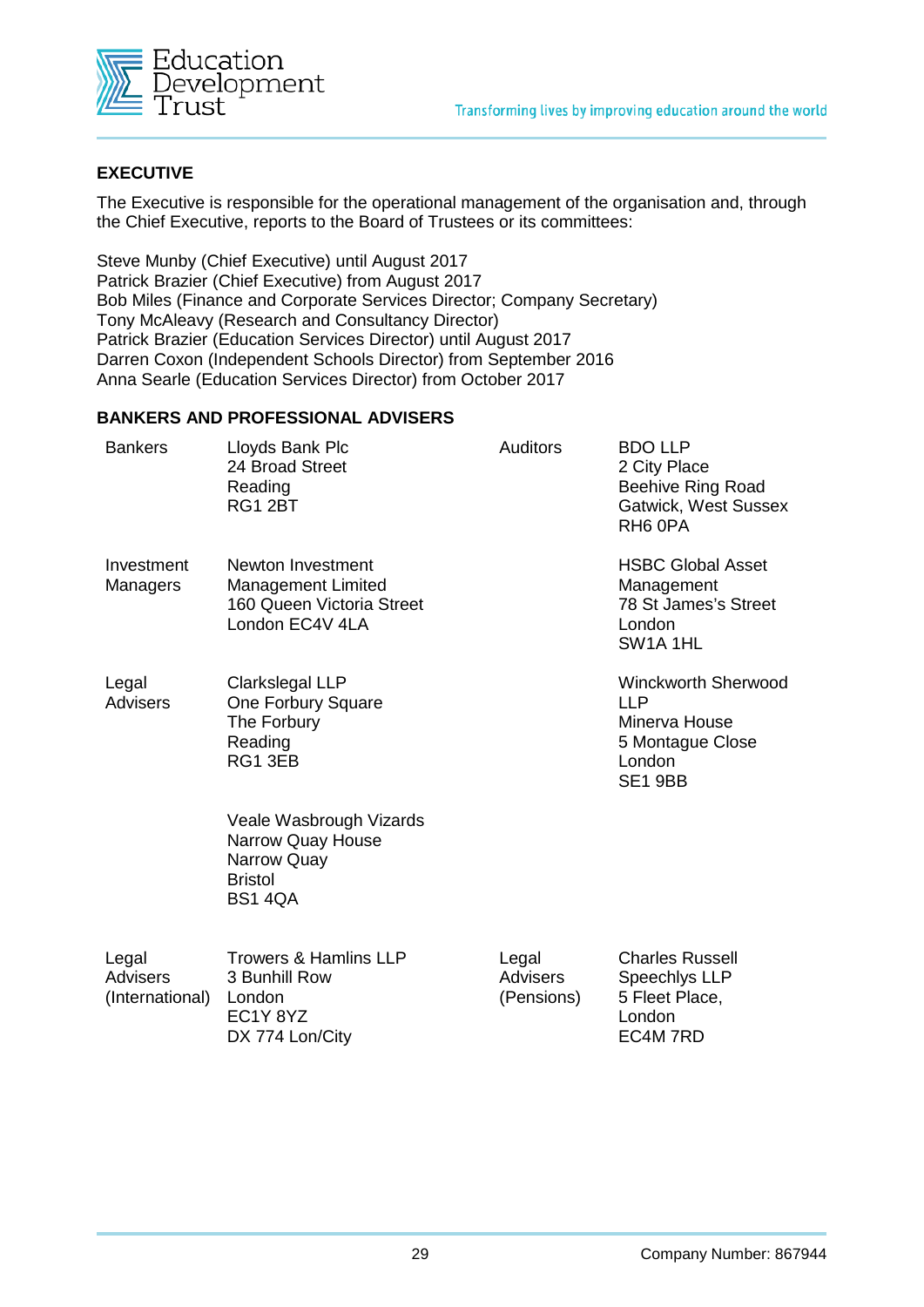

# **5 INDEPENDENT AUDITOR'S REPORT TO THE MEMBERS OF EDUCATION DEVELOPMENT TRUST**

#### **Opinion**

We have audited the financial statements of Education Development Trust ("the Parent Charitable Company") and its subsidiaries ("the Group") for the year ended 31 August 2017 which comprise the consolidated statement of financial activities, the Group and Charity balance sheet, the consolidated statement of cash flows and notes to the financial statements, including a summary of significant accounting policies. The financial reporting framework that has been applied in their preparation is applicable law and United Kingdom Accounting Standards, including Financial Reporting Standard 102 The Financial *Reporting Standard applicable in the UK and Republic of Ireland* (United Kingdom Generally Accepted Accounting Practice).

In our opinion, the financial statements:

- give a true and fair view of the state of the Group's and of the Parent Charitable Company's affairs as at 31 August 2017 and of the Group's incoming resources and application of resources and the Parent Charitable Company's incoming resources and application of resources for the year then ended;
- have been properly prepared in accordance with United Kingdom Generally Accepted Accounting Practice; and
- have been prepared in accordance with the requirements of the Companies Act 2006.

#### **Basis for opinion**

We conducted our audit in accordance with International Standards on Auditing (UK) (ISAs (UK)) and applicable law. Our responsibilities under those standards are further described in the Auditor's responsibilities for the audit of the financial statements section of our report. We are independent of the Group and the Parent Charitable Company in accordance with the ethical requirements relevant to our audit of the financial statements in the UK, including the FRC's Ethical Standard, and we have fulfilled our other ethical responsibilities in accordance with these requirements. We believe that the audit evidence we have obtained is sufficient and appropriate to provide a basis for our opinion.

#### **Conclusions related to going concern**

We have nothing to report in respect of the following matters in relation to which the ISAs (UK) require us to report to you where:

- the Trustees' use of the going concern basis of accounting in the preparation of the financial statements is not appropriate; or
- the Trustees have not disclosed in the financial statements any identified material uncertainties that may cast significant doubt about the Group or the Parent Charitable Company's ability to continue to adopt the going concern basis of accounting for a period of at least twelve months from the date when the financial statements are authorised for issue.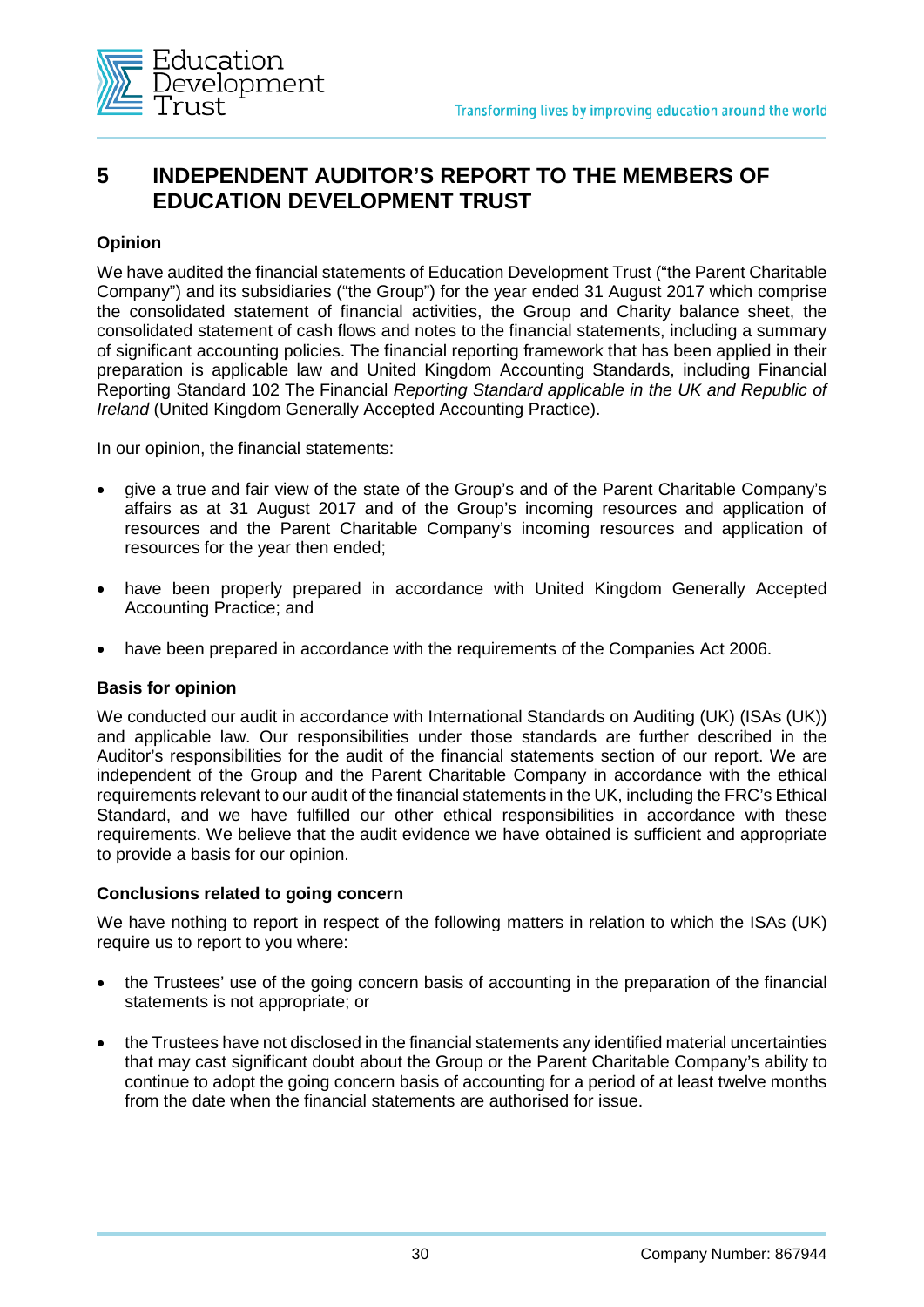

#### **Other information**

The other information comprises the information included in the Annual Report and Accounts, other than the financial statements and our auditor's report thereon. The other information comprise the Trustees Annual Report and Strategic Report. The Trustees are responsible for the other information.

Our opinion on the financial statements does not cover the other information and, except to the extent otherwise explicitly stated in our report, we do not express any form of assurance conclusion thereon.

In connection with our audit of the financial statements, our responsibility is to read the other information and, in doing so, consider whether the other information is materially inconsistent with the financial statements or our knowledge obtained in the audit or otherwise appears to be materially misstated. If we identify such material inconsistencies or apparent material misstatements, we are required to determine whether there is a material misstatement in the financial statements or a material misstatement of the other information. If, based on the work we have performed, we conclude that there is a material misstatement of this other information, we are required to report that fact.

We have nothing to report in this regard.

#### **Opinions on other matters prescribed by the Companies Act 2006**

In our opinion, based on the work undertaken in the course of the audit:

- the information given in the Trustees' Report, which includes the Directors' Report and the Strategic report prepared for the purposes of Company Law, for the financial year for which the financial statements are prepared is consistent with the financial statements; and
- the Strategic report and the Trustees' Report have been prepared in accordance with applicable legal requirements.

#### **Matters on which we are required to report by exception**

In the light of the knowledge and understanding of the Group and the Parent Charitable Company and its environment obtained in the course of the audit, we have not identified material misstatement in the Strategic report or the Trustee's report.

We have nothing to report in respect of the following matters in relation to which the Companies Act 2006 requires us to report to you if, in our opinion;

- adequate accounting records have not been kept by the Parent Charitable Company, or returns adequate for our audit have not been received from branches not visited by us; or
- the Parent Charitable Company financial statements are not in agreement with the accounting records and returns; or
- certain disclosures of Directors' remuneration specified by law are not made; or
- we have not received all the information and explanations we require for our audit.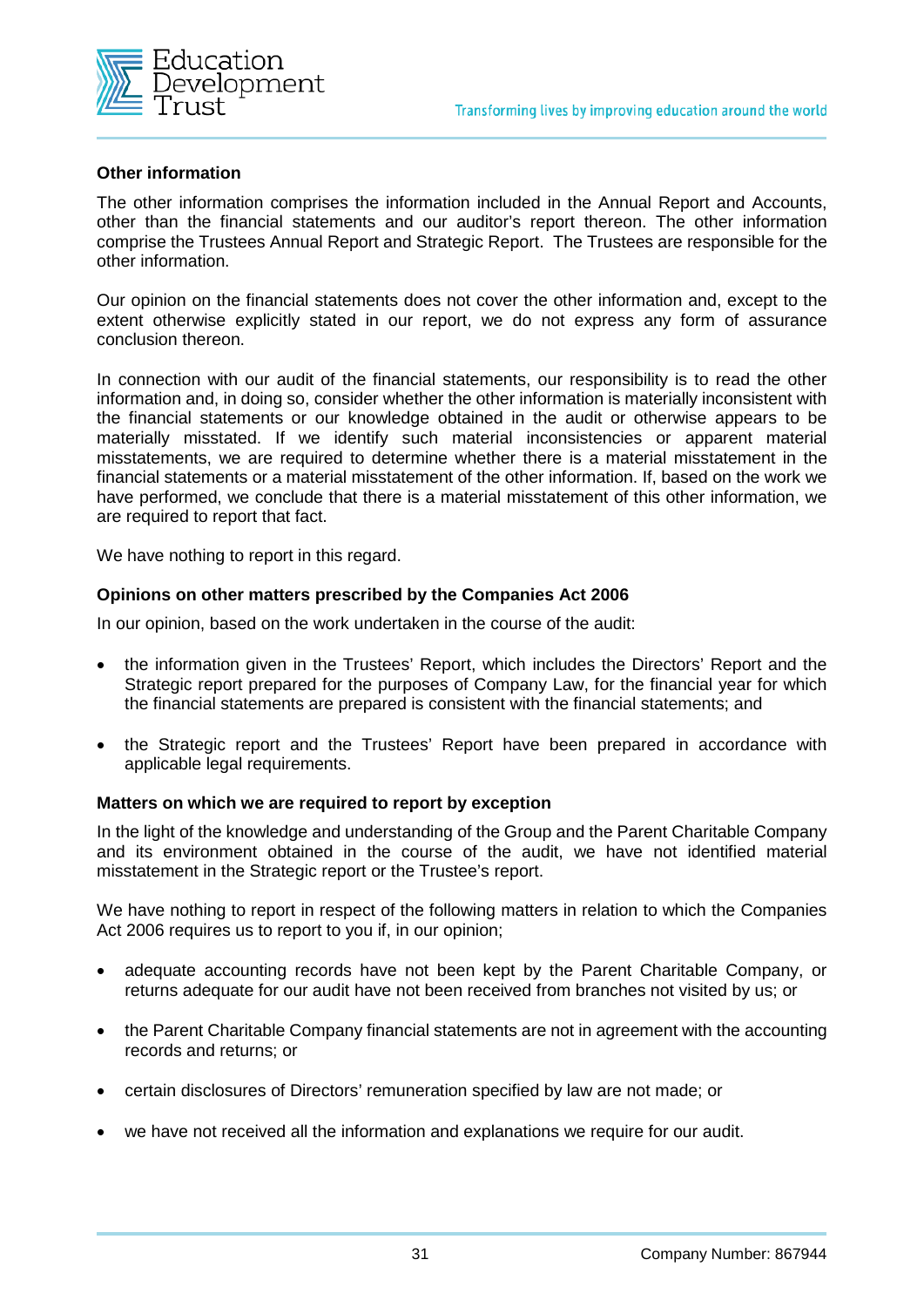

#### **Responsibilities of Trustees**

As explained more fully in the Trustees' responsibilities statement, the Trustees (who are also the directors of the Charitable Company for the purposes of company law) are responsible for the preparation of the financial statements and for being satisfied that they give a true and fair view, and for such internal control as the Trustees determines is necessary to enable the preparation of financial statements that are free from material misstatement, whether due to fraud or error.

In preparing the financial statements, the Trustees are responsible for assessing the Group's and the Parent Charitable Company's ability to continue as a going concern, disclosing, as applicable, matters related to going concern and using the going concern basis of accounting unless the Trustees either intend to liquidate the Group or the Parent Charitable Company or to cease operations, or have no realistic alternative but to do so.

#### **Auditor's responsibilities for the audit of the financial statements**

We have been appointed as auditor under section 144 of the Charities Act 2011 and report in accordance with the Act and relevant regulations made or having effect thereunder.

This report is made solely to the Charitable Company's members, as a body, in accordance with Chapter 3 of Part 16 of the Companies Act 2006. Our audit work has been undertaken so that we might state to the Charitable Company's members those matters we are required to state to them in an auditor's report and for no other purpose. To the fullest extent permitted by law, we do not accept or assume responsibility to anyone other than the Charitable Company and the Charitable Company's members as a body, for our audit work, for this report, or for the opinions we have formed.

Our objectives are to obtain reasonable assurance about whether the financial statements as a whole are free from material misstatement, whether due to fraud or error, and to issue an auditor's report that includes our opinion. Reasonable assurance is a high level of assurance, but is not a guarantee that an audit conducted in accordance with ISAs (UK) will always detect a material misstatement when it exists. Misstatements can arise from fraud or error and are considered material if, individually or in the aggregate, they could reasonably be expected to influence the economic decisions of users taken on the basis of these financial statements.

A further description of our responsibilities for the audit of the financial statements is located at the Financial Reporting Council's ("FRC's") website at:

[https://www.frc.org.uk/auditorsresponsibilities.](https://www.frc.org.uk/auditorsresponsibilities) This description forms part of our auditor's report.

 $B$ no  $\mu$ e

James Aston (Senior Statutory Auditor) For and on behalf of BDO LLP, Statutory Auditor **Gatwick** Date: 12 March 2018

BDO LLP is a limited liability partnership registered in England and Wales (with registered number OC305127).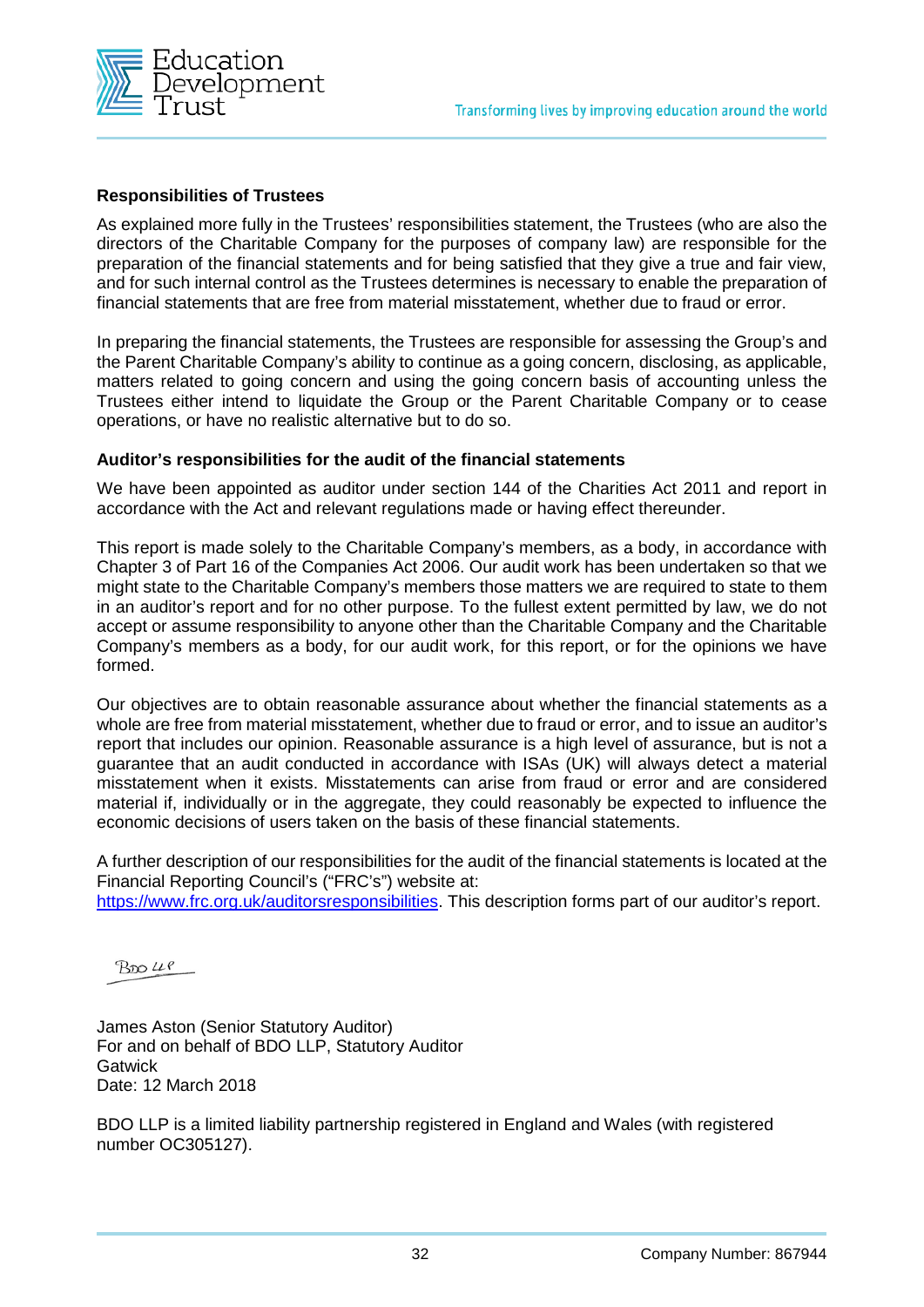

# **6 CONSOLIDATED STATEMENT OF FINANCIAL ACTIVITIES**

**For the year ended 31 August 2017**

|                                                               |                | Fund     | <b>Funds</b> | Year to<br>General Restricted 31 August 2017 31 August 2016 | Year to      |
|---------------------------------------------------------------|----------------|----------|--------------|-------------------------------------------------------------|--------------|
|                                                               |                |          |              | <b>Total</b>                                                | <b>Total</b> |
| <b>INCOME</b>                                                 | <b>Notes</b>   | £'000    | £'000        | £'000                                                       | £'000        |
| <b>Income from investments</b>                                | 1 <sub>c</sub> |          |              |                                                             |              |
| Dividends receivable                                          |                | 102      | 175          | 277                                                         | 305          |
| Rental income                                                 |                | 405      |              | 405                                                         | 400          |
| Interest income                                               |                | 49       |              | 49                                                          | 63           |
| Income from charitable activities                             | 1 <sub>c</sub> |          |              |                                                             |              |
| Teaching                                                      |                | 33,144   |              | 33,144                                                      | 29,405       |
| System reform and consultancy                                 |                | 16,642   |              | 16,642                                                      | 19,385       |
| Counselling and guidance                                      |                | 10,320   |              | 10,320                                                      | 10,162       |
| Support for educators                                         |                | 7,183    |              | 7,183                                                       | 9,125        |
| <b>Total income</b>                                           | 2a             | 67,845   | 175          | 68,020                                                      | 68,845       |
| <b>EXPENDITURE</b>                                            |                |          |              |                                                             |              |
| <b>Expenditure on raising funds</b>                           |                |          |              |                                                             |              |
| Investment manager's fees                                     | 1d             |          | 42           | 42                                                          | 48           |
| <b>Expenditure on charitable activities</b>                   | 1d             |          |              |                                                             |              |
| Teaching                                                      |                | 32,148   |              | 32,148                                                      | 28,739       |
| Research                                                      |                | 188      |              | 188                                                         | 225          |
| System reform and consultancy                                 |                | 16,934   | 30           | 16,964                                                      | 19,554       |
| Counselling and guidance                                      |                | 10,211   |              | 10,211                                                      | 10,016       |
| Support for educators                                         |                | 6,985    | 404          | 7,389                                                       | 9,075        |
| <b>Total expenditure</b>                                      | 5              | 66,466   | 476          | 66,942                                                      | 67,657       |
| Total income less total expenditure                           |                | 1,379    | (301)        | 1,078                                                       | 1,188        |
|                                                               |                |          |              |                                                             |              |
| Disposal of subsidiaries                                      | 10             | 20,262   |              | 20,262                                                      |              |
| Net gains on investments                                      | 9              | 351      | 404          | 755                                                         | 1,118        |
| Net income                                                    | 2b             | 21,992   | 103          | 22,095                                                      | 2,306        |
| Other recognised gains and losses                             |                |          |              |                                                             |              |
| Actuarial gain / (loss) on defined benefit pension schemes 15 |                | 2,119    | 484          | 2,603                                                       | (11, 031)    |
| Exchange gain on conversion of international subsidiaries     |                | 285      |              | 285                                                         | 1,828        |
| Total recognised gains / (losses) for current period          |                | 2,404    | 484          | 2,888                                                       | (9, 203)     |
| Net movement in funds before minority interest                |                | 24,396   | 587          | 24,983                                                      | (6, 897)     |
|                                                               |                |          |              |                                                             |              |
| Less: Minority interest                                       |                | (798)    |              | (798)                                                       | (797)        |
| Net movement in funds after minority interest                 |                | 23,598   | 587          | 24,185                                                      | (7,694)      |
| Balance brought forward at 1 September 2016                   |                | (2, 391) | 5,141        | 2,750                                                       | 10,444       |
| <b>Balance carried forward at 31 August 2017</b>              |                | 21,207   | 5,728        | 26,935                                                      | 2,750        |

The statement of financial activities includes all gains and losses recognised in the year.

All income and expenditure is derived from continuing activities.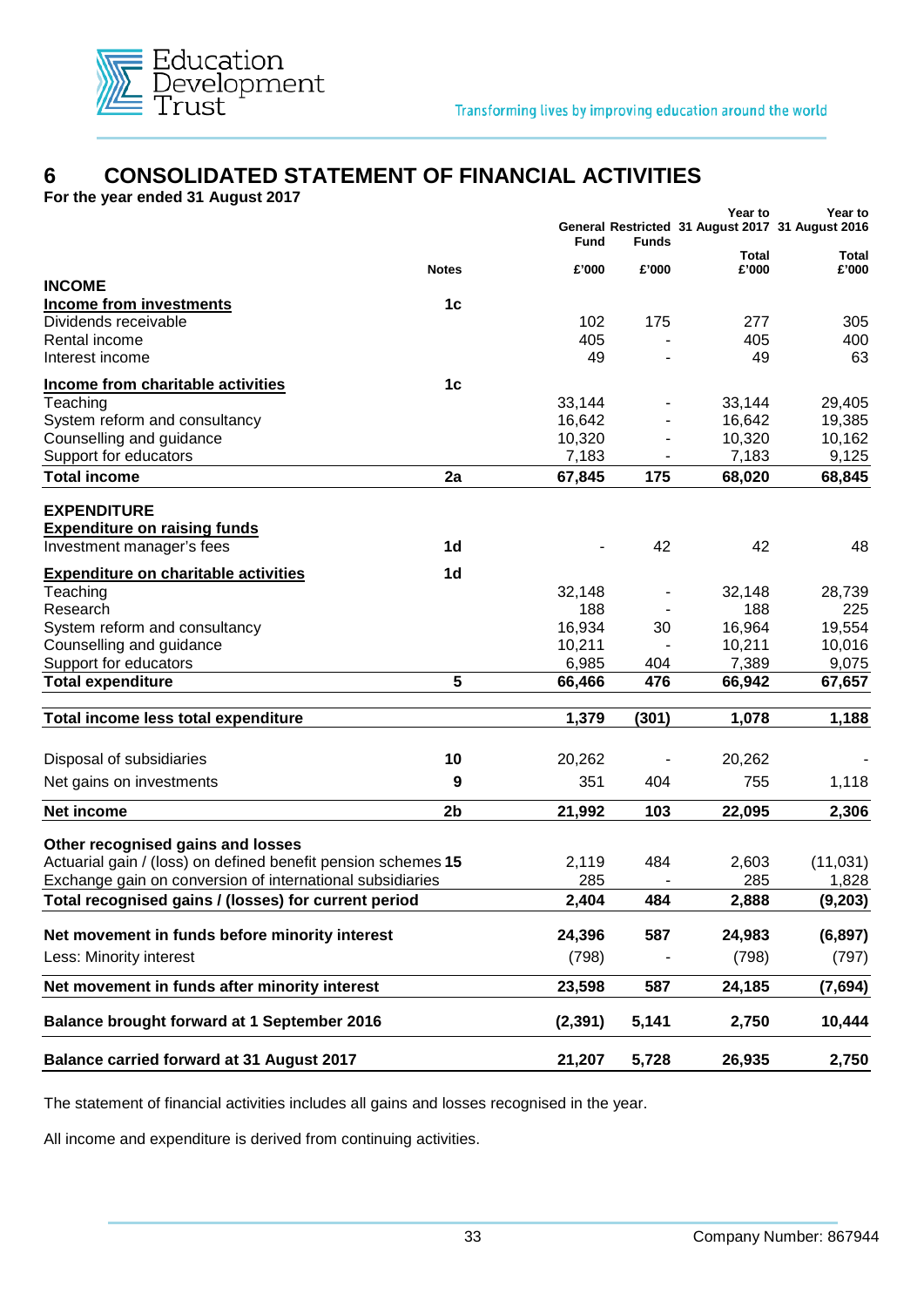

#### **STATEMENT OF FINANCIAL ACTIVITIES – CHARITY ONLY For the year ended 31 August 2017**

|                                                            |                |                           |              | <b>Year to</b> | Year to<br>31 August 2017 31 August 2016 |
|------------------------------------------------------------|----------------|---------------------------|--------------|----------------|------------------------------------------|
|                                                            |                | <b>General Restricted</b> |              |                |                                          |
|                                                            |                | <b>Fund</b>               | <b>Funds</b> | Total          | Total                                    |
|                                                            | <b>Notes</b>   | £'000                     | £'000        | £'000          | £'000                                    |
| <b>INCOME</b>                                              |                |                           |              |                |                                          |
| <b>Income from investments</b>                             | 1 <sub>c</sub> |                           |              |                |                                          |
| Dividends receivable                                       |                | 1,089                     | 175          | 1,264          | 1,100                                    |
| Rental income                                              |                | 404                       |              | 404            | 399                                      |
| Interest income                                            |                | 7                         |              | 7              | 30                                       |
|                                                            |                |                           |              |                |                                          |
| Income from charitable activities                          | 1 <sub>c</sub> |                           |              |                |                                          |
| Teaching                                                   |                | 10,359                    |              | 10,359         | 10,700                                   |
| System reform and consultancy                              |                | 11,990                    |              | 11,990         | 13,799                                   |
| Counselling and guidance                                   |                | 2,995                     |              | 2,995          | 1,746                                    |
| Support for educators                                      |                | 6,268                     |              | 6,268          | 7,695                                    |
| <b>Total income</b>                                        |                | 33,112                    | 175          | 33,287         | 35,469                                   |
|                                                            |                |                           |              |                |                                          |
| <b>EXPENDITURE</b>                                         |                |                           |              |                |                                          |
| <b>Expenditure on raising funds</b>                        |                |                           |              |                |                                          |
| Investment manager's fees                                  | 1 <sub>d</sub> |                           | 42           | 42             | 48                                       |
| <b>Expenditure on charitable activities</b>                | 1d             |                           |              |                |                                          |
| Teaching                                                   |                | 10,617                    |              | 10,617         | 10,087                                   |
| Research                                                   |                | 188                       |              | 188            | 225                                      |
| System reform and consultancy                              |                | 12,874                    |              | 12,874         | 14,589                                   |
| Counselling and guidance                                   |                | 2,838                     |              | 2,838          | 1,390                                    |
| Support for educators                                      |                | 6,363                     | 404          | 6,767          | 8,984                                    |
| <b>Total expenditure</b>                                   |                | 32,880                    | 446          | 33,326         | 35,323                                   |
|                                                            |                |                           |              |                |                                          |
| Total income less total expenditure                        |                | 232                       | (271)        | (39)           | 146                                      |
|                                                            |                |                           |              |                |                                          |
| Net gains on investments                                   | 9              | 351                       | 404          | 755            | 1,118                                    |
| Net income                                                 |                | 583                       | 133          | 716            | 1,264                                    |
|                                                            |                |                           |              |                |                                          |
| Other recognised gains and losses                          |                |                           |              |                |                                          |
| Actuarial gain / (loss) on defined benefit pension schemes |                | 2,119                     |              | 2,119          | (907)                                    |
| Total recognised gains / (losses)                          |                | 2,119                     |              | 2,119          | (907)                                    |
|                                                            |                |                           |              |                |                                          |
| Net movement in funds                                      |                | 2,702                     | 133          | 2,835          | 357                                      |
|                                                            |                |                           |              |                |                                          |
| <b>Balance brought forward at 1 September 2016</b>         |                | 9,734                     | 5,708        | 15,442         | 15,085                                   |
| <b>Balance carried forward at 31 August 2017</b>           |                | 12,436                    | 5,841        | 18,277         | 15,442                                   |

The statement of financial activities includes all gains and losses recognised in the year.

All income and expenditure is derived from continuing activities.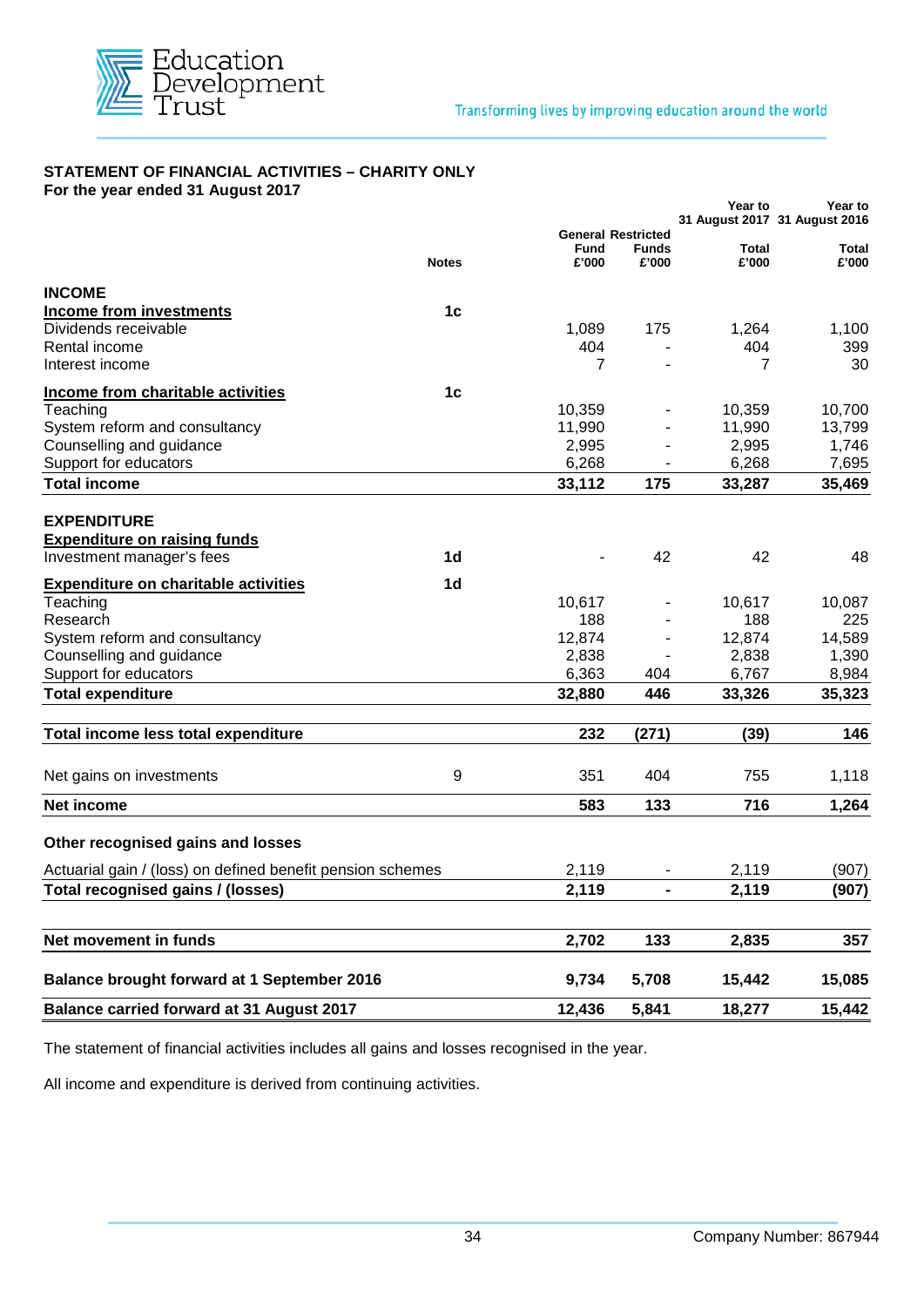

# **BALANCE SHEETS**

| As at 31 August 2017                                   |              | -----------GROUP------------- |                         | -----------CHARITY----------- |                   |
|--------------------------------------------------------|--------------|-------------------------------|-------------------------|-------------------------------|-------------------|
|                                                        |              | As at<br>31/08/17             | As at<br>31/08/16       | As at<br>31/08/17             | As at<br>31/08/16 |
|                                                        |              | £'000                         | £'000                   | £'000                         | £'000             |
| <b>FIXED ASSETS</b>                                    | <b>Notes</b> |                               |                         |                               |                   |
| Tangible assets                                        | 1f, 8        | 8,858                         | 9,198                   | 6,797                         | 7,297             |
| Investments                                            | 1h, 9        | 9,589                         | 10,117                  | 9,589                         | 10,117            |
| Investments in Group undertakings                      | 10           | $\blacksquare$                | $\sim 100$ km s $^{-1}$ | 1,088                         | 1,088             |
| <b>Total fixed assets</b>                              |              | 18,447                        | 19,315                  | 17,474                        | 18,502            |
| <b>CURRENT ASSETS</b><br>Debtors:                      |              |                               |                         |                               |                   |
| Amounts falling due within one year                    | 11           | 17,174                        | 14,028                  | 9,742                         | 8,018             |
| Cash at bank and in hand                               |              | 15,927                        | 14,623                  | 5,938                         | 4,399             |
|                                                        |              | 33,101                        | 28,651                  | 15,680                        | 12,417            |
| <b>CURRENT LIABILITIES</b><br>Creditors:               |              |                               |                         |                               |                   |
| Amounts falling due within one year                    | $12 \,$      | (19, 418)                     | (16,066)                | (13,800)                      | (11, 939)         |
| <b>Net current assets</b>                              |              | 13,683                        | 12,585                  | 1,880                         | 478               |
| <b>Total assets less current liabilities</b>           |              | 32,130                        | 31,900                  | 19,354                        | 18,980            |
| Provision for liabilities and charges                  | 14           | (842)                         | (1,085)                 | (819)                         | (959)             |
| Defined benefit pension schemes                        | 15           | (378)                         | (24,600)                | (258)                         | (2,579)           |
| <b>NET ASSETS</b>                                      |              | 30,910                        | 6,215                   | 18,277                        | 15,442            |
| <b>CHARITABLE FUNDS</b>                                |              |                               |                         |                               |                   |
| General fund (excluding pension liabilities)           |              | 21,465                        | 21,559                  | 12,694                        | 12,313            |
| <b>Restricted Funds</b>                                | 13           | 5,848                         | 5,791                   | 5,841                         | 5,708             |
| <b>SUB TOTAL FUNDS (excluding pension liabilities)</b> |              | 27,313                        | 27,350                  | 18,535                        | 18,021            |
| Defined benefit pension liability - general fund       | 15           | (258)                         | (23,950)                | (258)                         | (2,579)           |
| Defined benefit pension liability - restricted funds   | 15           | (120)                         | (650)                   |                               |                   |
| <b>TOTAL FUNDS (excluding Minority Interest)</b>       |              | 26,935                        | 2,750                   | 18,277                        | 15,442            |
| Minority interests                                     |              | 3,975                         | 3,465                   |                               |                   |
| <b>TOTAL FUNDS</b>                                     |              | 30,910                        | 6,215                   | 18,277                        | 15,442            |

The financial statements were approved by the Board and signed on its behalf by:

mbn

Philip Graf Chairman Dated: 8 March 2018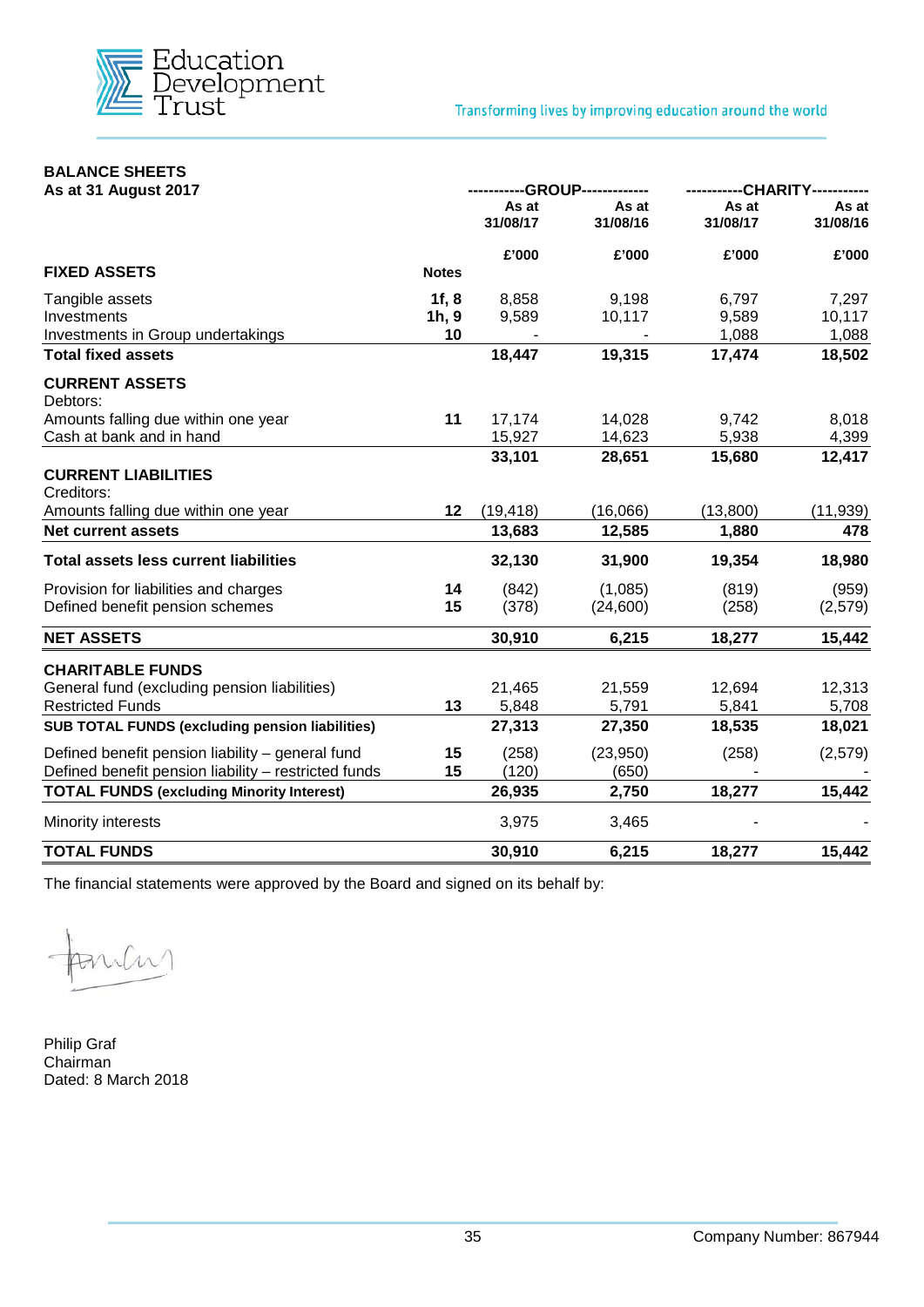

#### **CONSOLIDATED CASH FLOW STATEMENT**

| For the year ended 31 August 2017                                       |                           |                           |
|-------------------------------------------------------------------------|---------------------------|---------------------------|
|                                                                         | Year to<br>31 August 2017 | Year to<br>31 August 2016 |
| <b>Cash flows from operating activities</b>                             | £'000                     | £'000                     |
| Net income for the year                                                 | 22,095                    | 2,306                     |
| <b>Adjustments for:</b>                                                 |                           |                           |
| Depreciation on tangible fixed assets                                   | 1,023                     | 1,216                     |
| Goodwill impairment                                                     | 5                         |                           |
| Profit on sale of tangible fixed assets                                 | (15)                      | (112)                     |
| Disposal of subsidiaries                                                | (20, 262)                 |                           |
| (Increase) / decrease in debtors                                        | (4,550)                   | 3,160                     |
| Increase / (decrease) in creditors                                      | 3,640                     | (2,380)                   |
| Decrease in provisions                                                  | (125)                     | (774)                     |
| Less dividends receivable                                               | (277)                     | (305)                     |
| Less interest receivable                                                | (49)                      | (63)                      |
| Post-retirement benefits adjustment                                     | (242)                     | 352                       |
| Dividends paid to minority interest                                     | (409)                     | (229)                     |
| Gains on investments                                                    | (755)                     | (1, 118)                  |
| Exchange loss on fixed assets                                           | (185)                     | (96)                      |
| Exchange gain on minority interest                                      | 4                         | 25                        |
| Exchange gain on conversion of cash                                     | (1)                       | (60)                      |
| Exchange gain on conversion of opening reserves of foreign subsidiaries | 285                       | 1,828                     |
| Net cash generated from operating activities                            | 182                       | 3,750                     |
| <b>Cash flows from investing activities</b>                             |                           |                           |
| Interest received                                                       | 49                        | 63                        |
| Dividends received from investments                                     | 277                       | 305                       |
| Purchase of tangible fixed assets                                       | (516)                     | (1,664)                   |
| Sale of tangible fixed assets                                           | 33                        | 549                       |
| Purchase of fixed asset investments                                     | (3,207)                   | (1, 479)                  |
| Sale of fixed asset investments                                         | 4,406                     | 1,590                     |
| Goodwill on purchase of assets                                          | (5)                       |                           |
| Net cash generated from / (used in) investing activities                | 1,037                     | (636)                     |
|                                                                         |                           |                           |
| Net increase in cash and cash equivalents in the year                   | 1,219                     | 3,114                     |
| Cash and cash equivalents at the beginning of the year                  | 14,779                    | 11,605                    |
| Change in cash and cash equivalents due to exchange rate movements      |                           | 60                        |
| Total cash and cash equivalents at the end of the year                  | 15,999                    | 14,779                    |
|                                                                         |                           |                           |
| <b>Cash and cash equivalents:</b>                                       |                           |                           |
| Cash at bank and in hand                                                | 15,927                    | 14,623                    |
| Cash at investments managers - money market deposits                    | 72                        | 156                       |
| <b>Total cash and cash equivalents</b>                                  | 15,999                    | 14,779                    |
|                                                                         |                           |                           |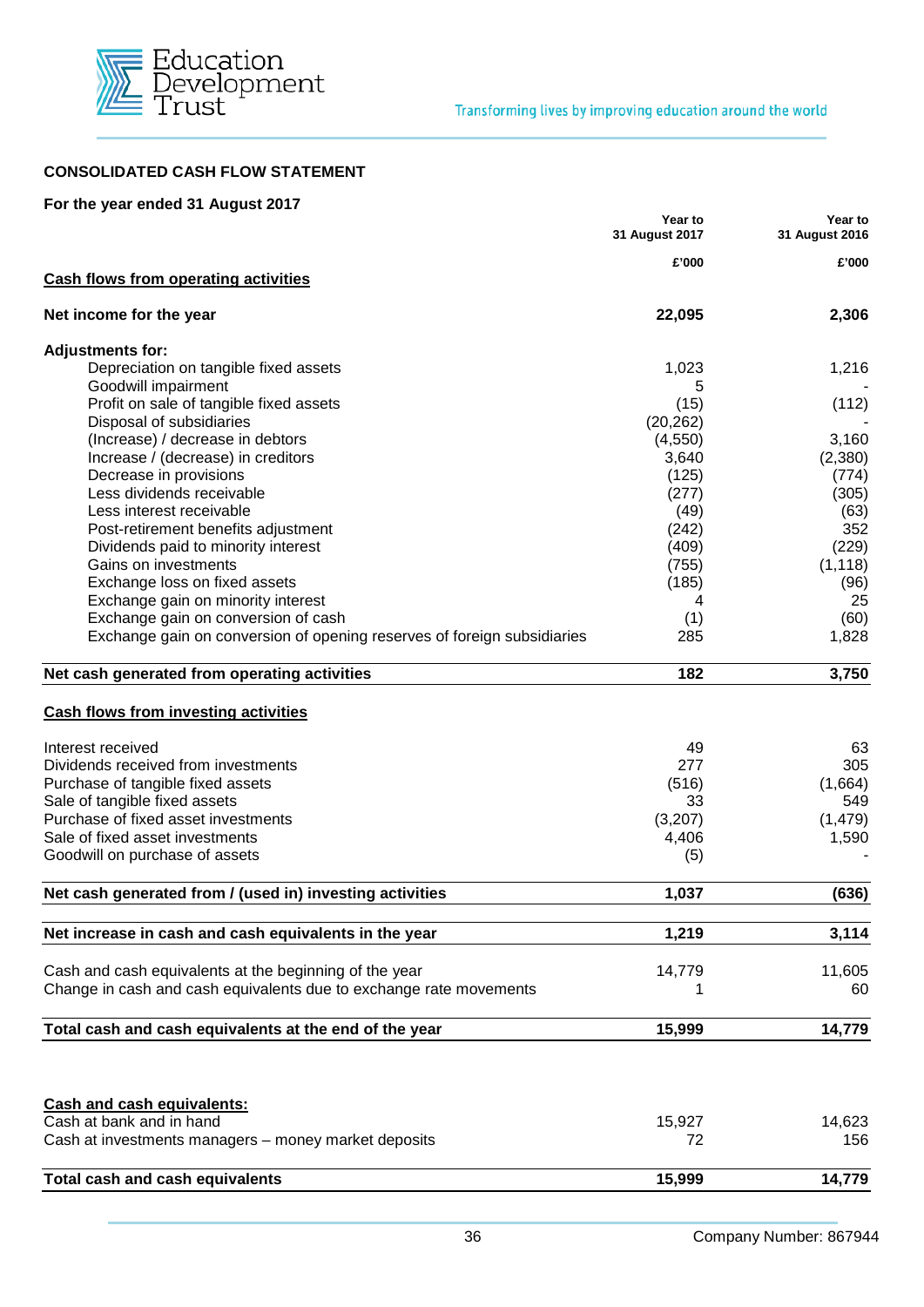

#### **1. PRINCIPAL ACCOUNTING POLICIES**

#### **a. Basis of accounting and consolidation**

The financial statements have been prepared under the historical cost convention, except for investments which are included at market value. The financial statements have been prepared in accordance with the Accounting and Reporting by Charities: Statement of Recommended Practice applicable to charities preparing their accounts in accordance with the Financial Reporting Standard applicable in the UK and Republic of Ireland (FRS 102) (effective 1 January 2015) – (Charities SORP (FRS 102)), the Financial Reporting Standard applicable in the UK and Republic of Ireland (FRS 102) and the Companies Act 2006.

The accounts of the Charity have been prepared on a going concern basis.

The preparation of financial statements in compliance with FRS 102 requires the use of certain critical accounting estimates. It also requires the Group's management to exercise judgement in applying the Group's accounting policies (see note 1b).

In preparing the separate financial statements of the parent charity, advantage has been taken of the following disclosure exemptions available in FRS 102:

- No cash flow statement has been prepared for the parent charity; and

 - No disclosure has been given for the aggregate remuneration of the key management personnel of the parent charity because their remuneration is included in the totals for the Group as a whole.

All branches are consolidated fully within the Charity. The results and balance sheet of Education Development Trust and its subsidiaries have been consolidated on a line by line basis.

The consolidated Statement of Financial Activities includes the financial activities of the Charity and its subsidiaries up to 31 August. The results of subsidiaries acquired or sold are included in the consolidated Statement of Financial Activities from, or up to, the date control passes. Intra-group transactions are eliminated fully on consolidation.

On acquisition of subsidiaries, all of the assets and liabilities that exist at the date of acquisition are recorded at their fair values reflecting their condition at that date. Where the acquisition is akin to a gift (for example, the Group is given control of another entity with net assets and a sound business plan) the fair value of the assets and liabilities acquired are treated as a donation, in line with accounting policy 1e below. All other acquisitions are accounted for in accordance with policy 1e below. All changes to those assets and liabilities and the resulting surpluses or deficits that arise after the Group has gained control of the subsidiary are charged to the post-acquisition Statement of Financial Activities.

The Charity meets the definition of a public benefit entity under FRS 102.

A summary of the accounting policies, which have been applied consistently, is set out below.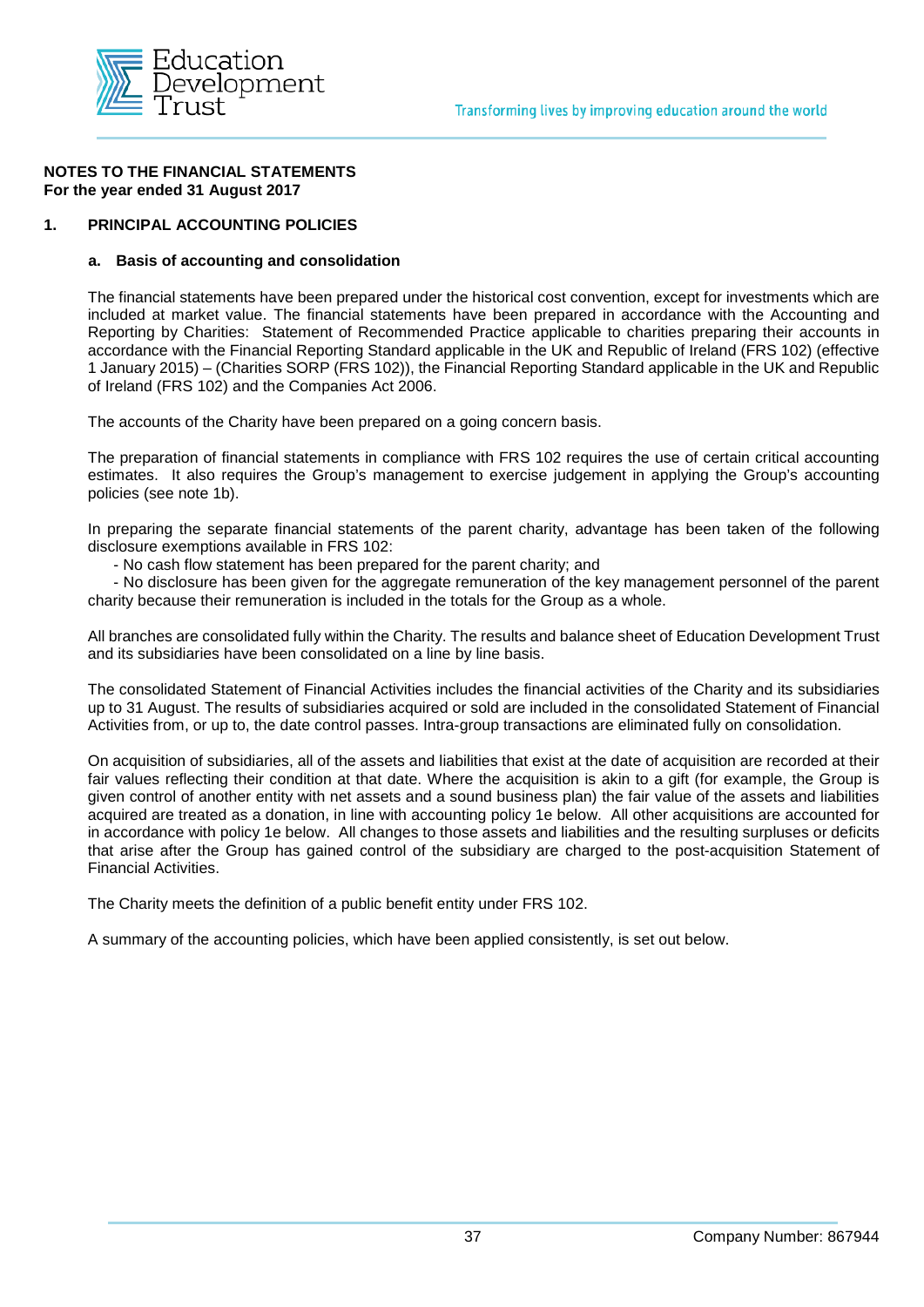

#### **1. PRINCIPAL ACCOUNTING POLICIES (continued)**

#### **b. Critical accounting judgements and estimations**

In preparing the financial statements, the trustees are required to make estimates and judgements. The items in the financial statements where these judgements and estimates have been made include:

(i) Actuarial assumptions in respect of defined benefit pension schemes - Actuarial valuations of defined benefit pension schemes are incorporated in the financial statements in accordance with FRS 102. The actuarial valuation process involves making assumptions about discount rates, future salary increases, mortality rates and future pension increases. Due to the complexity of the valuation, the underlying assumptions and the long-term nature of these plans, such estimates are subject to significant uncertainty. In applying FRS 102, advice is taken from independent qualified actuaries.

ii) Pension scheme deficit reduction payments - There is a deficit reduction plan in place in respect of Education Development Trust's membership of the Pension Trust's Growth Plan (see note 15). FRS 102 requires a liability to be recognised in respect of the present value of future contributions payable under the terms of the deficit recovery plan. The incorporation of this liability in the financial statements involves the exercise of judgement in several areas, including the selection of an appropriate discount rate.

(iii) Bad debts - The estimate for receivables relates to the recoverability of the balances outstanding at the year end. A review is performed on an individual debtor basis to consider whether each debt is recoverable.

(iv) Accruals - The estimate for payables relates to the liabilities not settled at the year end. A review is performed on an individual creditor basis to estimate the amount that will be collected.

(v) Tangible Fixed Assets - A review is performed annually for indicators of impairment.

#### **c. Income**

In the Statement of Financial Activities, income is split between income received from investments and income received from charitable activities.

Income from investments includes dividend income, rental income and interest income, and is included in the Statement of Financial Activities on a receivable basis.

Income from charitable activities represents amounts receivable for goods and services provided in the UK and overseas, net of taxes levied on sales.

The income has been split under the five key activities identified to meet the Charity's objectives: Teaching, Research, Counselling and Guidance, System Reform and Consultancy and Support for Educators.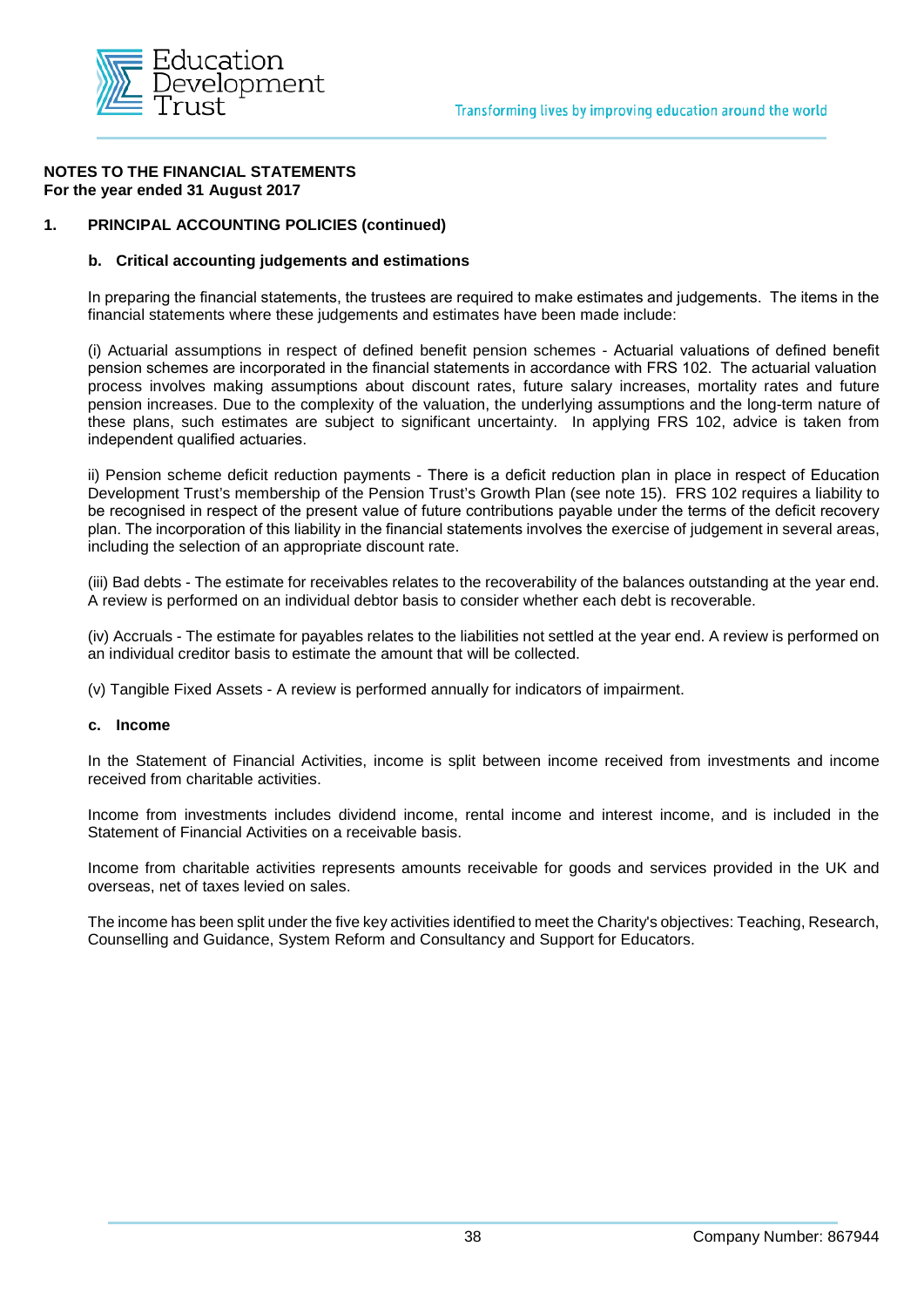

#### **1. PRINCIPAL ACCOUNTING POLICIES (continued)**

Income is included in the Statement of Financial Activities when the Group has entitlement to the funds, the amount can be quantified, and receipt is probable. Specifically:

- Income from tuition and nursery fees is recognised to the extent that the related services have been provided.
- Income from contracts is recognised using the stage of completion method which is equivalent to the aggregate of related expenditure incurred plus a portion of estimated surplus. Anticipated losses on contracts are charged to the Statement of Financial Activities in their entirety when losses become evident.

Income received in advance of the performance of the service is treated as deferred income.

Any associated expenditure is accounted for according to the accruals concept.

Donations are recognised at their open market value in the period in which they are receivable as incoming resources where the benefit to the Charity can be reliably measured. Where the donation relates to a fixed asset, it is independently assessed to obtain the depreciated replacement cost and the asset is included in the appropriate fixed asset category and depreciated over the remaining useful economic life in accordance with the Group policy.

#### **d. Expenditure**

Within the Statement of Financial Activities, expenditure is split between expenditure on raising funds and expenditure on charitable activities.

Expenditure on raising funds includes charges made by the investment managers, Newton Investment Management Limited and HSBC Global Asset Management (UK) Limited for the Group's portfolio management.

Expenditure on charitable activities has been split under the five key activities identified namely: Teaching, Research, Counselling and Guidance, System Reform and Consultancy and Support for Educators. Further detail of the work within each of these areas is detailed in the Trustees' Report.

Expenditure incurred by subsidiaries is deemed to be direct operating expenditure. All expenditure is accounted for on an accruals basis and has been classified under headings that aggregate all costs related to the category. Where costs cannot be directly attributed to particular headings they have been allocated to activities on a fair basis. All other indirect expenditure (including central support, development and governance costs) is allocated based on the proportion of incoming resources of that activity as a percentage of the Group incoming resources.

Development expenses, which include marketing expenses, both those of a promotional nature and those specific to negotiating and obtaining future projects, are written off in the period in which the expenses are incurred

Where input VAT is not recoverable on work undertaken by the Group it is treated as a cost of that project and reflected in the Statement of Financial Activities.

#### **e. Intangible fixed assets**

Intangible fixed assets represent goodwill arising on acquisitions less accumulated amortisation and any accumulated impairment losses. Goodwill arising on an acquisition of a subsidiary is the difference between the fair value of the consideration paid and the fair value of the assets and liabilities acquired. It is capitalised and amortised through the Statement of Financial Activities over the trustees' estimate of its useful economic life which ranges from 5 to 10 years.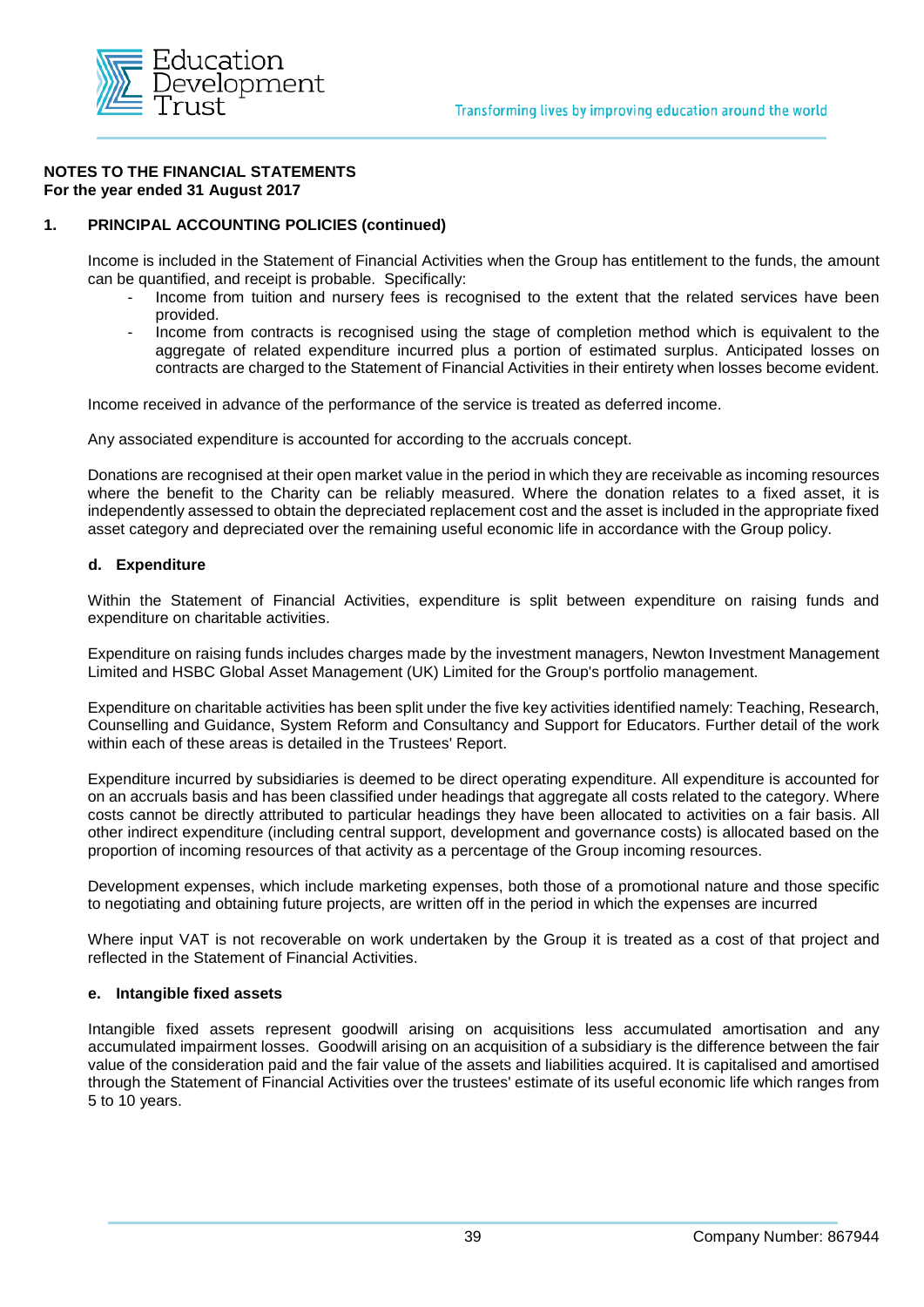

#### **1. PRINCIPAL ACCOUNTING POLICIES (continued)**

#### **f. Tangible fixed assets**

Tangible fixed assets are stated at cost, less depreciation and any impairment losses. Depreciation is provided on all tangible fixed assets at rates calculated to write off the cost, less estimated residual value, of each asset on a straight-line basis over its expected useful life as follows: -

| Buildings over a period of 30 years or expected<br>Freehold property<br>remaining useful life whichever is the shorter. |                                                                                                                               |  |
|-------------------------------------------------------------------------------------------------------------------------|-------------------------------------------------------------------------------------------------------------------------------|--|
| Long-term leasehold property                                                                                            | Land is not depreciated<br>Buildings over a period of 30 years or expected<br>remaining useful life whichever is the shorter. |  |
| Freehold improvements                                                                                                   | Land is depreciated over the life of the lease.<br>10%                                                                        |  |
| Leasehold improvements                                                                                                  | Over lease term or remaining contract period,<br>whichever is shorter                                                         |  |
| Office furniture and equipment                                                                                          | 20%                                                                                                                           |  |
| Motor vehicles                                                                                                          | 25%                                                                                                                           |  |
| Enterprise Resource Planning (ERP) system                                                                               | 10%                                                                                                                           |  |
| Other computer equipment, software and IT infrastructure                                                                | 20% to 33%                                                                                                                    |  |

For office furniture, equipment and computer equipment purchased second-hand, the depreciation rate is 50% straight-line.

Where assets are held for a specific contract, those assets are written off over the shorter of the estimated life of the asset and the underlying contract.

The Group policy is not to capitalise items costing under £1,000. VAT is normally excluded in the cost of the capital item unless it is irrecoverable in which case it will be treated as part of the cost of that asset.

Tangible fixed assets transferred to the Group for no consideration are reflected within fixed assets at the point of transfer. The assets are independently valued and included in the statements at depreciated replacement cost which equates to fair value and then depreciated according to the Group policy.

#### **g. Impairment of fixed assets and goodwill**

Assets that are subject to depreciation or amortisation are assessed at each reporting date to determine whether there is any indication that the assets are impaired. Where there is any indication that an asset may be impaired, the carrying value of the asset is tested for impairment. An impairment loss is recognised for the amount by which the asset's carrying amount exceeds its recoverable amount. The recoverable amount is the higher of an asset's fair value less costs to sell and value in use. Non-financial assets that have been previously impaired are reviewed at each reporting date to assess whether there is any indication that the impairment losses recognised in prior periods may no longer exist or may have decreased.

#### **h. Investments**

Investments in subsidiaries are measured at cost less accumulated impairment.

Other fixed asset investments comprise investment portfolios. The valuations of the investment portfolios were performed by the Group's investment managers, Newton Investment Management Limited and HSBC Global Asset Management (UK) Limited. Gains and losses are recognised in net income/expenditure in the Statement of Financial Activities. All investment income is derived from quoted investments and recorded in the books of the Charity when received.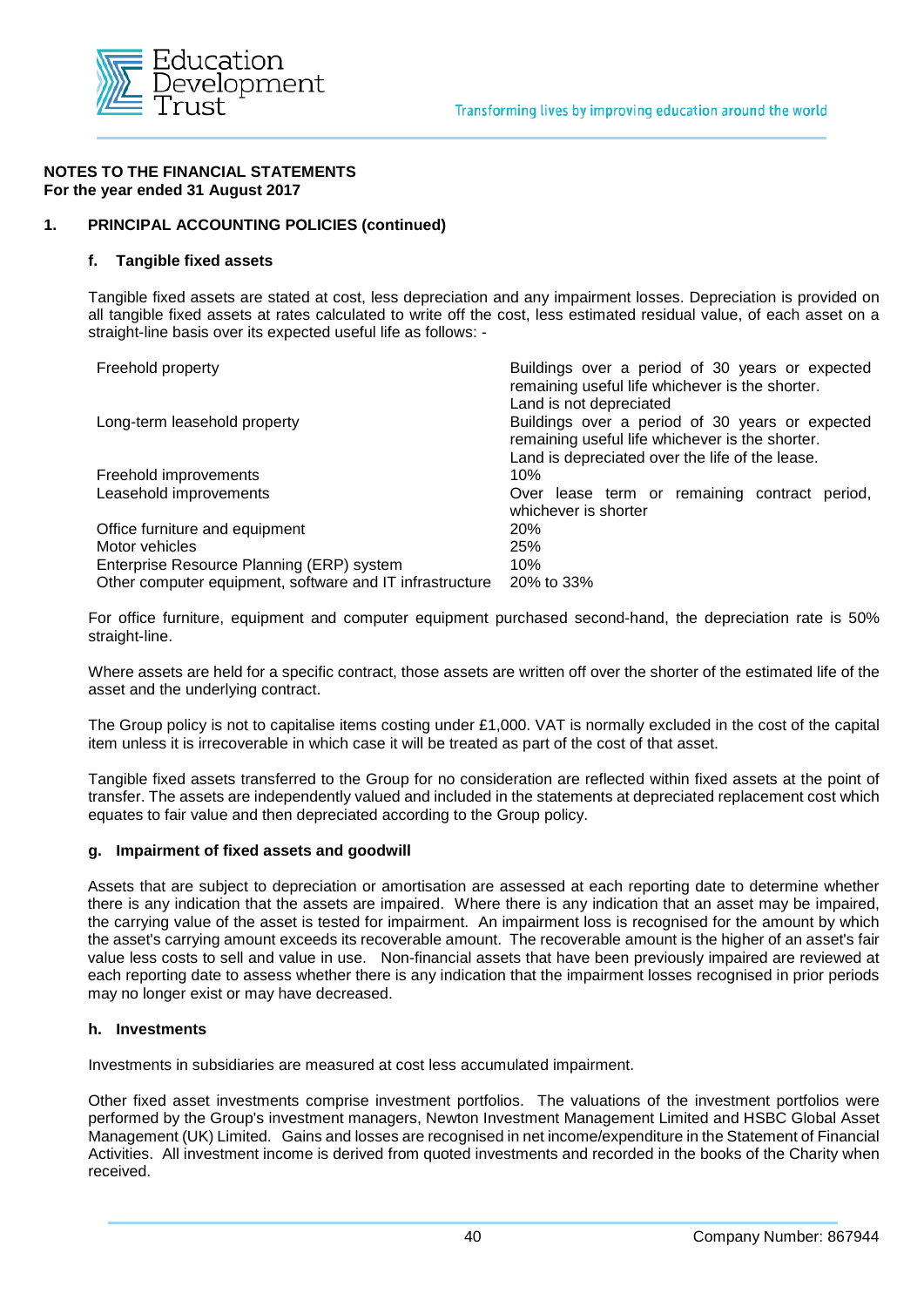

#### **1. PRINCIPAL ACCOUNTING POLICIES (continued)**

#### **i. Financial instruments**

The Charity only has financial assets and liabilities of a kind which qualify as basic financial instruments. Basic financial instruments are initially recognised at transaction value and subsequently measured at their settlement value.

Trade and other debtors are recognised at the settlement amount due after any trade discount offered. Prepayments are valued at the amount prepaid net of any trade discounts due.

Cash at bank and cash in hand includes cash and short term highly liquid investments with a short maturity of three months or less from the date of acquisition or opening of the deposit or similar account.

Creditors and provisions are recognised where the Charity has a present obligation resulting from a past event that will probably result in the transfer of funds to a third party and the amount due to settle the obligation can be measured or estimated reliably. Creditors and provisions are normally recognised at their settlement amount after allowing for any trade discounts due.

#### **j. Pension scheme arrangements**

#### (i) Defined contribution scheme

The parent charity and its subsidiaries operate defined contribution pension schemes whereby contributions are charged against revenue as they are made.

#### (ii) Defined benefit scheme

The parent charity and two of its subsidiaries contributed to defined benefit pension schemes.

Pension assets and liabilities are recorded in line with FRS 102, with scheme valuations undertaken by independent actuaries. FRS 102 measures the value of pension assets and liabilities at the balance sheet date and determines the benefits accrued in the year and the interest on assets and liabilities.

Current service costs, together with the net interest cost for the year, are allocated to relevant expenditure headings within the SOFA.

Scheme assets are measured at fair value at the balance sheet date. Scheme liabilities are measured on an actuarial basis at the balance sheet date using the projected unit method and discounted at a rate equivalent to the current rate of return on a high-quality corporate bond of equivalent term to the scheme liabilities.

The change in value of assets and liabilities arising from asset valuation, changes in benefits, actuarial assumptions, or change in the level of deficit attributable to members is recognised in the consolidated statement of financial activities within actuarial gains/losses on defined benefit pension schemes.

The resulting defined benefit asset or liability is presented separately on the face of the balance sheet. The Charity recognises assets for its defined benefit pension schemes to the extent that they are considered recoverable through reduced contributions in the future, or through refunds from the scheme.

#### **k. Holiday pay accrual**

A liability is recognised to the extent of any unused holiday pay entitlement which has accrued at the balance sheet date and carried forward to future periods. This is measured at the undiscounted salary cost of the future holiday entitlement so accrued at the balance sheet date.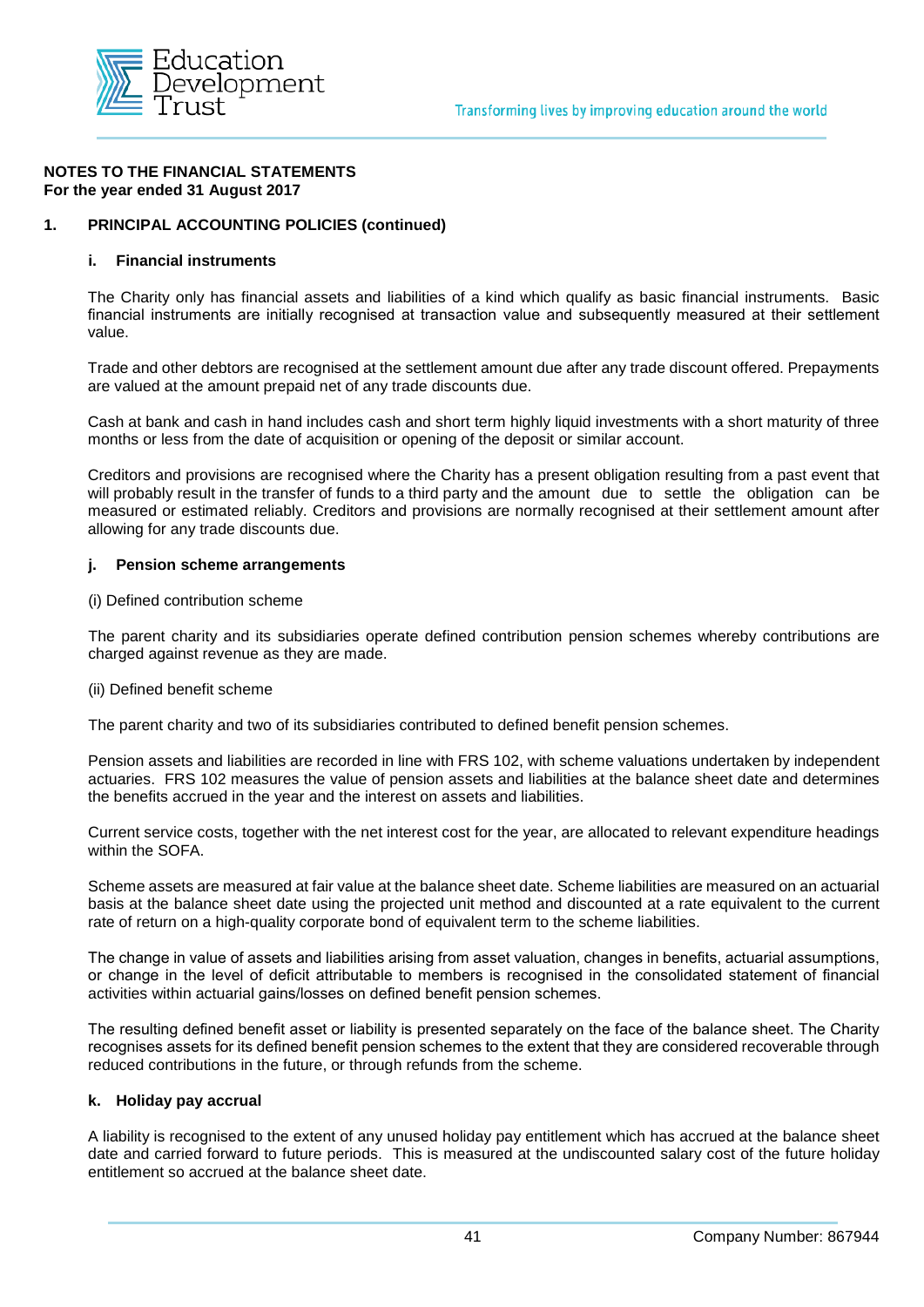

#### **1. PRINCIPAL ACCOUNTING POLICIES (continued)**

#### **l. Operating leases**

Rentals paid under leases are charged against income on a straight-line basis over the lease term.

#### **m. Foreign currency translation**

#### (i) Functional and presentation currency

The individual financial statements of each group entity are presented in the currency of the primary economic environment in which the entity operates (the 'functional currency'). The consolidated financial statements are presented in Sterling, which is the Charity's and the Group's presentation currency.

(ii) Transactions and balances

In preparing the financial statements of the individual entities, transactions in currencies other than the functional currency of the individual entity are recognised at the spot rate at the dates of the transactions or at an average rate where this rate approximates the actual rate at the date of the transaction. At the end of each reporting period, monetary items denominated in foreign currencies are retranslated at the rates prevailing at that date. Non-monetary items that are measured in terms of historical cost in a foreign currency are not retranslated. Foreign exchange differences that arise are recognised in profit or loss, within 'Net income/expenditure' in the Statement of Financial Activities.

#### (iii) Translation of group entities

For the purpose of presenting consolidated financial statements, the assets and liabilities of the Group's foreign operations are translated from their functional currency to Sterling using the exchange rate ruling on the balance sheet date. Income and expenses are translated using an average rate for the period, unless exchange rates fluctuated significantly during that period, in which case the exchange rates at the dates of the transactions are used. Exchange differences arising on translation of group companies are recognised within 'Other recognised gains/losses' in the Statement of Financial Activities.

#### **n. Awards and grants**

Resources expended are accounted for when commitments are made to grant recipients.

#### **o. Restricted funds**

The Charity's and Group reserves are allocated to two separate types or funds: restricted funds and unrestricted funds. Restricted funds are those relating to income which may only be used for specific purposes. All other funds, including designated funds, are unrestricted.

The Trustees may approve the transfer of funds from unrestricted to restricted funds if operating losses would otherwise result in negative restricted funds being carried forward and it is not anticipated that future operating profits will cover those losses.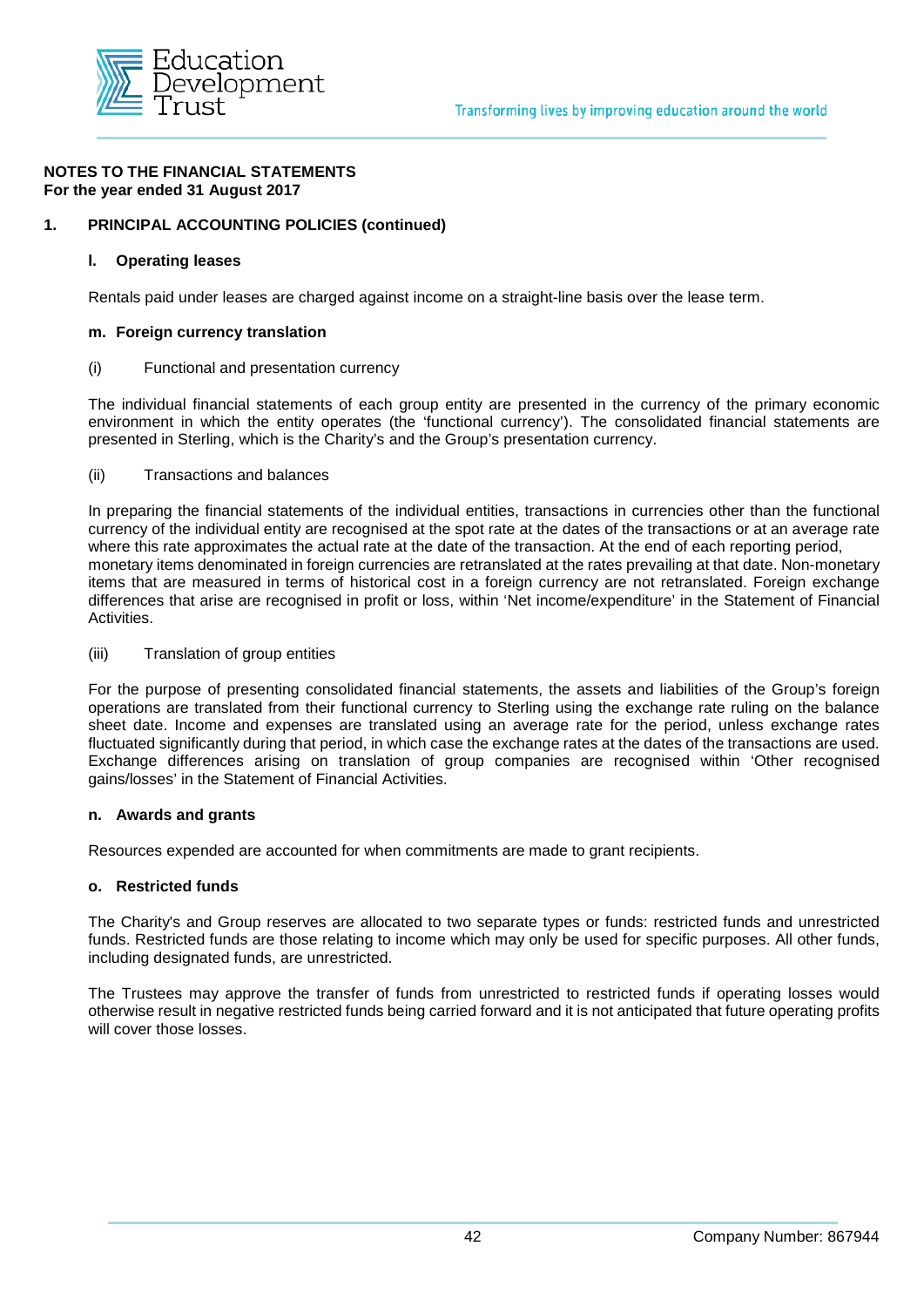

#### **2. SEGMENTAL ANALYSIS**

|                                                                       | Year to                 | <b>Year to</b>          |
|-----------------------------------------------------------------------|-------------------------|-------------------------|
| (a) Group income relating to operating activities                     | 31 August 2017<br>£'000 | 31 August 2016<br>£'000 |
| An analysis of Group turnover by geographical segment is given below: |                         |                         |
| United Kingdom                                                        | 27.716                  | 32.125                  |
| South Asia and South East Asia                                        | 23.407                  | 19,609                  |
| Middle East                                                           | 7.242                   | 8.062                   |
| Africa                                                                | 9,063                   | 8,690                   |
| Europe and other                                                      | 592                     | 359                     |
|                                                                       | 68,020                  | 68,845                  |

Within Africa income of £5.5m (2015/16: £6m) relates to the DFID Girls Education Challenge Kenya contract. In addition, £0k (2015/16: £243k) of income relates to a sub contract under the DFID Girls Education Challenge in Somalia.

|                                                                            | 22,095 | 2,306    |
|----------------------------------------------------------------------------|--------|----------|
| Europe and other                                                           | 394    | 192      |
| Africa                                                                     | 355    | 259      |
| Middle East                                                                | 240    | 781      |
| South Asia and South East Asia                                             | 3,272  | 2,229    |
| United Kingdom                                                             | 17,834 | (1, 155) |
| An analysis of surplus / (deficit) by geographical segment is given below: |        |          |
|                                                                            | £'000  | £'000    |
| (b) Net income                                                             |        |          |

#### **3. STAFF AND TEACHER COSTS Year to Year to**

| <b>STALL AND TEACHER COSTS</b>               | ι ear ιυ       | rear lo        |
|----------------------------------------------|----------------|----------------|
|                                              | 31 August 2017 | 31 August 2016 |
|                                              | £'000          | £'000          |
| Wages and salaries                           | 32,595         | 32,518         |
| Redundancy, termination or ex gratia payment | 280            | 443            |
| Social security costs                        | 1,496          | 1,590          |
| Pensions                                     | 1.071          | 1,090          |
| Temporary staff                              | 246            | 332            |
| Seconded staff                               | (8)            | 109            |
|                                              | 35,680         | 36,082         |

Redundancy, termination and ex gratia payments were incurred as part of the ongoing development of the business.

Details of the amount payable to defined contribution pension schemes in respect of staff are detailed in pensions note 15a.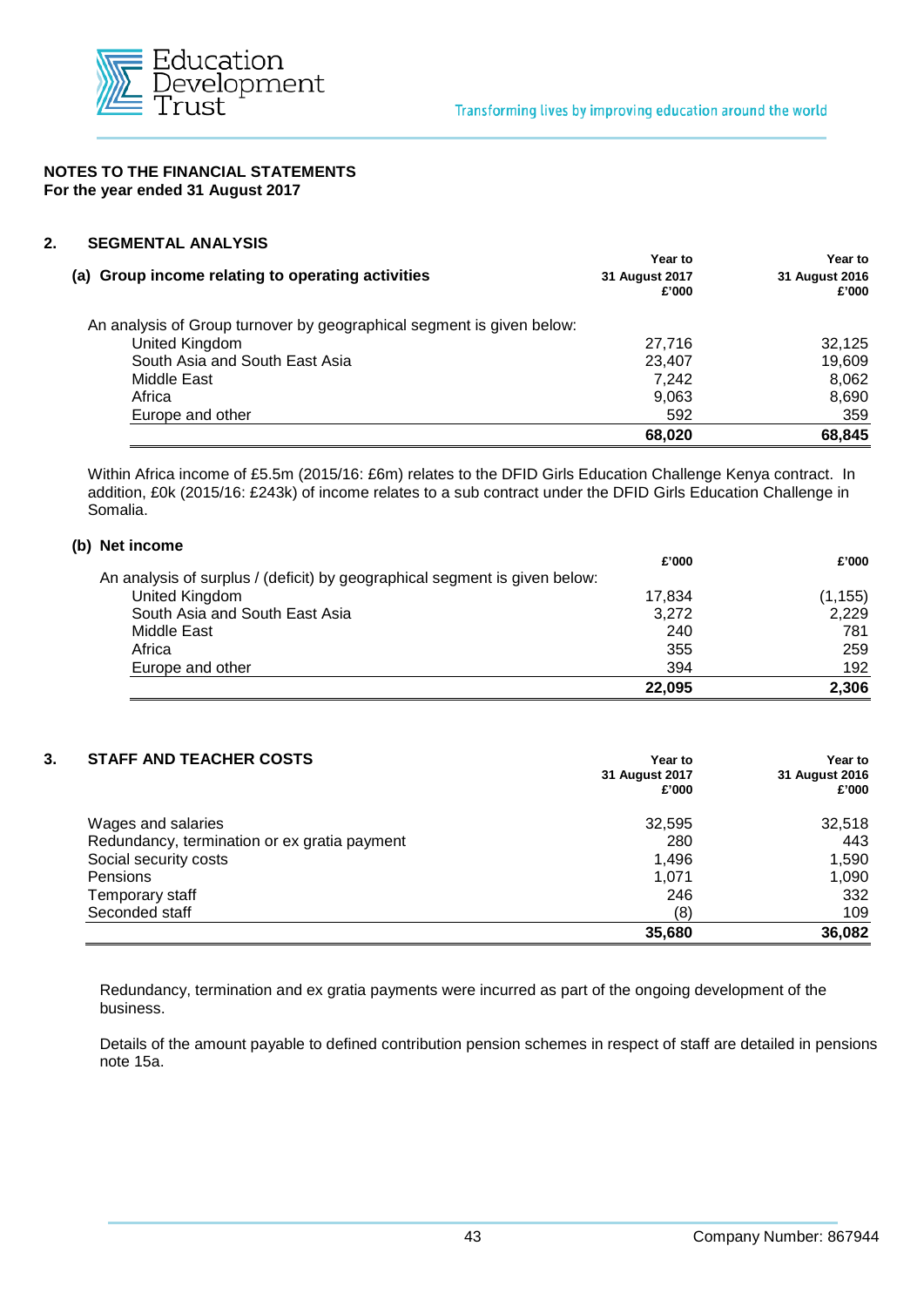

#### **3. STAFF AND TEACHER COSTS (continued)**

|                                                                  | <b>Year to</b><br>31 August 2017 | Year to<br>31 August 2016 |
|------------------------------------------------------------------|----------------------------------|---------------------------|
| Staff members whose total annual remuneration was in the ranges: | No. of Staff                     | No. of Staff              |
| $£60,000 - £69,999$                                              | 13                               | 13                        |
| £70,000 $-$ £79,999                                              | 8                                | 6                         |
| $£80,000 - £89,999$                                              |                                  | 5                         |
| $£90,000 - £99,999$                                              |                                  | 3                         |
| £100,000 - £109,999                                              | 2                                | 2                         |
| £110,000 - £119,999                                              |                                  | 3                         |
| £120,000 - £129,999                                              |                                  | 4                         |
| £130,000 - £139,999                                              | 5                                |                           |
| £160,000 - £169,999                                              |                                  |                           |
| £170,000 - £179,999                                              |                                  |                           |
| £180,000 - £189,999                                              |                                  |                           |
|                                                                  | 38                               | 38                        |

Total employer pension contributions for the provision of money purchase schemes totalled £135,907 (2015/16: £161,635) for those staff whose total remuneration was over £60,000.

|                                                                    | Year to<br>31 August 2017<br>No. of Staff | Year to<br>31 August 2016<br>No. of Staff |
|--------------------------------------------------------------------|-------------------------------------------|-------------------------------------------|
| The number of staff whose remuneration was over £60,000 to whom    |                                           |                                           |
| retirement benefits are accruing under:                            |                                           |                                           |
| money purchase schemes                                             | 21                                        | 20                                        |
| defined benefit schemes                                            |                                           | 5                                         |
| By activity, the average monthly number of persons employed by the |                                           |                                           |
| Group during the period was:                                       |                                           |                                           |
| Delivery staff                                                     | 923                                       | 989                                       |
| Services staff                                                     | 171                                       | 178                                       |
|                                                                    | 1,104                                     | 1,167                                     |

#### **Key Management Personnel**

The total employment benefits of the key management personnel were £704,590 (2015/16: £672,167) and total employer pension contributions for 5 people totalled £55,237 (2015/16; £84,156 for 5 people).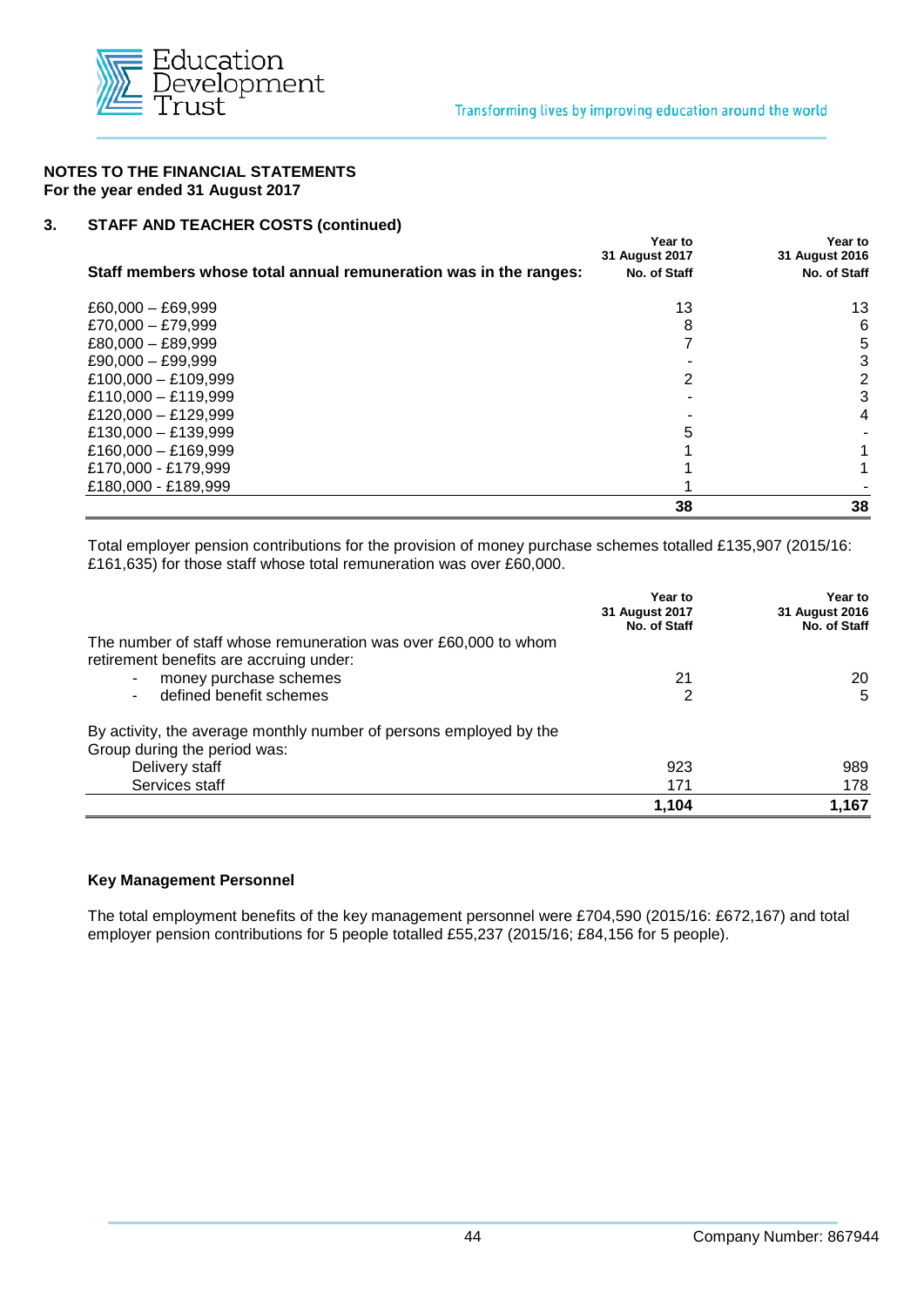

| 4.<br><b>NET INCOME / EXPENDITURE</b>              | Year to                 | Year to                 |
|----------------------------------------------------|-------------------------|-------------------------|
| is stated after charging / (crediting)             | 31 August 2017<br>£'000 | 31 August 2016<br>£'000 |
| Auditors' remuneration:                            |                         |                         |
| Audit (Charity 2016/17: £38,225, 2015/16: £37,260) | 55                      | 72                      |
| <b>Tax Advice</b>                                  |                         | 10                      |
| Other                                              |                         | 2                       |
| Depreciation (note 8)                              | 1,023                   | 1,216                   |
| Goodwill impairment (note 7)                       | 5                       |                         |
| Remuneration of the Board of Trustees (note 6)     | 125                     | 133                     |
| Exchange differences                               | 105                     | 117                     |
| Governance costs                                   | 199                     | 218                     |
| Operating lease rentals:                           |                         |                         |
| Hire of plant and machinery                        | 3                       | 35                      |
| Property                                           | 1,181                   | 1,456                   |
| Vehicles                                           |                         | 5                       |
| Gain on sale of tangible fixed assets              | (15)                    | (112)                   |

#### **5. ANALYSIS OF TOTAL EXPENDITURE – GROUP**

|                                             | <b>Direct Staff Costs</b> | <b>Support Staff</b><br>Costs | <b>Materials</b><br><b>Production</b><br>and Training<br>Delivery | Premises | <b>Other Project</b><br><b>Expenditure</b><br>(including) | Other<br><b>Support</b> | Year to<br>depreciation) Expenditure 31 August 2017 31 August 2016 | Year to |
|---------------------------------------------|---------------------------|-------------------------------|-------------------------------------------------------------------|----------|-----------------------------------------------------------|-------------------------|--------------------------------------------------------------------|---------|
|                                             | £'000                     | £'000                         | £'000                                                             | £'000    | £'000                                                     | £'000                   | £'000                                                              | £'000   |
| <b>Expenditure on charitable activities</b> |                           |                               |                                                                   |          |                                                           |                         |                                                                    |         |
| Teaching                                    | 19.522                    | 1,672                         | 20                                                                | 1,682    | 8.087                                                     | 1,165                   | 32.148                                                             | 28,739  |
| Research                                    | 127                       |                               | 42                                                                |          | 19                                                        |                         | 188                                                                | 225     |
| System reform and consultancy2,915          |                           | 842                           | 10                                                                |          | 12,612                                                    | 585                     | 16,964                                                             | 19,554  |
| Counselling and guidance                    | 6,244                     | 926                           | 140                                                               | 227      | 2.029                                                     | 645                     | 10,211                                                             | 10,016  |
| Support for educators                       | 3,012                     | 420                           | 684                                                               | 75       | 2,904                                                     | 294                     | 7,389                                                              | 9,075   |
|                                             | 31,820                    | 3,860                         | 896                                                               | 1,984    | 25,651                                                    | 2,689                   | 66.900                                                             | 67,609  |
| Investment manager's fees                   |                           |                               |                                                                   |          |                                                           | 42                      | 42                                                                 | 48      |
| <b>Total expenditure</b>                    | 31,820                    | 3,860                         | 896                                                               | 1,984    | 25,651                                                    | 2,731                   | 66,942                                                             | 67,657  |

All direct expenditure is charged to the relevant charitable activity on an accruals basis.

Expenditure has been shown under the main categories and split between direct and indirect costs. Other expenditure includes consultancy fees and other costs incurred in order to meet the Charity's contractual obligations.

Support, governance and development expenditure which is not directly attributable to a charitable activity has been allocated based on the income of that activity as a proportion of the Group incoming resources. Governance costs are reported in note 4.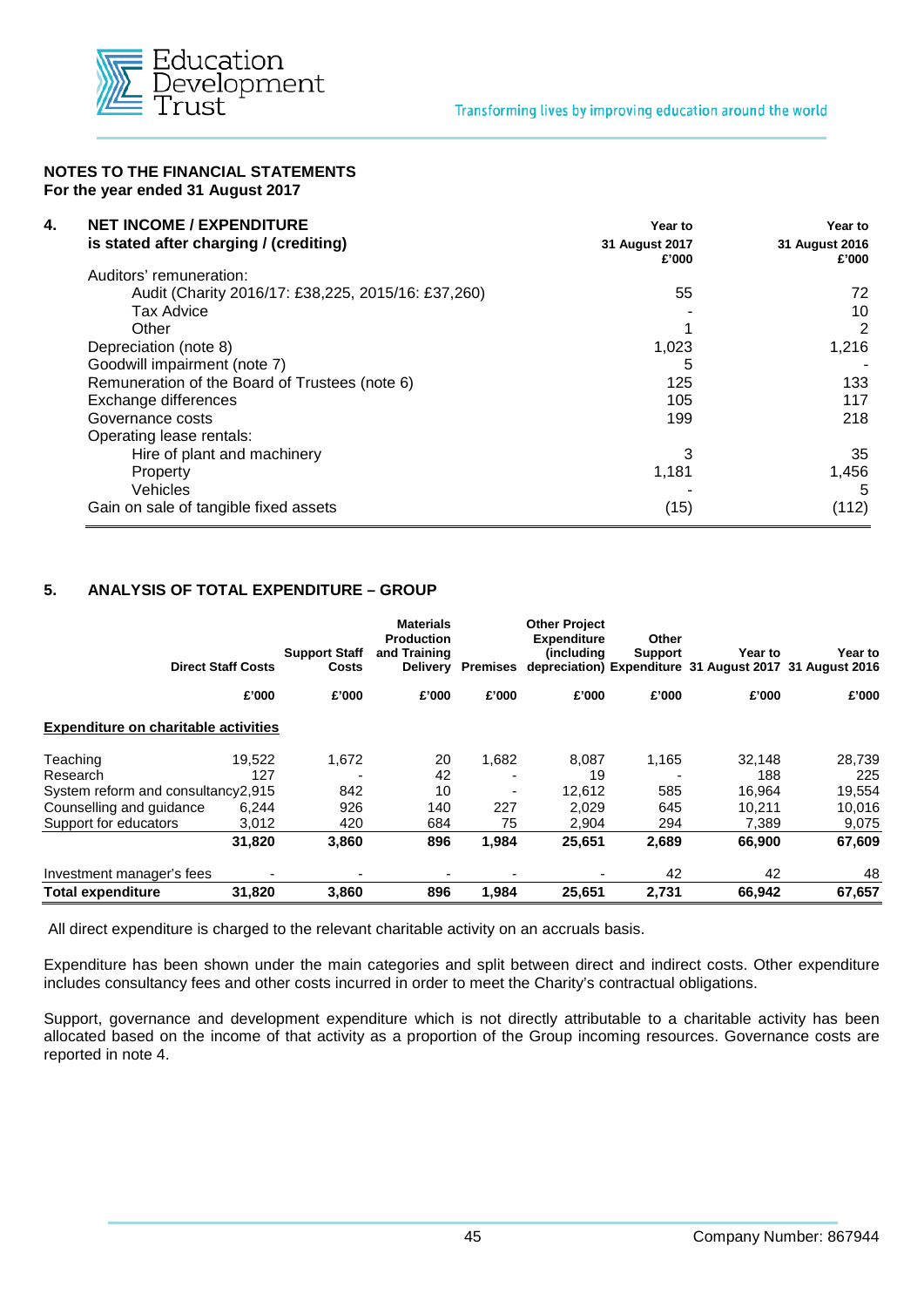

#### **6. TRANSACTIONS WITH TRUSTEES AND CONNECTED PARTIES**

| (a) Trustees remuneration and transactions |                     |               | Year to<br>31 August 2017 | Year to<br>31 August 2016 |
|--------------------------------------------|---------------------|---------------|---------------------------|---------------------------|
| <b>Recipient</b>                           |                     | <b>Nature</b> | £                         | £                         |
| P Graf                                     |                     | Remuneration  | 20,000                    | 20,000                    |
| S Hunt                                     | until 24 May 2016   | Remuneration  |                           | 11,333                    |
| S Laing                                    | until 24 May 2016   | Remuneration  |                           | 11,333                    |
| P Wood                                     | until 6 July 2017   | Remuneration  | 13,167                    | 15,500                    |
| T Walsh                                    | until 28 April 2017 | Remuneration  | 6,667                     | 10,000                    |
| A Macleod                                  |                     | Remuneration  | 15,500                    | 15,500                    |
| D Hawker                                   |                     | Remuneration  | 15,500                    | 15,500                    |
| P Rawlinson                                |                     | Remuneration  | 10,000                    | 15,500                    |
| C Gilbert                                  |                     | Remuneration  | 10,000                    | 10,000                    |
| J Owen                                     | from 24 May 2016    | Remuneration  | 15,500                    | 4,208                     |
| <b>B</b> Humphreys                         | from 24 May 2016    | Remuneration  | 15,500                    | 4,208                     |
| A McFarlane                                | from 6 July 2017    | Remuneration  | 1,532                     |                           |
| J Grant                                    | from 6 July 2017    | Remuneration  | 1,532                     |                           |
|                                            |                     |               | 124,898                   | 133,082                   |

The Trustees were appointed under clauses 14.1 and 14.2 of the Memorandum and Articles of Association.

Trustees are remunerated monthly based on their role as Trustee. Trustees with additional responsibilities such as chair to a committee are remunerated at a higher level. The levels of remuneration were approved by the Charity Commission in 2014/15.

| (b) Expenses reimbursed to, and paid on behalf of, the Board of Trustees |                                | Year to | <b>Year to</b>        |                |  |
|--------------------------------------------------------------------------|--------------------------------|---------|-----------------------|----------------|--|
|                                                                          | <b>Number of Board Members</b> |         | <b>31 August 2017</b> | 31 August 2016 |  |
|                                                                          | 2016/17                        | 2015/16 |                       |                |  |
| <b>Nature of expense</b>                                                 |                                |         |                       |                |  |
| Travel expenses                                                          |                                | 8       | 6,090                 | 5,859          |  |
| Subsistence / meals / hospitality                                        |                                |         | 1,805                 |                |  |
| Hotels / accommodation                                                   |                                |         | 1.003                 |                |  |
| Other expenses                                                           |                                |         | 16                    | 866            |  |
|                                                                          |                                |         | 8.914                 | 6.725          |  |

#### (c) Transactions with connected parties

(i) Subsidiary Undertakings

The following management and other fees were charged by the Charity to its subsidiaries

|                                                 | Year to<br>31 August 2017<br>£'000 | Year to<br>31 August 2016<br>£'000 |
|-------------------------------------------------|------------------------------------|------------------------------------|
| CfBT Advice and Guidance Ltd                    | 814                                | 932                                |
| CfBT Education Services (B) Sdn Bhd             | 1.761                              | 1.069                              |
| EDT Middle East Educational Consultancy LLC     |                                    |                                    |
| (formerly CfBT for Education LLC)               | 413                                | 407                                |
| International School of Cape Town (Pty) Ltd     | 15                                 | 11                                 |
| <b>CfBT Education Services and Partners LLC</b> | 68                                 | 99                                 |
| CfBT Education Services (Malaysia) Sdn Bhd      | 2                                  | 1                                  |
| <b>CfBT Multimedia Education Sdn Bhd</b>        |                                    | 2                                  |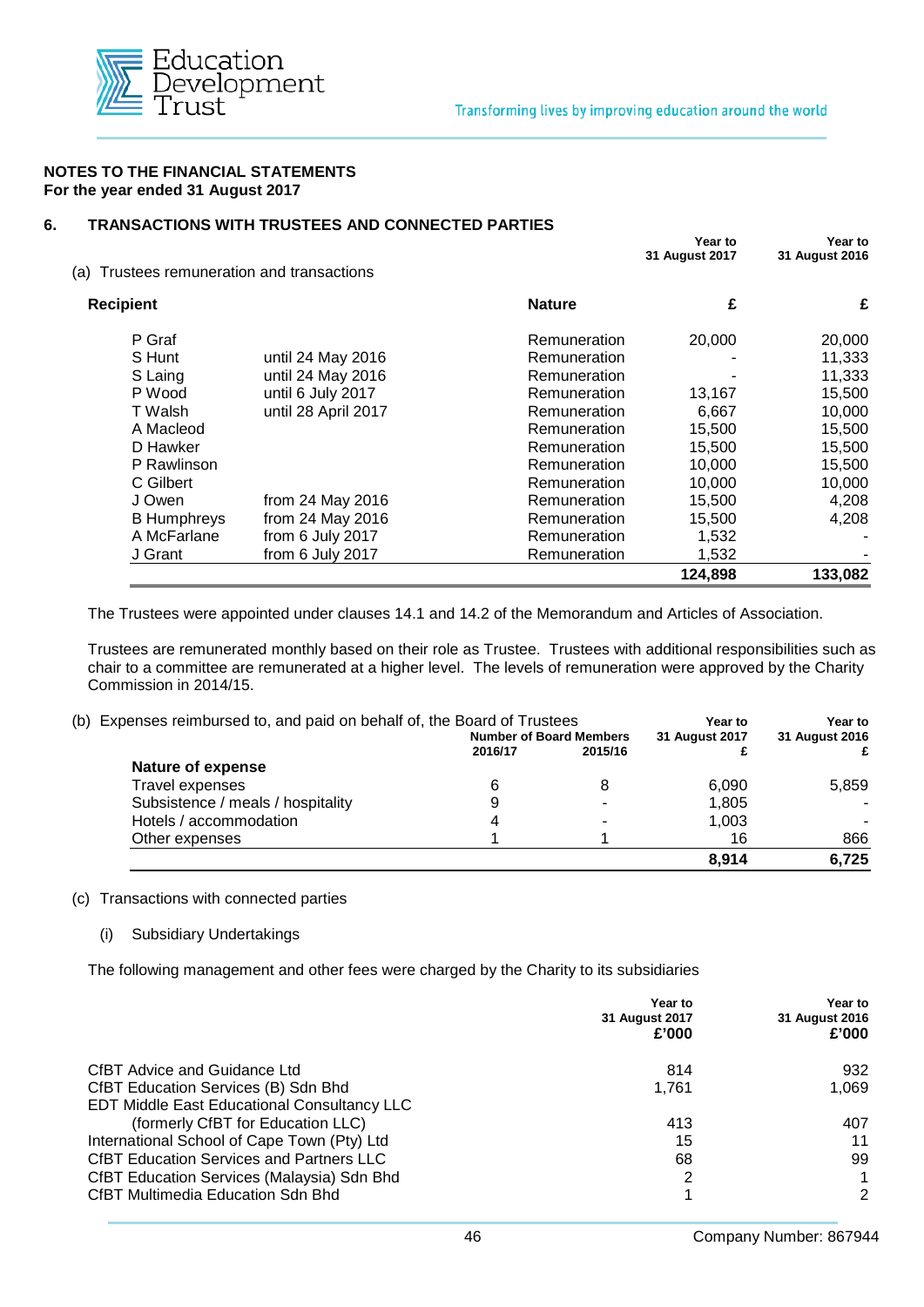

#### **6. TRANSACTIONS WITH TRUSTEES AND CONNECTED PARTIES (continued)**

The following balances were owed to / by the Charity at the year-end date:

|                                                             | Year to<br>31 August 2017<br>£'000 | Year to<br>31 August 2016<br>£'000 |
|-------------------------------------------------------------|------------------------------------|------------------------------------|
|                                                             |                                    |                                    |
| CfBT Advice and Guidance Ltd                                |                                    | 583                                |
| CfBT Education Services (B) Sdn Bhd                         | 876                                | 794                                |
| <b>EDT Middle East Educational Consultancy LLC</b>          |                                    |                                    |
| (formerly CfBT for Education LLC)                           | (284)                              | (52)                               |
| International School of Cape Town (Pty) Ltd                 | 1.392                              | 1,188                              |
| <b>CfBT Education Services and Partners LLC</b>             | 1,439                              | 1,578                              |
| CfBT Multimedia Education Sdn Bhd                           | 132                                | 135                                |
| <b>CfBT Education Services (Malaysia) Sdn Bhd</b>           | 156                                | 160                                |
| Monkton House Kings College (Cardiff) Educational Trust Ltd | 440                                | 439                                |
| League for the Exchange of Commonwealth Teachers            | (1)                                | (77)                               |
| Waverley School (Waverley Way) Ltd                          | 103                                | 98                                 |

The above balances are repayable to the Charity; however, provisions have been made against balances where repayment is doubtful.

As explained in note 10, CfBT Education Services and Partners LLC and CfBT Advice and Guidance Limited are no longer subsidiaries of Education Development Trust. The balance outstanding with CfBT Education Services and Partners LLC at 31 August 2017 is therefore included within Trade Debtors.

#### (ii) Other connected parties

Education Development Trust has representation on the Board of CfBT Schools Trust which is therefore treated as a related party of the Charity. All transactions between the parties are made on an arms length basis.

The related party transactions during the period to 31 August were:

|                                                                                                                                                                      | Year to<br>31 August 2017 | Year to<br>31 August 2016 |  |
|----------------------------------------------------------------------------------------------------------------------------------------------------------------------|---------------------------|---------------------------|--|
|                                                                                                                                                                      | £'000                     | £'000                     |  |
| Recovery of CfBT Schools Trust staff salary costs paid by Education Development Trust<br>on behalf of CfBT Schools Trust                                             | 776                       | 1.092                     |  |
| Charge for Education Development Trust services supporting CfBT Schools Trust<br>Services provided to CfBT Schools Trust Schools within normal Education Development | 47                        | 69                        |  |
| Trust business<br>Services received from CfBT Schools Trust Schools as part of normal Education                                                                      | 15                        | 51                        |  |
| Development Trust business                                                                                                                                           | 2                         | 123.                      |  |

CfBT Schools Trust owed £nil (2015/16 £134,716) to Education Development Trust as at 31 August 2017. In the prior year the amount owed was included within other debtors in both the Charity and Group figures.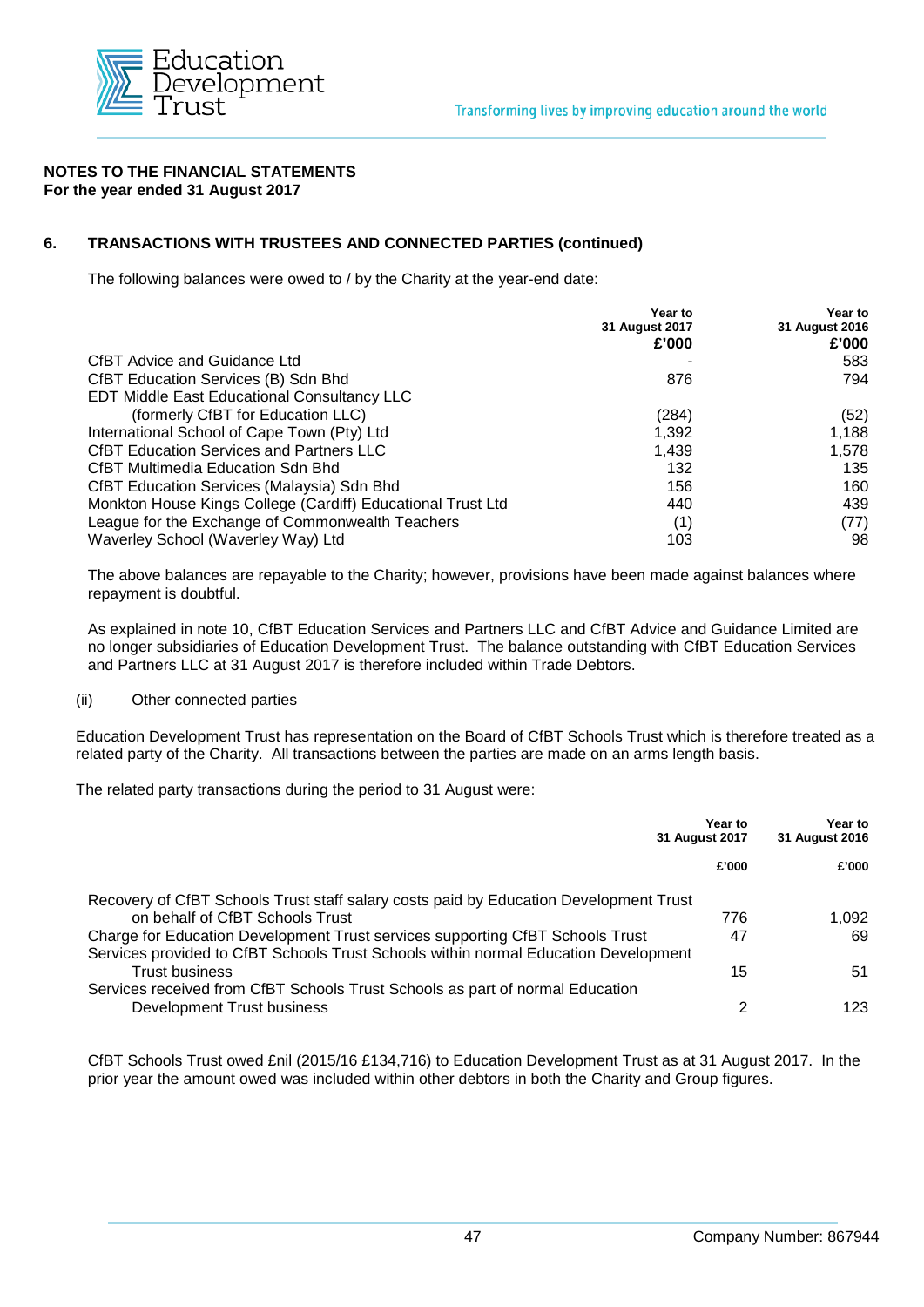

| <b>INTANGIBLE FIXED ASSETS</b>     |                                      | -Group-------------- | -Charity-------------- |                  |  |
|------------------------------------|--------------------------------------|----------------------|------------------------|------------------|--|
| <b>GOODWILL</b>                    | 2015/16<br>2016/17<br>£'000<br>£'000 |                      | 2016/17<br>£'000       | 2015/16<br>£'000 |  |
| Cost                               |                                      |                      |                        |                  |  |
| At 1 September                     | 9,786                                | 9,786                | 9,626                  | 9,626            |  |
| <b>Additions</b>                   | 5                                    |                      | 5                      |                  |  |
| <b>Disposals</b>                   | (152)                                |                      |                        |                  |  |
| At 31 August                       | 9,639                                | 9,786                | 9,631                  | 9,626            |  |
| Accumulated aggregate amortisation |                                      |                      |                        |                  |  |
| At 1 September                     | (9,786)                              | (9,786)              | (9,626)                | (9,926)          |  |
| Impairment                         | (5)                                  |                      | (5)                    |                  |  |
| <b>Disposals</b>                   | 152                                  |                      |                        |                  |  |
| At 31 August                       | (9,639)                              | (9,786)              | (9,631)                | (9,626)          |  |
| Net book amount at 31 August       |                                      |                      |                        |                  |  |

#### **8. TANGIBLE FIXED ASSETS**

|                                  | Freehold                 | Leasehold            | <b>Motor</b>             |                          | Office IT Systems and     |                |
|----------------------------------|--------------------------|----------------------|--------------------------|--------------------------|---------------------------|----------------|
| <b>GROUP</b>                     | <b>Property</b><br>£'000 | Improvement<br>£'000 | <b>Vehicles</b><br>£'000 | <b>Fixtures</b><br>£'000 | <b>Computers</b><br>£'000 | Total<br>£'000 |
| Cost                             |                          |                      |                          |                          |                           |                |
| As at 1 September 2016           | 4,645                    | 5,181                | 386                      | 1,478                    | 5,066                     | 16,756         |
| Additions                        | 31                       | 168                  | 137                      | 93                       | 87                        | 516            |
| Transfers                        | (196)                    | 196                  |                          |                          |                           |                |
| <b>Disposals</b>                 |                          | (108)                | 6                        | (286)                    | (695)                     | (1,083)        |
| Exchange adjustment              | 156                      | 25                   | 13                       | 30                       | 23                        | 247            |
| As at 31 August 2017             | 4,636                    | 5,462                | 542                      | 1,315                    | 4,481                     | 16,436         |
| <b>Depreciation</b>              |                          |                      |                          |                          |                           |                |
| As at 1 September 2016           | 1,413                    | 1,758                | 292                      | 1,223                    | 2,872                     | 7,558          |
| Charge for the year              | 99                       | 347                  | 42                       | 105                      | 430                       | 1,023          |
| Transfers                        | (15)                     | 15                   |                          |                          |                           |                |
| Eliminated on disposal           |                          | (107)                | 7                        | (276)                    | (689)                     | (1,065)        |
| Exchange adjustment              |                          | 5                    | 9                        | 22                       | 19                        | 62             |
| As at 31 August 2017             | 1,504                    | 2,018                | 350                      | 1,074                    | 2,632                     | 7,578          |
| Net book value at 31 August 2017 | 3,132                    | 3,444                | 192                      | 241                      | 1,849                     | 8,858          |
| Net book value at 31 August 2016 | 3,232                    | 3,423                | 94                       | 255                      | 2,194                     | 9,198          |

Adjustments relating to the removal of assets in respect of former subsidiaries of Education Development Trust (CfBT Advice and Guidance Ltd and CfBT Education Services and Partners LLC) are reflected within the disposals figures in the table above. These companies are no longer subsidiaries of Education Development Trust. See Note 10. The transfer relates to leasehold improvement costs previously being incorrectly classified under freehold property.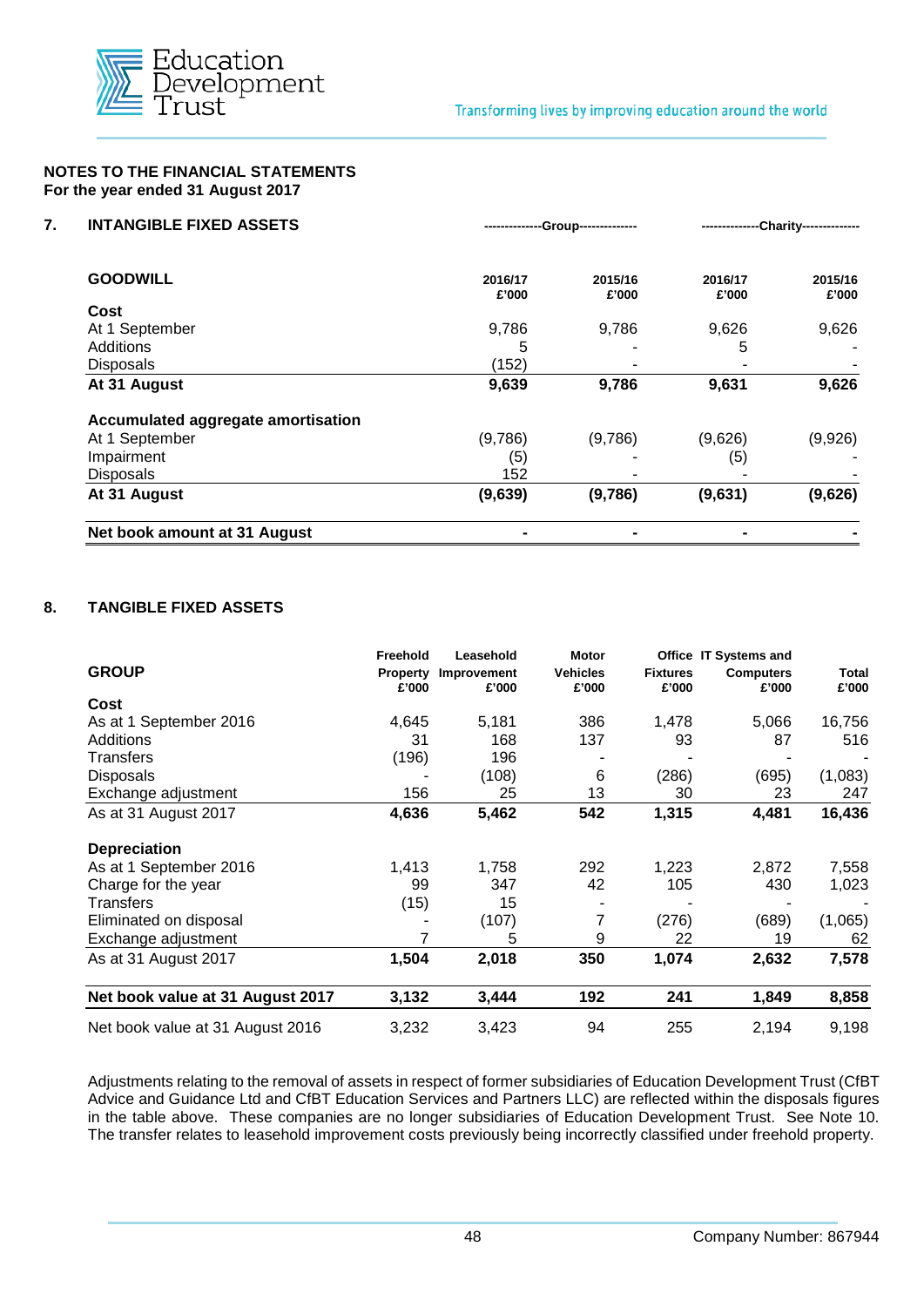

#### **8. TANGIBLE FIXED ASSETS (continued)**

|                                  | Freehold                 | Leasehold            | <b>Motor</b>             |                          | <b>Office IT Systems and</b> |                |
|----------------------------------|--------------------------|----------------------|--------------------------|--------------------------|------------------------------|----------------|
| <b>CHARITY</b>                   | <b>Property</b><br>£'000 | Improvement<br>£'000 | <b>Vehicles</b><br>£'000 | <b>Fixtures</b><br>£'000 | <b>Computers</b><br>£'000    | Total<br>£'000 |
| Cost                             |                          |                      |                          |                          |                              |                |
| As at 1 September 2016           | 1,937                    | 5,018                | 138                      | 1,054                    | 4,803                        | 12,950         |
| Additions                        |                          | 168                  | 19                       | 74                       | 72                           | 333            |
| <b>Disposals</b>                 | ۰                        |                      | (26)                     | (191                     | (685)                        | (902)          |
| As at 31 August 2017             | 1,937                    | 5,186                | 131                      | 937                      | 4,190                        | 12,381         |
| <b>Depreciation</b>              |                          |                      |                          |                          |                              |                |
| As at 1 September 2016           | 395                      | 1,621                | 107                      | 880                      | 2,650                        | 5,653          |
| Charge for the year              | 50                       | 293                  | 12                       | 75                       | 399                          | 829            |
| Eliminated on disposal           | ۰                        |                      | (26)                     | (190)                    | (682)                        | (898)          |
| As at 31 August 2017             | 445                      | 1,914                | 93                       | 765                      | 2,367                        | 5,584          |
| Net book value at 31 August 2017 | 1,492                    | 3,272                | 38                       | 172                      | 1,823                        | 6,797          |
| Net book value at 31 August 2016 | 1.542                    | 3.397                | 31                       | 174                      | 2.153                        | 7,297          |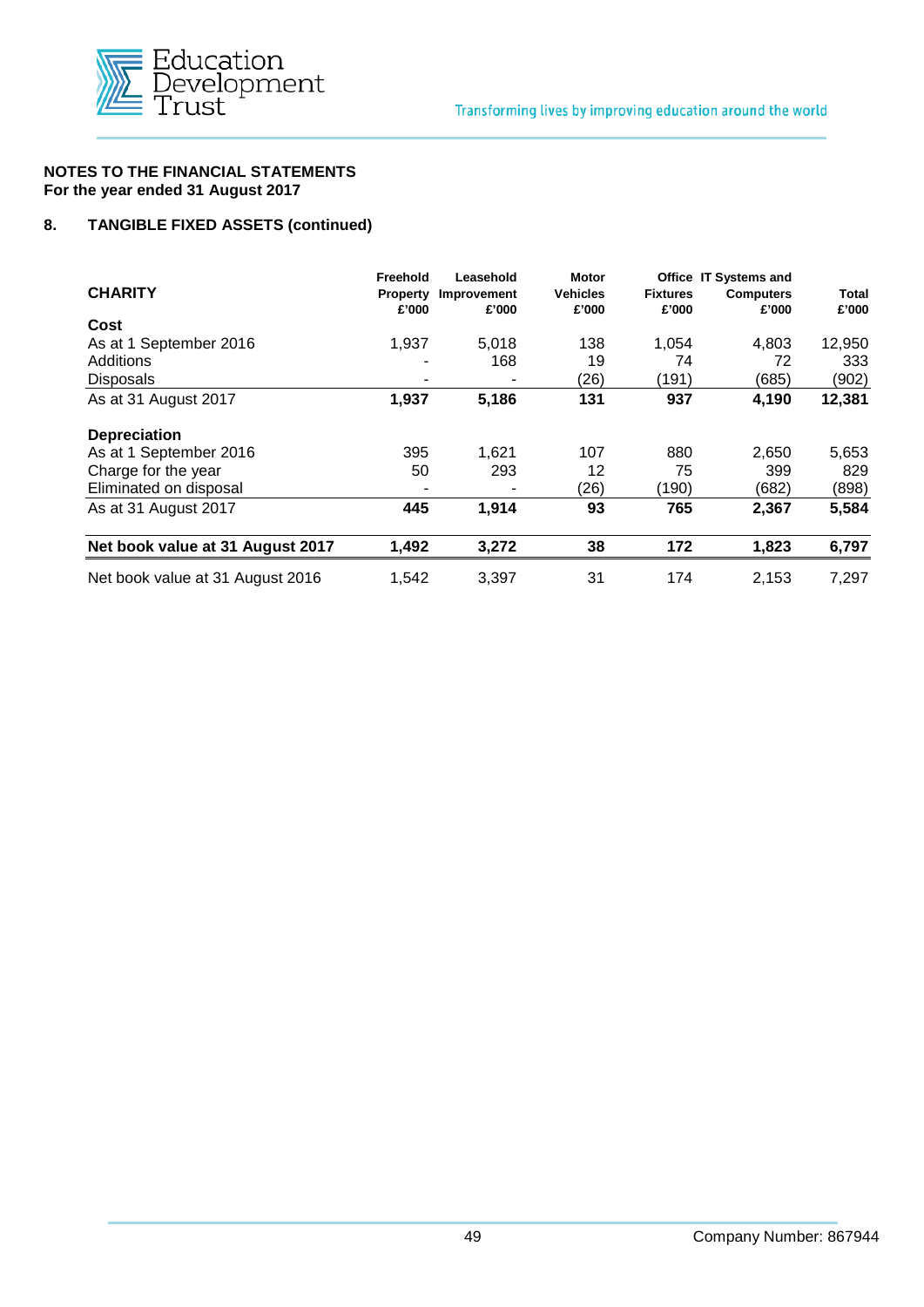

#### **9. FIXED ASSET INVESTMENTS**

| <b>Portfolio structure</b>                             | -Group and Charity--------------------------- |                            |                            |        |  |  |
|--------------------------------------------------------|-----------------------------------------------|----------------------------|----------------------------|--------|--|--|
|                                                        |                                               | ------31 August 2017------ | ------31 August 2016------ |        |  |  |
|                                                        | %                                             | £'000                      | %                          | £'000  |  |  |
| GBP bonds                                              | 0.6%                                          | 57                         | 2.5%                       | 247    |  |  |
| International bonds                                    | 10.2%                                         | 980                        | 10.3%                      | 1,044  |  |  |
| UK equities                                            | 18.9%                                         | 1.816                      | 21.1%                      | 2,133  |  |  |
| International equities (other than UK)                 | 25.9%                                         | 2,479                      | 14.7%                      | 1,491  |  |  |
| Multi Asset Funds non-region specific                  | 38.7%                                         | 3.715                      | 45.1%                      | 4,564  |  |  |
| Other                                                  | 4.9%                                          | 470                        | 4.8%                       | 482    |  |  |
| Cash held by investment managers in money market funds | 0.8%                                          | 72                         | 1.5%                       | 156    |  |  |
| Market value as at 31 August                           | 100%                                          | 9,589                      | 100%                       | 10,117 |  |  |
|                                                        |                                               |                            |                            |        |  |  |

| Movement in market value of investments | 2016/17<br>£'000 | 2015/16<br>£'000 |  |
|-----------------------------------------|------------------|------------------|--|
| Opening market value as at 1 September  | 10,117           | 9,004            |  |
| Additions                               | 3,207            | 1,479            |  |
| <b>Disposals</b>                        | (4, 406)         | (1,590)          |  |
| Unrealised (losses) / gains             | (146)            | 924              |  |
| Realised gains                          | 901              | 194              |  |
| (Decrease) / increase in cash           | (84)             | 106              |  |
| Closing market value as at 31 August    | 9.589            | 10.117           |  |

| Historical cost of investment portfolio | --------Group and Charity-------- |               |  |  |
|-----------------------------------------|-----------------------------------|---------------|--|--|
|                                         | 2017<br>£'000                     | 2016<br>£'000 |  |  |
| Costs as at 31 August                   | 7.267                             | 7.649         |  |  |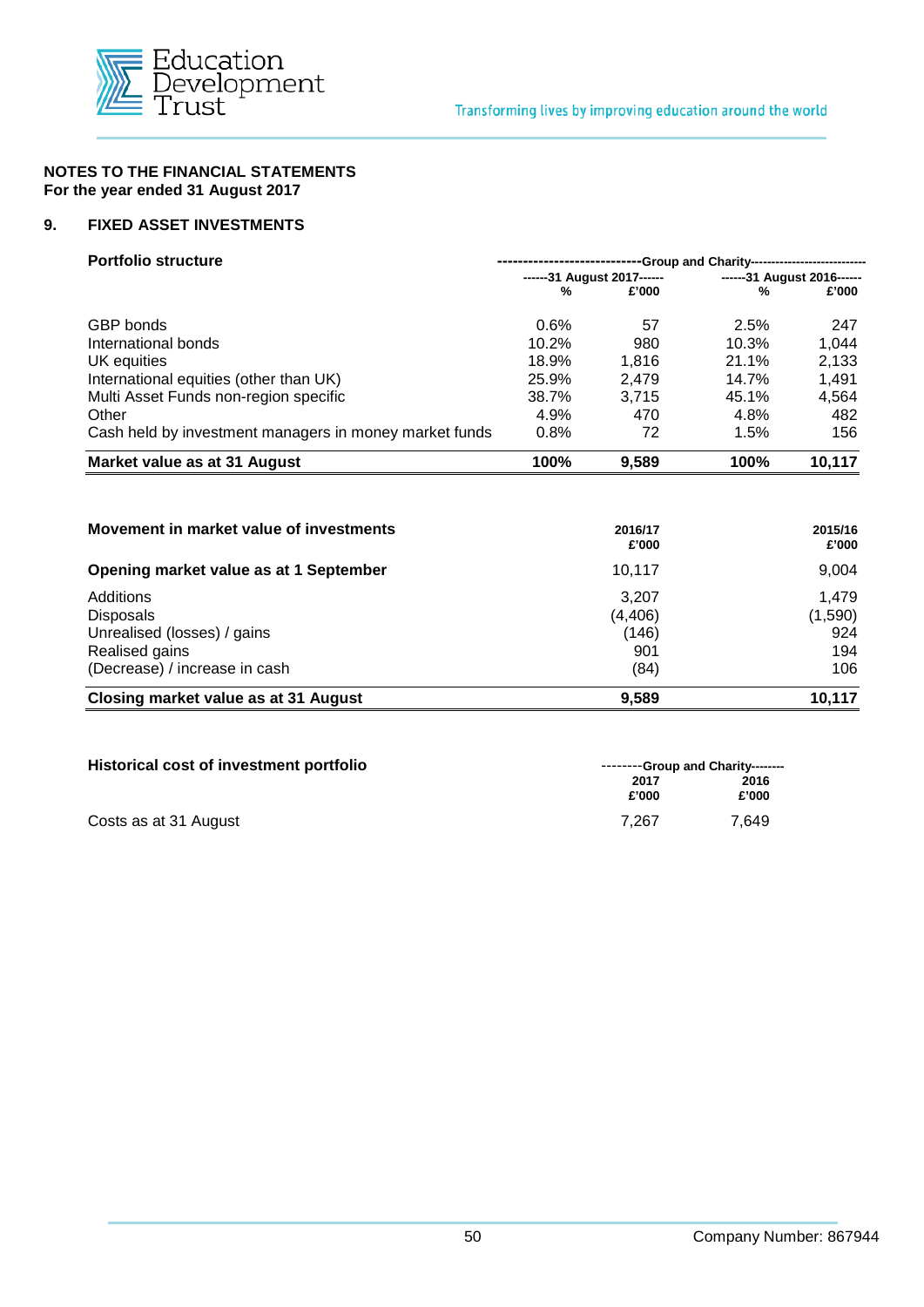

#### **10. INVESTMENTS IN SUBSIDIARIES**

#### **The Charity holds investments in principal undertakings as follows:**

|                                                                                                                                 | Country of<br>Registration | <b>Company / Charity No</b>     | % Holding of<br><b>Issued Share Turnover Expenditure</b><br>Capital | £'000                    | £'000                    | <b>Net Assets/</b><br>(Liabilities)<br>£'000 |
|---------------------------------------------------------------------------------------------------------------------------------|----------------------------|---------------------------------|---------------------------------------------------------------------|--------------------------|--------------------------|----------------------------------------------|
| <b>Teaching</b><br>CfBT Education Services (B) Sdn Bhd                                                                          | <b>Brunei</b>              | n/a                             | 55%                                                                 | 22,097                   | 20,549                   | 6,350                                        |
| International School of Cape Town (Pty) Ltd                                                                                     | South Africa               | 2002/026764/07 / n/a            | 100%                                                                | 1,737                    | 1,606                    | 616                                          |
| Waverley School (Waverley Way) Ltd                                                                                              |                            | Great Britain 3181579 / n/a     | 100%                                                                |                          | 43                       | 336                                          |
| Monkton House Kings College (Cardiff)<br><b>Educational Development Trust Ltd</b>                                               |                            | Great Britain 894179 / 525759   | 100%                                                                |                          | $\overline{\phantom{a}}$ | (450)                                        |
| <b>CfBT Multimedia Education Sdn Bhd</b>                                                                                        | Malaysia                   | 482193-M                        | 100%                                                                | 1                        | (4)                      | 748                                          |
| CfBT Education Services (Malaysia) Sdn Bhd                                                                                      | Malaysia                   | 262696-M                        | 100%                                                                |                          | (9)                      | (995)                                        |
| <b>System Reform and Consultancy</b><br><b>EDT Middle East Educational Consultancy LLC</b><br>(formerly CfBT for Education LLC) | Abu Dhabi                  | n/a                             | 49%                                                                 | 5,767                    | 5,242                    | 5,578                                        |
| League for the Exchange of Commonwealth<br><b>Teachers</b>                                                                      |                            | Great Britain 4294081 / 1089920 | 100%                                                                | $\overline{\phantom{a}}$ | (454)                    | (113)                                        |
| <b>Support for Educators</b><br><b>CfBT Education Services</b>                                                                  | India                      | n/a                             | 100%                                                                | 312                      | 298                      | 101                                          |
| <b>CfBT Education Resource Management</b><br>Private Ltd                                                                        | India                      | n/a                             | 100%                                                                | 89                       | 86                       | 31                                           |

The Charity has a 49% shareholding in EDT Middle East Educational Consultancy LLC (formerly CfBT for Education LLC), a company which delivers education and training services in Abu Dhabi. The Charity has effective control of the subsidiary and as such the subsidiary is fully consolidated within the Group.

On 30th June 2017 a subsidiary of the Charity, CfBT Advice and Guidance Ltd, which provided counselling and guidance services in the UK, entered administration. As the charity no longer had control of the company, a disposal was recognised on this date. The administrator sold the trade and assets of CfBT Advice and Guidance Limited to the Charity and the staff of CfBT Advice and Guidance Limited were transferred under TUPE to the Charity. The reported net surplus of the Group includes £21m arising from the administration, being the book value of the net liabilities deconsolidated from the Group accounts.

In June 2017 the Charity reduced its shareholding in CfBT Education Service and Partners LLC, a company which provides support for educators in Oman, from 70% to 20%. As the Charity has not retained significant influence the remaining shareholding has been accounted for as a fixed asset investment. A loss on disposal of £0.7m has been recognised in the Statement of Financial Activities.

Transactions with subsidiaries are detailed in the related parties note 6c.

#### **INVESTMENTS DURING THE YEAR**

| <b>CHARITY</b>                                    | <b>Subsidiary</b><br><b>Investment Total</b><br>£'000 |
|---------------------------------------------------|-------------------------------------------------------|
| Cost as at 1 September 2016                       | 1,088                                                 |
| Disposals                                         | (105)                                                 |
| Provision against investment released on disposal | 105                                                   |
| Cost as at 31 August 2017                         | 1,088                                                 |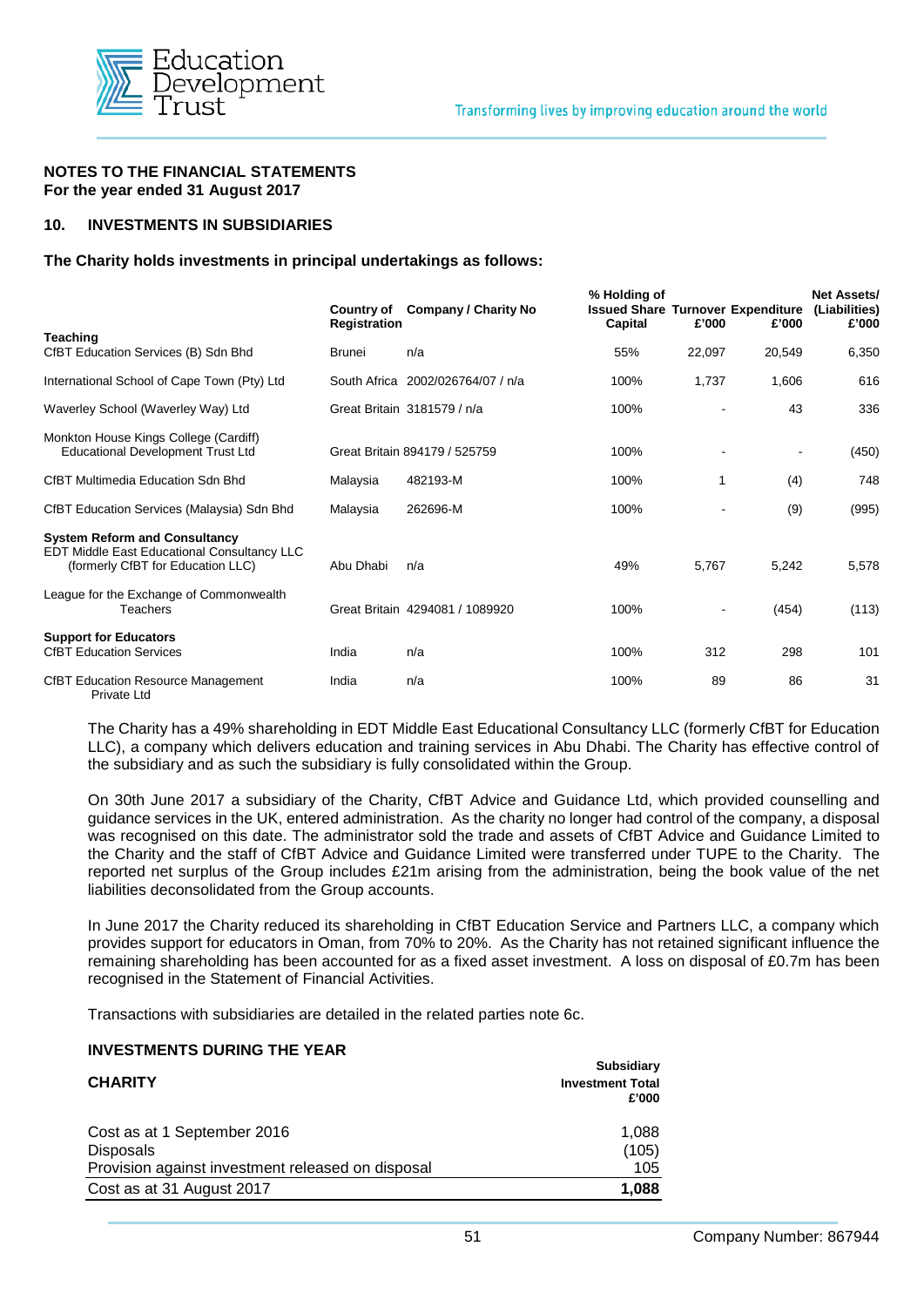

#### **11. DEBTORS**

|                                     |          | Group    | Charity  |          |  |
|-------------------------------------|----------|----------|----------|----------|--|
|                                     | As at    | As at    | As at    | As at    |  |
| Amounts falling due within one year | 31/08/17 | 31/08/16 | 31/08/17 | 31/08/16 |  |
|                                     | £'000    | £'000    | £'000    | £'000    |  |
| Trade debtors                       | 8,684    | 4,961    | 3,620    | 4,160    |  |
| Amounts owed by Group undertakings  | ۰        |          | 1,543    | 1,204    |  |
| Other debtors                       | 3.178    | 3.464    | 553      | 605      |  |
| Prepayments                         | 820      | 594      | 646      | 295      |  |
| Accrued income                      | 4,492    | 5,009    | 3,380    | 1,754    |  |
|                                     | 17,174   | 14,028   | 9,742    | 8,018    |  |

| <b>CREDITORS</b>                       |          |          |          |          |
|----------------------------------------|----------|----------|----------|----------|
|                                        |          | Group    | Charity  |          |
|                                        | As at    | As at    | As at    | As at    |
| Amounts falling due within one year    | 31/08/17 | 31/08/16 | 31/08/17 | 31/08/16 |
|                                        | £'000    | £'000    | £'000    | £'000    |
| <b>Trade creditors</b>                 | 1.630    | 2,013    | 1.487    | 1,795    |
| Amounts owed to Group undertakings     |          |          | 341      | 133      |
| Monies held on behalf of third parties | 854      | 816      | 850      | 812      |
| Taxation and social security           | 718      | 676      | 375      | 289      |
| Awards & grants committed funds        |          | 45       |          | 45       |
| Other creditors                        | 3,242    | 3,861    | 1.270    | 1,322    |
| Accruals                               | 3,338    | 4,103    | 2,085    | 3,022    |
| Deferred income                        | 9,636    | 4,552    | 7,392    | 4,521    |
|                                        | 19,418   | 16,066   | 13,800   | 11,939   |

|                                | Group    | <b>Charity</b> |          |          |
|--------------------------------|----------|----------------|----------|----------|
|                                | As at    | As at          | As at    | As at    |
| Movement in deferred income    | 31/08/17 | 31/08/16       | 31/08/17 | 31/08/16 |
|                                | £'000    | £'000          | £'000    | £'000    |
| Opening balance at 1 September | 4.552    | 5.514          | 4.521    | 5,338    |
| Utilised in the year           | (4, 169) | (3,992)        | (4,132)  | (3, 815) |
| Income deferred in the year    | 9,253    | 3,030          | 7.003    | 2,998    |
| Closing balance at 31 August   | 9,636    | 4.552          | 7,392    | 4,521    |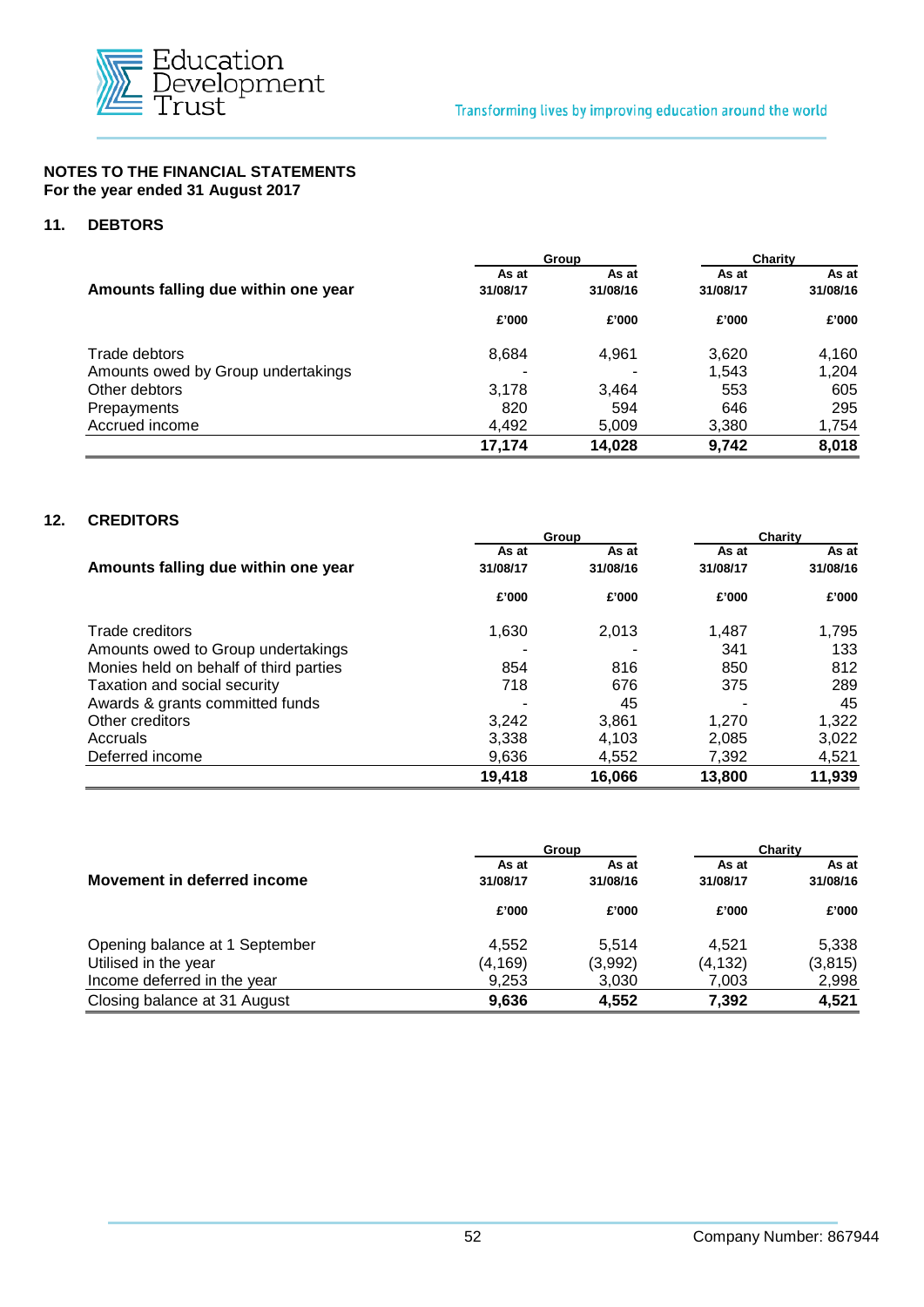

| <b>RESTRICTED FUNDS</b>                                                        | League for the<br><b>Exchange of</b><br>Commonwealth<br><b>Teachers</b><br>£'000 | <b>Kings</b><br>Monkton<br>College<br>£'000                                                                                                               | <b>Alexandria</b><br><b>Schools</b><br><b>Trust</b><br>£'000<br>5,262 | Total<br><b>Restricted</b><br><b>Funds</b><br>£'000 |
|--------------------------------------------------------------------------------|----------------------------------------------------------------------------------|-----------------------------------------------------------------------------------------------------------------------------------------------------------|-----------------------------------------------------------------------|-----------------------------------------------------|
| <b>Balance at 31 August 2015</b>                                               | 55                                                                               |                                                                                                                                                           |                                                                       | 5,317                                               |
| Income                                                                         |                                                                                  | 3                                                                                                                                                         | 169                                                                   | 172                                                 |
| Expenditure                                                                    | (14)                                                                             | (2)                                                                                                                                                       | (301)                                                                 | (317)                                               |
| Net gains on investments                                                       |                                                                                  | 577<br>(1)<br>5,707<br>$\blacksquare$<br>175<br>(446)<br>404<br>5,840<br>$\blacksquare$<br>5,874<br>273<br>(450)<br>(307)<br>450<br>5,840<br>5,552<br>221 | 577                                                                   |                                                     |
| <b>Transfers</b>                                                               |                                                                                  |                                                                                                                                                           |                                                                       | (1)                                                 |
| Other recognised losses                                                        | (607)                                                                            |                                                                                                                                                           |                                                                       | (607)                                               |
| <b>Balance at 31 August 2016</b>                                               | (566)                                                                            |                                                                                                                                                           |                                                                       | 5,141                                               |
| Income                                                                         |                                                                                  |                                                                                                                                                           |                                                                       | 175                                                 |
| Expenditure                                                                    | (30)                                                                             |                                                                                                                                                           |                                                                       | (476)                                               |
| Net gains on investments                                                       |                                                                                  |                                                                                                                                                           |                                                                       | 404                                                 |
| <b>Transfers</b>                                                               |                                                                                  |                                                                                                                                                           |                                                                       | $\blacksquare$                                      |
| Other recognised gains                                                         | 484                                                                              |                                                                                                                                                           |                                                                       | 484                                                 |
| <b>Balance at 31 August 2017</b>                                               | (112)                                                                            |                                                                                                                                                           |                                                                       | 5,728                                               |
| Tangible Fixed Assets / Investments<br>Current Assets (excluding Cash)<br>Cash | 2<br>18                                                                          |                                                                                                                                                           |                                                                       | 5,874<br>$\overline{2}$<br>291                      |
| <b>Current Liabilities</b>                                                     | (12)                                                                             |                                                                                                                                                           |                                                                       | (769)                                               |
| <b>Transfers from General funds</b>                                            |                                                                                  |                                                                                                                                                           |                                                                       | 450                                                 |
| Defined benefit pension scheme liabilities                                     | (120)                                                                            |                                                                                                                                                           |                                                                       | (120)                                               |
| Net Assets as at 31 August 2017                                                | (112)                                                                            |                                                                                                                                                           |                                                                       | 5,728                                               |
| Restricted Fund Balance Sheet as at 31 August 2016                             |                                                                                  |                                                                                                                                                           |                                                                       |                                                     |
| Tangible Fixed Assets / Investments                                            |                                                                                  |                                                                                                                                                           |                                                                       | 5,552                                               |
| Current Assets (excluding Cash)                                                | 77                                                                               |                                                                                                                                                           |                                                                       | 77                                                  |
| Cash                                                                           | 18                                                                               |                                                                                                                                                           |                                                                       | 239                                                 |
| <b>Current Liabilities</b>                                                     | (11)                                                                             | (450)                                                                                                                                                     | (66)                                                                  | (527)                                               |
| <b>Transfers from General funds</b>                                            |                                                                                  | 450                                                                                                                                                       |                                                                       | 450                                                 |
| Defined benefit pension scheme liabilities                                     | (650)                                                                            |                                                                                                                                                           |                                                                       | (650)                                               |
| Net Assets as at 31 August 2016                                                | (566)                                                                            | $\qquad \qquad \blacksquare$                                                                                                                              | 5,707                                                                 | 5,141                                               |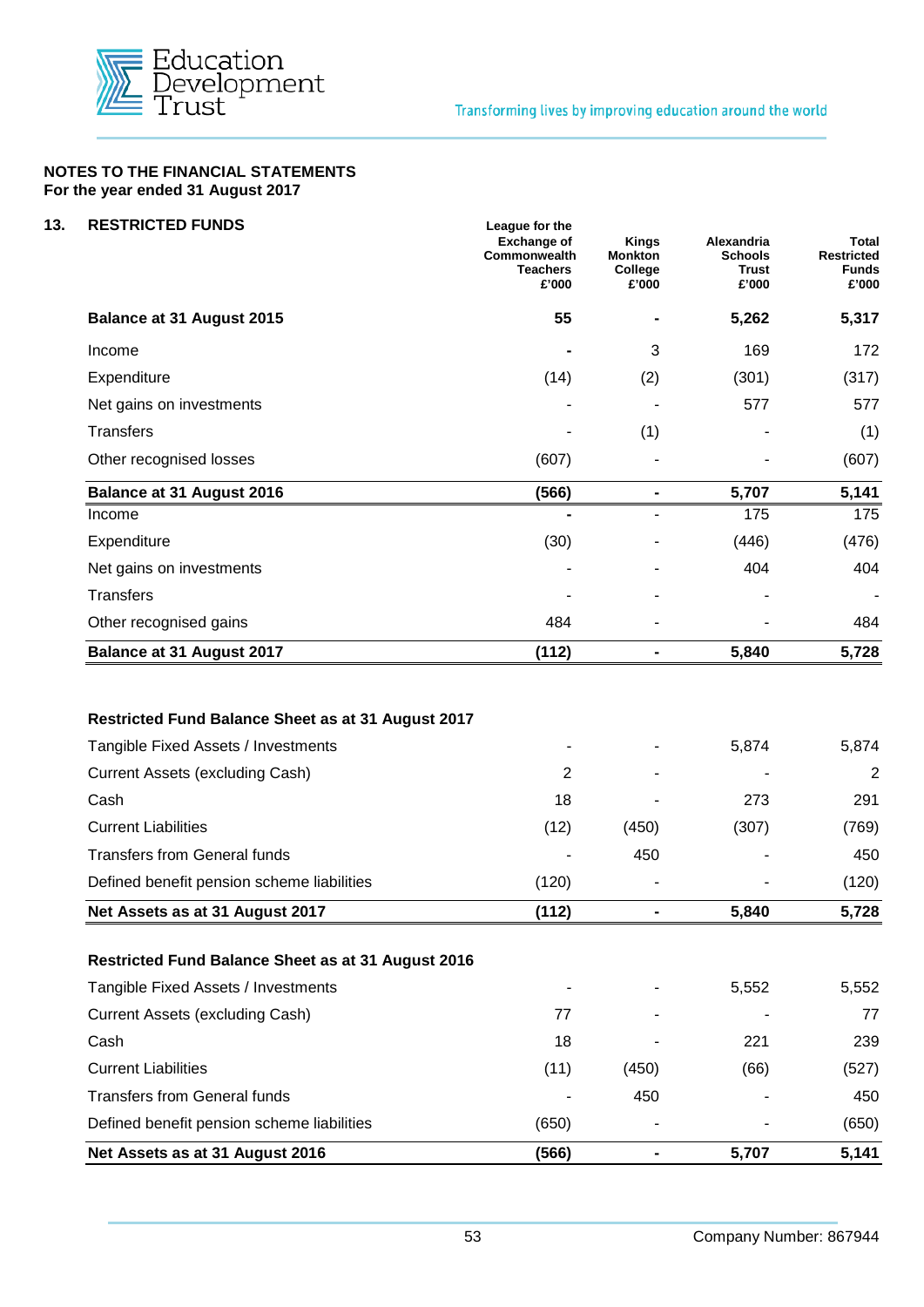

#### **13. RESTRICTED FUNDS (continued)**

The charitable objectives of Monkton House Kings College (Cardiff) Educational Trust Ltd and the League for the Exchange of Commonwealth Teachers are narrower than those of Education Development Trust.

The assets of Alexandria Schools Trust were transferred to Education Development Trust on 1 April 2014. As part of the transfer agreement the former Trustees of Alexandria Schools Trust placed restrictions on the use of the funds and therefore the fund is still treated as restricted in the Charity. The use of these funds is restricted to the advancement of education in Egypt and other countries, in accordance with British educational principles and practice.

In prior years funds have been transferred from unrestricted (general) to restricted reserves to fund the shortfall recorded in the separate accounts of Monkton House Kings College (Cardiff) Educational Trust Ltd.

#### **14. PROVISION FOR LIABILITIES AND CHARGES**

**GROUP**

| -----                    | <b>Onerous</b><br>Leases<br>£'000 | <b>Dilapidations</b><br>£'000 | Tax<br>£'000 | Other<br>£'000 | <b>Pension deficit</b><br>reduction<br>payments<br>£'000 | <b>Total</b><br>£'000 |
|--------------------------|-----------------------------------|-------------------------------|--------------|----------------|----------------------------------------------------------|-----------------------|
| As at 1 September 2016   | 49                                | 728                           | 125          | 23             | 160                                                      | 1,085                 |
| Utilised during the year | (29)                              |                               |              | ۰              |                                                          | (29)                  |
| Release for the year     |                                   | (73)                          | (125)        |                | (16)                                                     | (214)                 |
| As at 31 August 2017     | 20                                | 655                           |              | 23             | 144                                                      | 842                   |
| <b>CHARITY</b>           |                                   |                               |              |                |                                                          |                       |
| As at 1 September 2016   | 49                                | 728                           |              | 22             | 160                                                      | 959                   |
| Utilised during the year | (29)                              |                               | ۰            | (22)           |                                                          | (51)                  |
| Release for the year     |                                   | (73)                          |              |                | (16)                                                     | (89)                  |
| As at 31 August 2017     | 20                                | 655                           |              |                | 144                                                      | 819                   |

#### **Provisions due in over one year**

| Within the figures reported for both the Group and the Charity the following provisions are due after one year<br><b>Onerous</b> |                      |       |                | <b>Pension deficit</b> |       |
|----------------------------------------------------------------------------------------------------------------------------------|----------------------|-------|----------------|------------------------|-------|
|                                                                                                                                  | Leases Dilapidations | Tax   | Other          | reduction              |       |
|                                                                                                                                  |                      |       |                | payments               | Total |
| £'000                                                                                                                            | £'000                | £'000 | £'000          | £'000                  | £'000 |
| Due after one year                                                                                                               | 581                  |       | $\blacksquare$ | 127                    | 708   |

The provision for dilapidations is a best estimate of the Group's liability as tenant for the repair and redecoration of leased buildings on termination of the leases. The timing of potential payments will be in line with the exit dates from leasehold properties.

The provision for pension deficit reduction payments relates to Education Development Trust's membership of the Pension Trust's Growth Plan. The £144k provision as at 31 August 2017 (2016: £160k) shown above represents the present value of contributions payable by Education Development Trust that result from the terms of the deficit recovery plan in respect of the Growth Plan.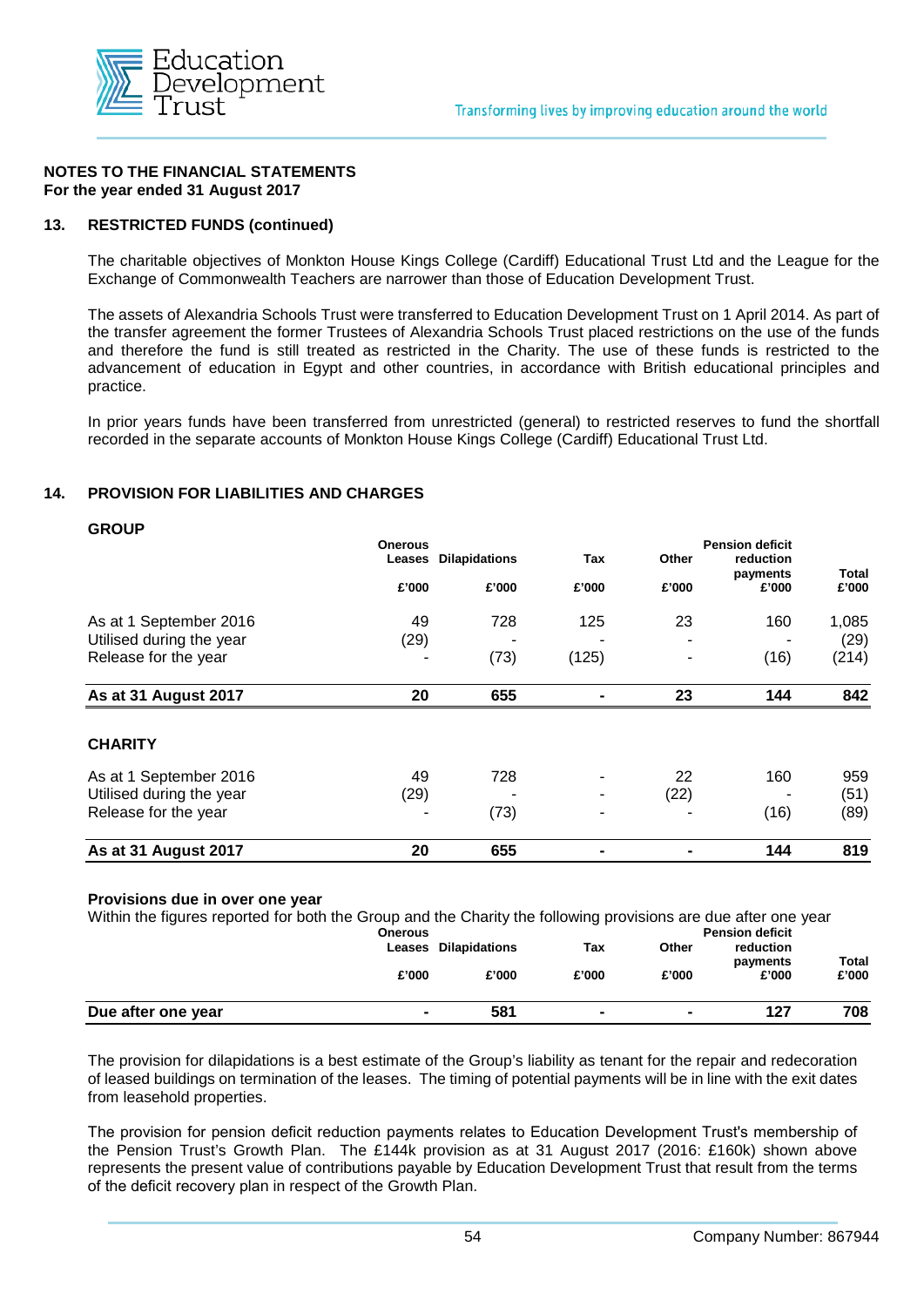

#### **15. PENSIONS**

The Group operates both defined contribution and defined benefit pension schemes.

#### **a. Defined contribution schemes**

The assets of these schemes are held separately from those of the Group in independently administered funds. The pension cost charge represents contributions payable by the Group to the fund and amounted to £564,622 (2015/16: £595,055). Contributions totalling £90,197 (2015/16: £85,102) were payable to the fund at the year end and are included in creditors.

The Group also contributes to the Teachers' Pension Scheme which is an unfunded, statutory, final salary scheme. Under this scheme benefits are paid out of monies provided by Parliament and teachers' and employers' contributions are credited to the Exchequer. The pension cost charge represents contributions payable by the Group to the fund and amounted to £199,411 (2015/16: £186,019). Contributions totalling £26,572 (2015/16: £23,540) were payable to the fund at the year end and are included in creditors.

The Group also participates in the Pension Trust's Growth Plan. This is a funded, multi-employer scheme with defined benefit characteristics. As it is not possible to identify on a consistent basis the share of underlying assets and liabilities belonging to an individual employer, this scheme is treated as a defined contribution scheme. Contributions payable in the year, amounted to £16,498 (2015/16: £22,399). The results of the Growth Plan scheme valuation as at 30 September 2014 show a deficit of £177m. A recovery plan has been established which aims to eliminate the funding deficit over a period of 9 years and 6 months from April 2016. The additional employer contributions required from Education Development Trust as part of this recovery plan are £0.02m per annum. In line with the requirements of the SORP and FRS 102, the present value of contributions payable under the terms of this recovery plan must be recognised as a liability and this is detailed at note 14 to the consolidated financial statements.

#### **b. Defined benefit scheme**

The parent participates in a local government pension scheme (LGPS) operated by The London Pension Fund Authority providing benefits based on final pensionable salary. The assets of the schemes are held separately from those of the Group. The parent also participates in the multi-employer Prudential Platinum defined benefit pension scheme. The assets of each employer in the scheme are kept entirely separate. A subsidiary, the League for the Exchange of Commonwealth Teachers, has a closed scheme.

The pension cost of each scheme is determined on the advice of independent qualified actuaries. As required by FRS 102, the defined benefit liabilities have been measured using the projected unit method.

As explained in Note 1, CfBT Advice and Guidance Ltd (a subsidiary of the Group) entered administration on 30 June 2017 and as a result the net liabilities of this entity are no longer part of the Group's balance sheet. These included £21.4m of pension liabilities relating to LGPS funds operated by The Royal Borough of Windsor & Maidenhead (the Berkshire County Council scheme), Oxfordshire County Council and The London Pension Fund Authority, and a separate section of the Prudential Platinum scheme.

#### **Derivation of figures**

With the exception of the Prudential Platinum pension scheme, the figures disclosed below have been derived by approximate methods from the latest full actuarial valuation of the funds. For the LGPS the latest actuarial valuation was carried out by Barnett Waddington as at 31 March 2016 and for the closed scheme the latest actuarial valuation was carried out by JLT Pension Capital Strategies Ltd as at 1 April 2015. The Prudential Platinum scheme was set up in June 2017 and the first actuarial valuation is due to be carried out with an effective date of 31 December 2017. The liabilities have been calculated by valuing the benefits accrued up to the measurement date.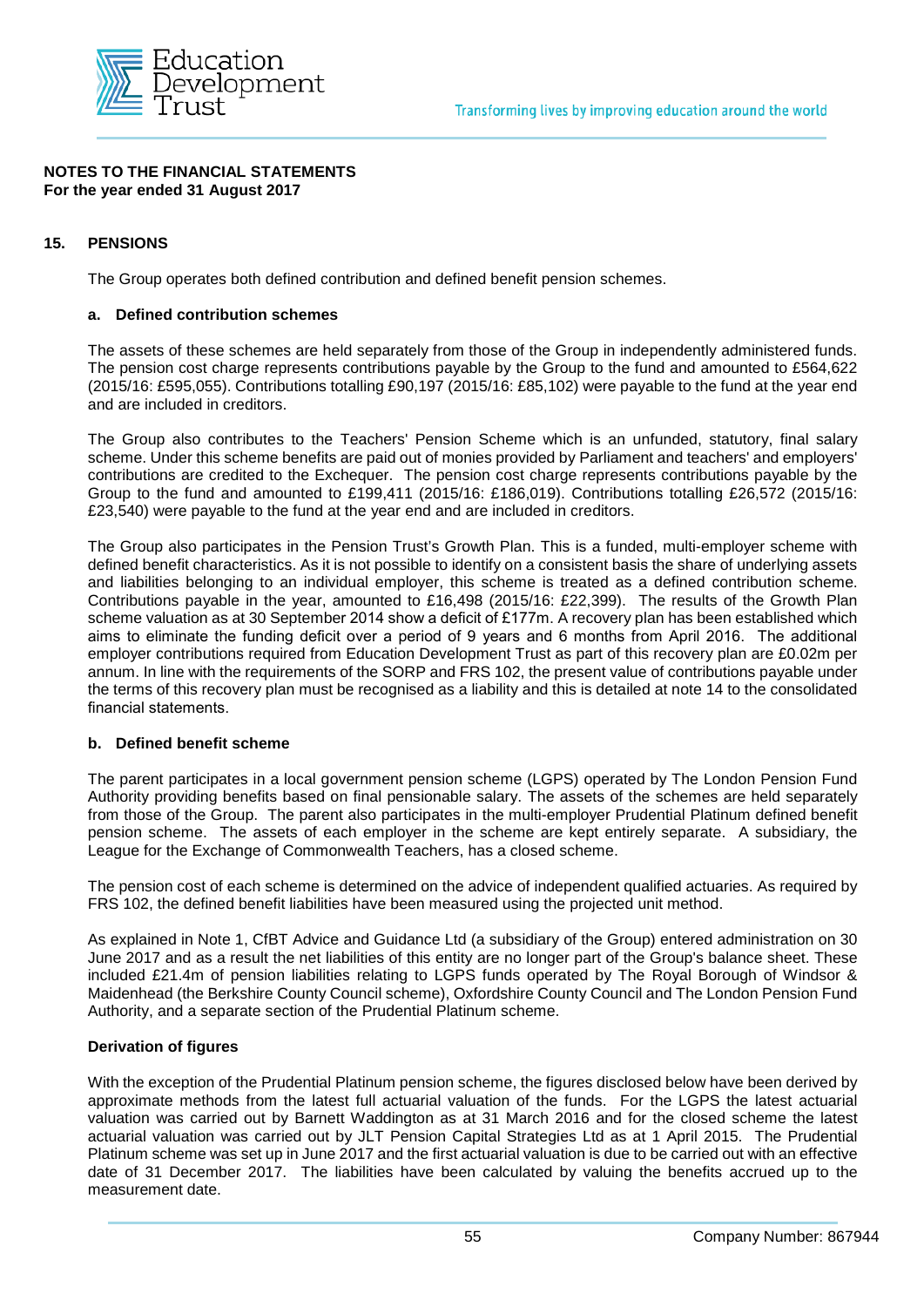

#### **15. PENSIONS (continued)**

#### **Derivation of figures (continued)**

There is no provision for unitising the assets of a fund under the LGPS. The assets of each fund as a whole are allocated to participating bodies on a consistent and reasonable basis. The assumptions used in calculating defined benefit assets and liabilities are shown in the following table:

|                              | 2016/17         | 2015/16         |
|------------------------------|-----------------|-----------------|
| <b>Assumptions</b>           |                 |                 |
| <b>RPI</b>                   | $3.2\% - 3.4\%$ | $2.8\% - 3.2\%$ |
| CPI                          | 2.5%            | $2.2\% - 2.3\%$ |
| Salary increases per annum   | $3.7\% - 4.0\%$ | $3.3\% - 4.1\%$ |
| Pensions increases per annum | $2.5\% - 3.2\%$ | 2.0%-3.0%       |
| Discount rate per annum      | $2.4\% - 2.5\%$ | $1.9\% - 2.1\%$ |

#### **Mortality assumptions**

.

Each fund uses assumptions appropriate to that fund. The Prudential Platinum Scheme uses the S2PA tables, long cohort with a 1.5% improvement. The closed scheme uses the PCA00 tables with a 1.5% underpin. The local government scheme uses Club Vita tables with a long cohort projection and 1.5% underpin.

|                                        | <b>Year to</b><br>£'000 | Year to<br>31 August 2017 31 August 2016<br>£'000 |
|----------------------------------------|-------------------------|---------------------------------------------------|
| Composition of assets and liabilities: |                         |                                                   |
| <b>Equities</b>                        | 4,831                   | 15,487                                            |
| Gilts                                  | 1,635                   | 7,477                                             |
| Other bonds / property                 | 869                     | 7,762                                             |
| Cash / other                           | 2.647                   | 4,324                                             |
| Plan assets at fair value              | 9,982                   | 35,050                                            |
| Present value of funded liabilities    | (10,360)                | (59,563)                                          |
|                                        | (378)                   | (24, 513)                                         |
| Present value of unfunded liabilities  |                         | (87)                                              |
| <b>Net liability</b>                   | (378)                   | (24,600)                                          |

|                                                    | Year to<br>£'000 | Year to<br>31 August 2017 31 August 2016<br>£'000 |
|----------------------------------------------------|------------------|---------------------------------------------------|
| Reconciliation of the present value of liabilities |                  |                                                   |
| Opening present value of liabilities               | 59,650           | 77,410                                            |
| Current service cost                               | 68               | 376                                               |
| Interest cost                                      | 235              | 2,856                                             |
| Contributions by participants                      | 14               | 93                                                |
| Net benefits paid out                              | (732)            | (3,218)                                           |
| Settlements                                        |                  | 116                                               |
| Actuarial (gains) / losses                         | (1, 313)         | 21,558                                            |
| Extinguished on cessation                          | (47,562)         | (39,541)                                          |
| <b>Closing present value of liabilities</b>        | 10,360           | 59,650                                            |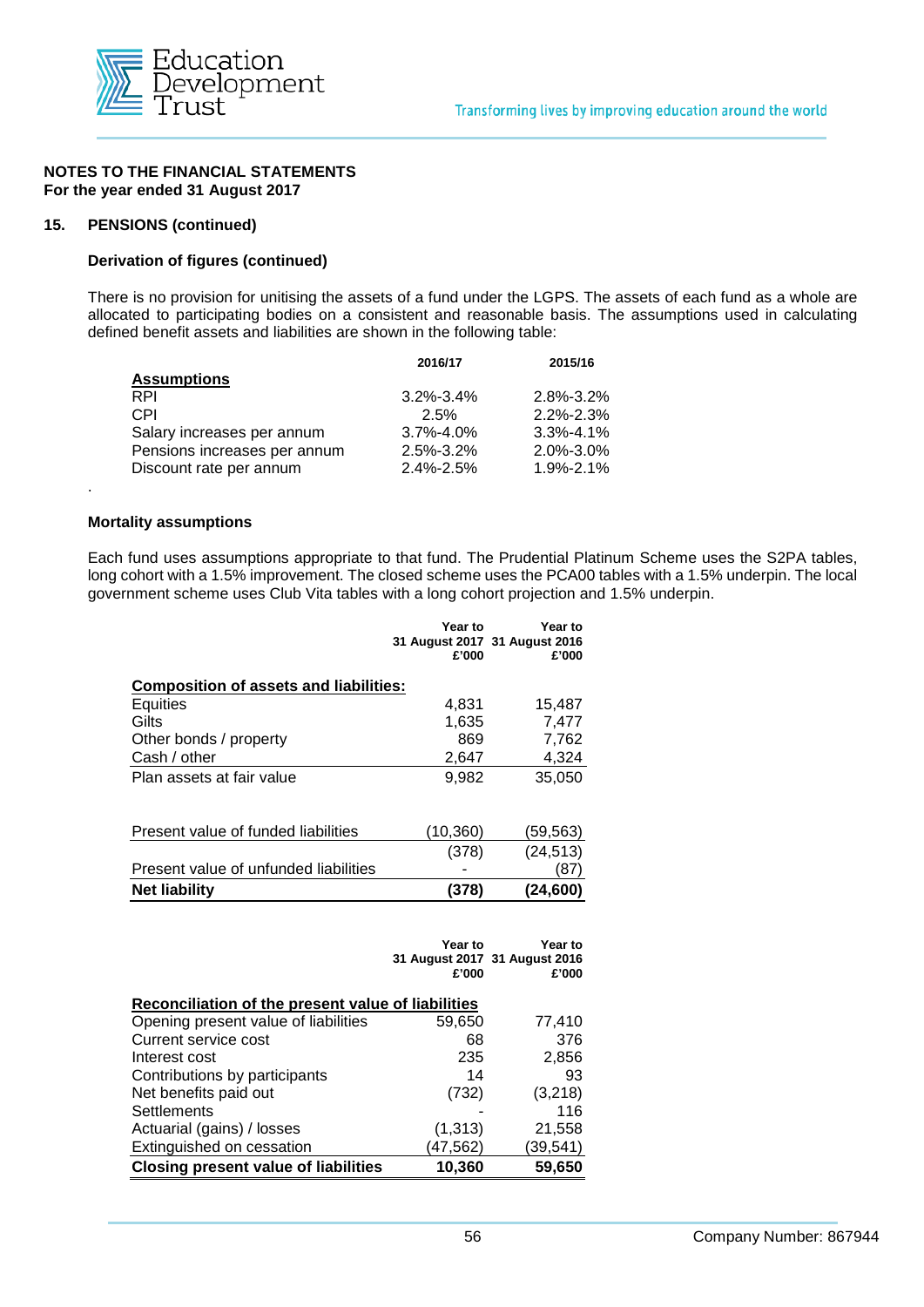

#### **15. PENSIONS (continued)**

|                                                                                                                                                                        | Year to<br>£'000      | Year to<br>31 August 2017 31 August 2016<br>£'000 |
|------------------------------------------------------------------------------------------------------------------------------------------------------------------------|-----------------------|---------------------------------------------------|
| Reconciliation of the fair value of assets                                                                                                                             |                       |                                                   |
| Opening fair value of assets                                                                                                                                           | 35,050                | 56,217                                            |
| Interest income                                                                                                                                                        | 175                   | 2,068                                             |
| Re-measurement gains:                                                                                                                                                  |                       |                                                   |
| Return on scheme assets excluding                                                                                                                                      |                       |                                                   |
| interest income                                                                                                                                                        | 1,238                 | 5,806                                             |
| Other actuarial gains                                                                                                                                                  | 52                    |                                                   |
| Contributions by employer                                                                                                                                              | 381                   | 1,014                                             |
| Contributions by participants                                                                                                                                          | 14                    | 93                                                |
| Net benefits paid out                                                                                                                                                  | (732)                 | (3, 219)                                          |
| Administration expenses                                                                                                                                                | (11)                  | (85)                                              |
| Extinguished on cessation                                                                                                                                              | (26, 185)             | (26, 844)                                         |
| <b>Closing fair value of assets</b>                                                                                                                                    | 9,982                 | 35,050                                            |
| Amounts recognised in the balance sheet<br>Fair value of plan assets                                                                                                   | 9,982                 |                                                   |
| Present value of plan liabilities<br><b>Net liability</b>                                                                                                              | (10, 360)<br>(378)    | 35,050<br>(59, 650)<br>(24, 600)                  |
| <b>Return on assets</b><br>Actual return on assets                                                                                                                     | 1,413                 |                                                   |
| <b>Amount recognised in the SOFA</b><br>Current service cost<br>Administration expenses<br>Settlement cost<br>Assets and liabilities extinguished<br>on administration | 68<br>11<br>(21, 377) |                                                   |
| Net interest on defined benefit liability                                                                                                                              | 60<br>(21, 238)       | 7,874<br>376<br>85<br>116<br>788<br>1,365         |

|                                                                    | Year to<br>£'000 | Year to<br>31 August 2017 31 August 2016<br>£'000 |
|--------------------------------------------------------------------|------------------|---------------------------------------------------|
| Analysis of actuarial loss recognised within the SOFA gains        |                  |                                                   |
| and losses category                                                |                  |                                                   |
| Actual return less interest income included in net interest income | 1,238            | 5,806                                             |
| Other actuarial gains on assets                                    | 52               |                                                   |
| Experience gains and losses arising on scheme liabilities          | 791              | (1,207)                                           |
| Changes in assumptions underlying the present value of scheme      |                  |                                                   |
| liabilities                                                        | 522              | (20,352)                                          |
| Assets and liabilities extinguished on cessation                   |                  | 12,697                                            |
| Total actuarial gains / (losses)                                   | 2,603            | (3,056)                                           |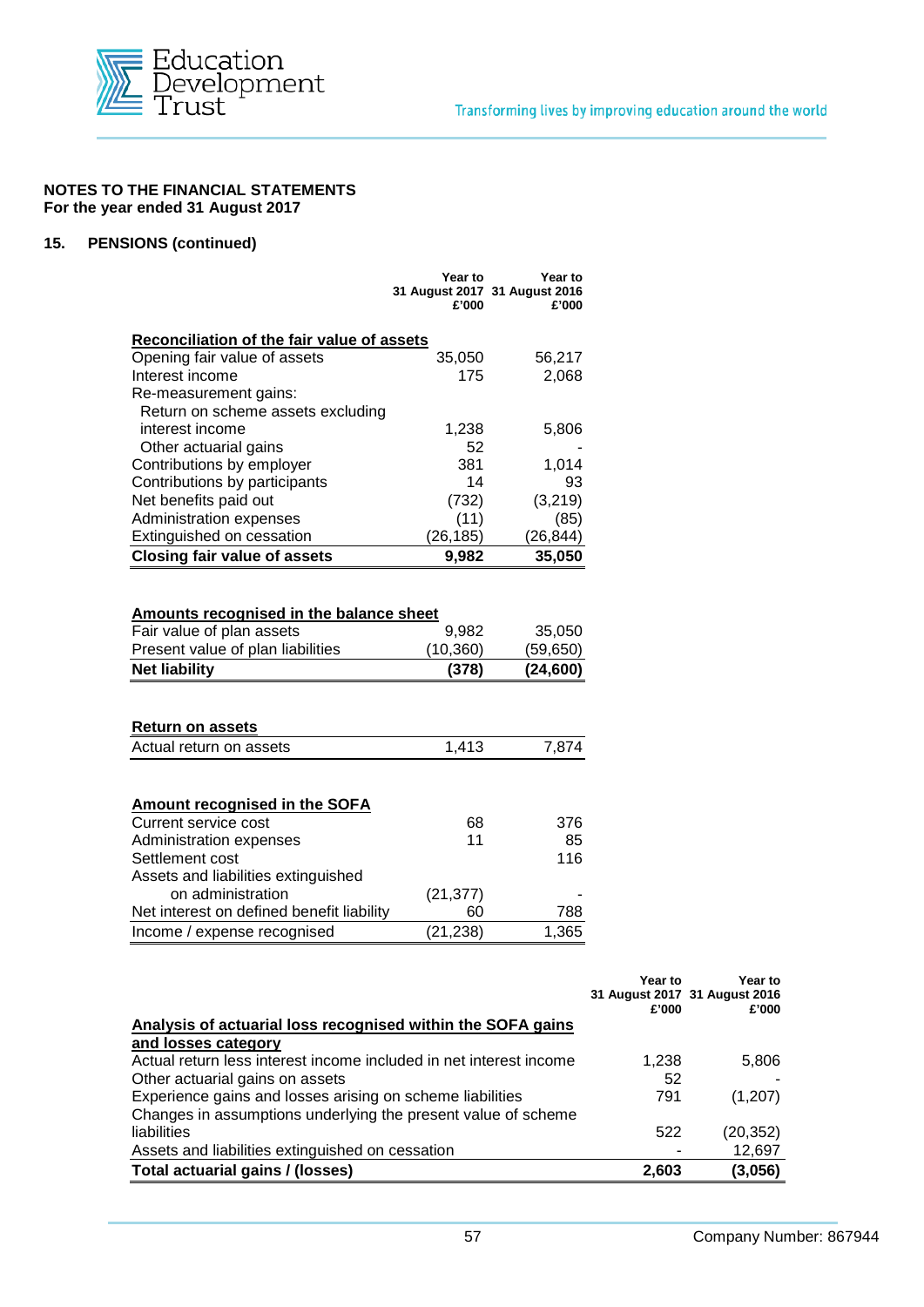

#### **16. OPERATING LEASE COMMITMENTS**

At 31 August there were annual commitments under non-cancellable operating leases expiring as follows: **At 31 August At 31 August**

|                               | 2017   | 2016            |
|-------------------------------|--------|-----------------|
|                               | £'000  | £'000           |
| <b>Land and buildings</b>     |        |                 |
| Group                         |        |                 |
| Within one year               | 3,174  | 2,908           |
| Within two to five years      | 3,802  | 3,501           |
| After five years              | 10,406 | 8,867           |
|                               | 17,382 | 15,276          |
| <b>Charity</b>                |        |                 |
| Within one year               | 859    | 778             |
| Within two to five years      | 2,823  | 2,633           |
| After five years              | 10,406 | 9,051           |
|                               | 14,088 | 12,462          |
| <b>Other operating leases</b> |        |                 |
| Group                         |        |                 |
| Within one year               | 3      | 14              |
|                               | 3      | 14              |
| <b>Charity</b>                |        |                 |
| Within one year               |        | 6               |
|                               |        | $6\phantom{1}6$ |
|                               |        |                 |

The land and building lease commitment figure for both the Charity and the Group includes a total of £4.1m (2015/16: £4.5m) relating to properties which are sub-let to another organisation.